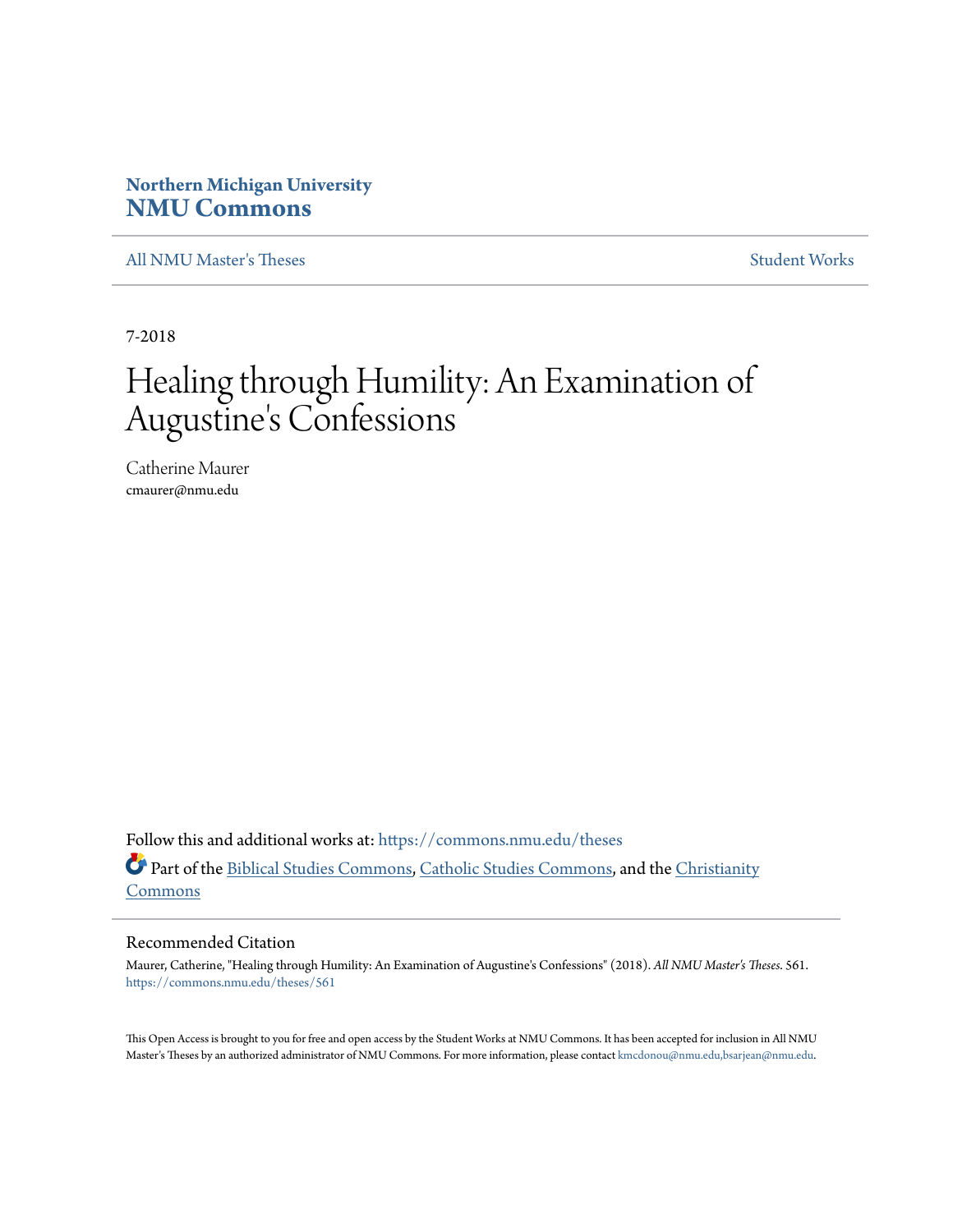# HEALING THROUGH HUMILITY:

# AN EXAMINATION OF AUGUSTINE'S *CONFESSIONS*

By

Catherine G. Maurer

# THESIS

Submitted to Northern Michigan University In partial fulfillment of the requirements For the degree of

# MASTER OF ARTS

Office of Graduate Education and Research

July 2018

© 2018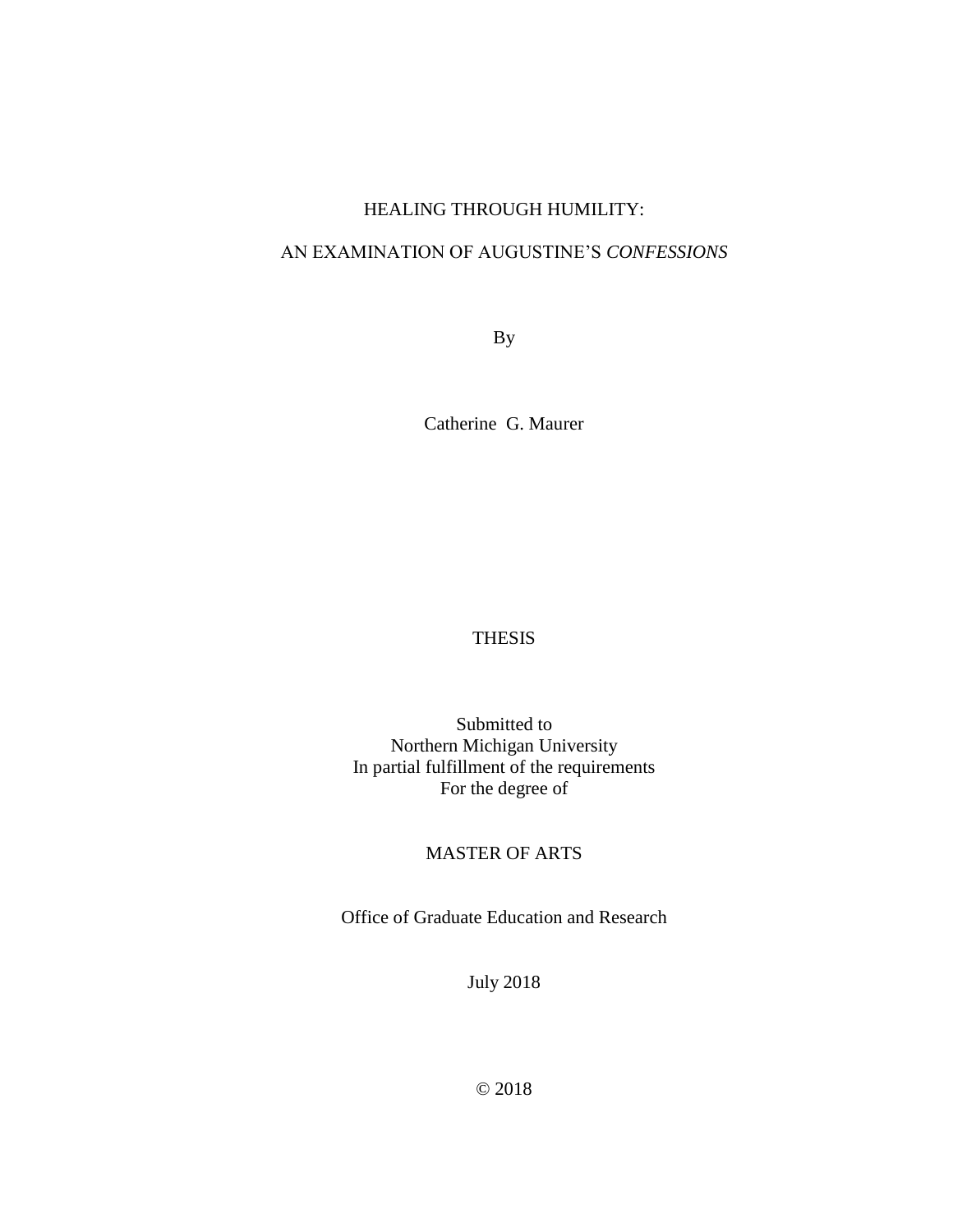# Catherine G. Maurer SIGNATURE APPROVAL FORM

# Healing through Humility: An Examination of Augustine's *Confessions*

This thesis by Catherine G. Maurer is recommended for approval by the student's Thesis Committee and Department Head in the Department of English and by the Interim Director of Graduate Education and Research.

\_\_\_\_\_\_\_\_\_\_\_\_\_\_\_\_\_\_\_\_\_\_\_\_\_\_\_\_\_\_\_\_\_\_\_\_\_\_\_\_\_\_\_\_\_\_\_\_\_\_\_\_\_\_\_\_\_\_

\_\_\_\_\_\_\_\_\_\_\_\_\_\_\_\_\_\_\_\_\_\_\_\_\_\_\_\_\_\_\_\_\_\_\_\_\_\_\_\_\_\_\_\_\_\_\_\_\_\_\_\_\_\_\_\_\_\_

Committee Chair: Dr. Lynn Domina Date

\_\_\_\_\_\_\_\_\_\_\_\_\_\_\_\_\_\_\_\_\_\_\_\_\_\_\_\_\_\_\_\_\_\_\_\_\_\_\_\_\_\_\_\_\_\_\_\_\_\_\_\_\_\_\_\_\_\_ First Reader: Dr. David Wood Date

Second Reader (if required): Date

Department Head: Dr. Lynn Domina Date

Dr. Lisa S. Eckert Date Interim Director of Graduate Education

\_\_\_\_\_\_\_\_\_\_\_\_\_\_\_\_\_\_\_\_\_\_\_\_\_\_\_\_\_\_\_\_\_\_\_\_\_\_\_\_\_\_\_\_\_\_\_\_\_\_\_\_\_\_\_\_\_\_

\_\_\_\_\_\_\_\_\_\_\_\_\_\_\_\_\_\_\_\_\_\_\_\_\_\_\_\_\_\_\_\_\_\_\_\_\_\_\_\_\_\_\_\_\_\_\_\_\_\_\_\_\_\_\_\_\_\_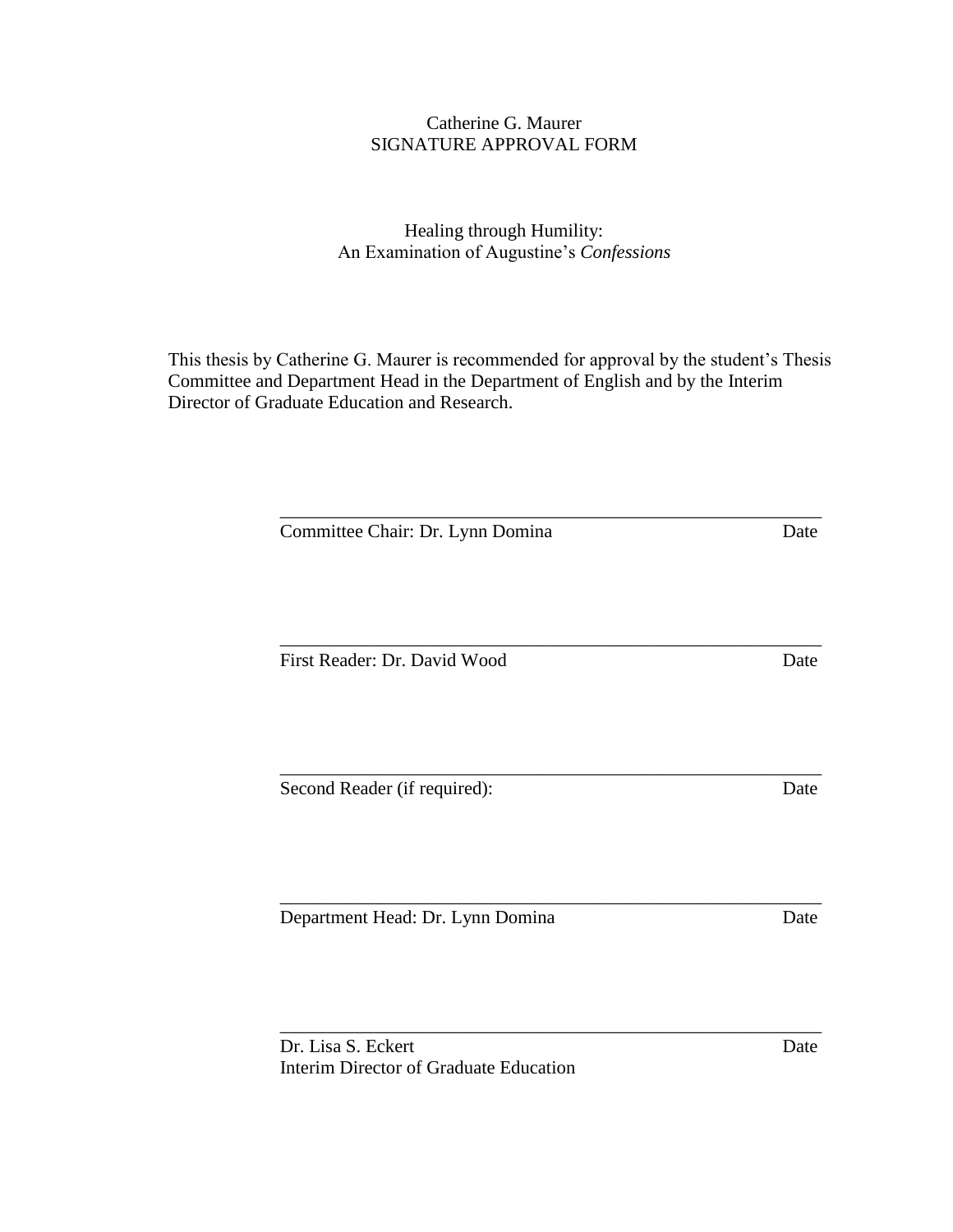## ABSTRACT

## HEALING THROUGH HUMILITY:

## <span id="page-3-0"></span>AN EXAMANATION OF AUGUSTINE'S CONFESSIONS

By

## Catherine G. Maurer

The concepts outlined by St. Augustine show how confessional writing leads to breaking the bonds that trap people in negativity, self-doubt, hurt, depression, grief, despair, and shame. His writing journeys through breaking the barriers pride placed on him while working to show how those barriers came into place. This thesis analyzes Augustine's confessions through the lens of humility to show how Augustine's revelations do more than bridge the gap between saint and sinner. They speak to the capacity of humility to define the individual in honest and practical ways. Augustine, along with many other saints and scholars of humility, holds a common appreciation for the truth that humility reveals about the human self.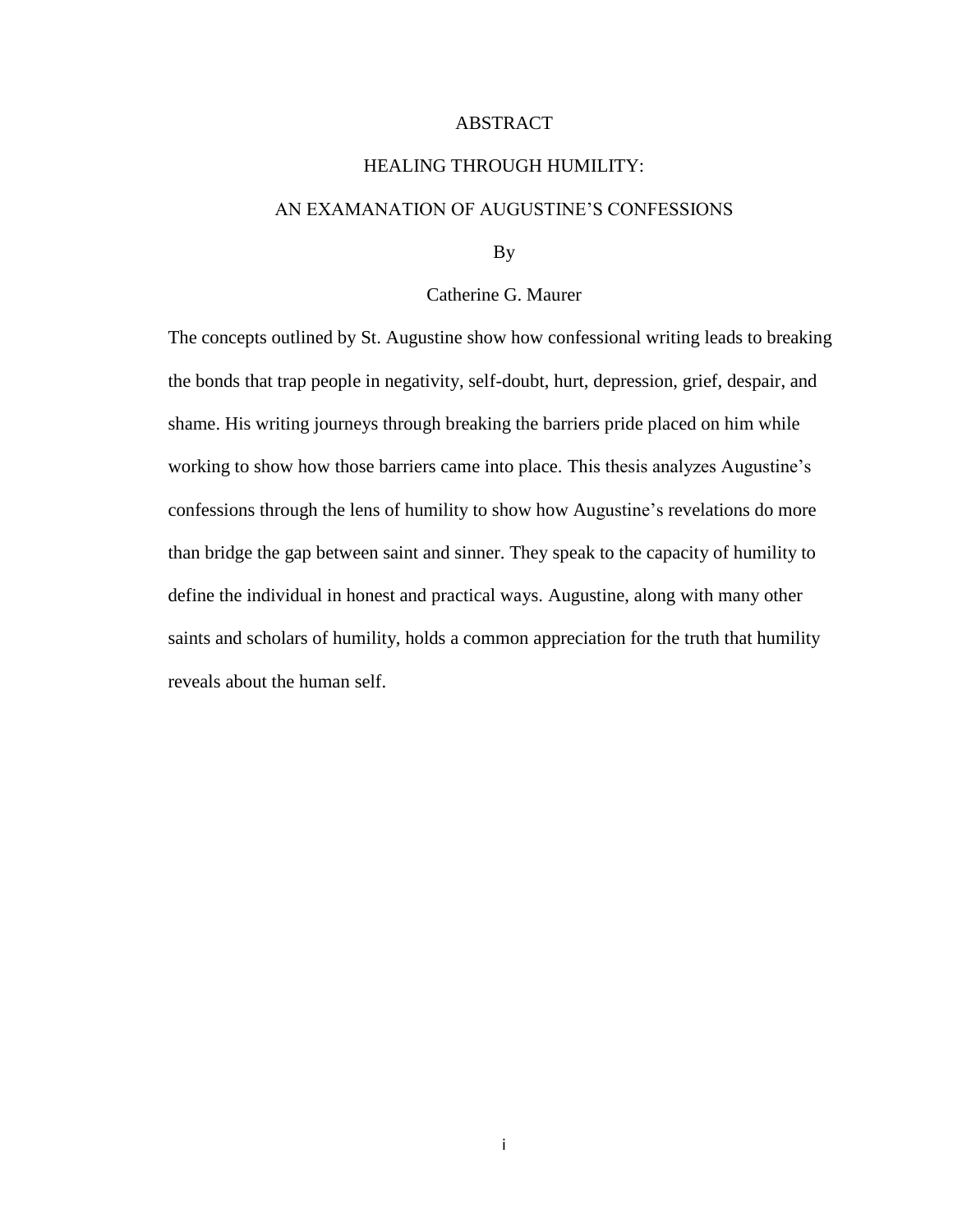# DEDICATION

This thesis is dedicated to my grandmother, Joyce Maurer, who has been a loving support during my research for this project.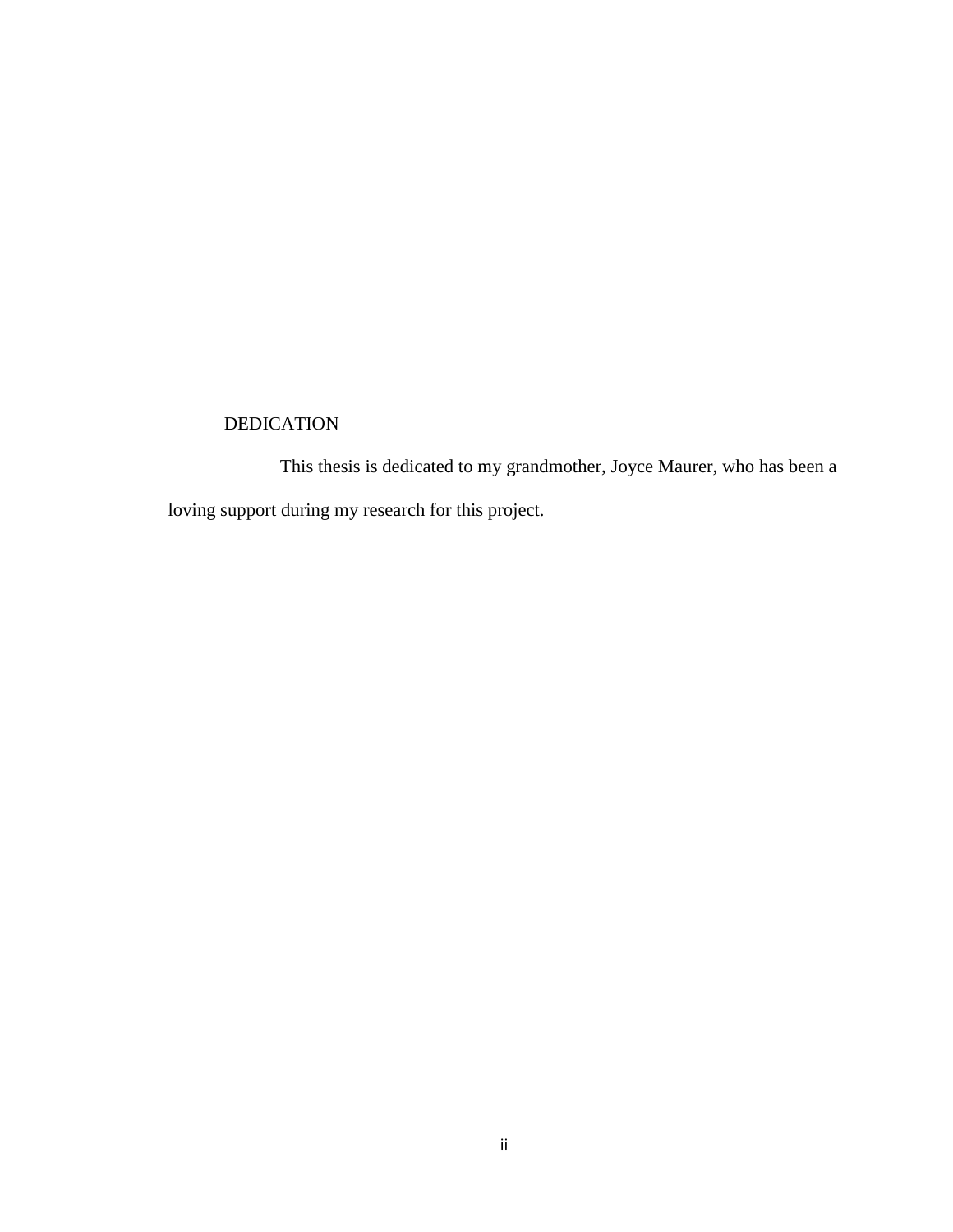### ACKNOWLEDGMENTS

<span id="page-5-0"></span>The author would like to thank some very special people who in some way helped her along her journey towards writing this project. To Professor Laura Soldner, whose constant faith helped her through the hardest year of her life. To Dee Prestay, who freely offered her love, mentorship and prayers. To Jacob Hall, the best officemate (and friend) anyone could ask for. To Drs. Lynn Domina and David Wood, who both kindly and patiently pushed the author further than she thought she was capable of ever going. To Kyle, Ashley, George, Emily, Peter, Katrina, Maggie, and Mathew – literally the best siblings in the world. To her parents, Michael and Cathlene, who blessed their kids with the best life.

This thesis follows the format prescribed by the MLA Style Manual and the Department of English.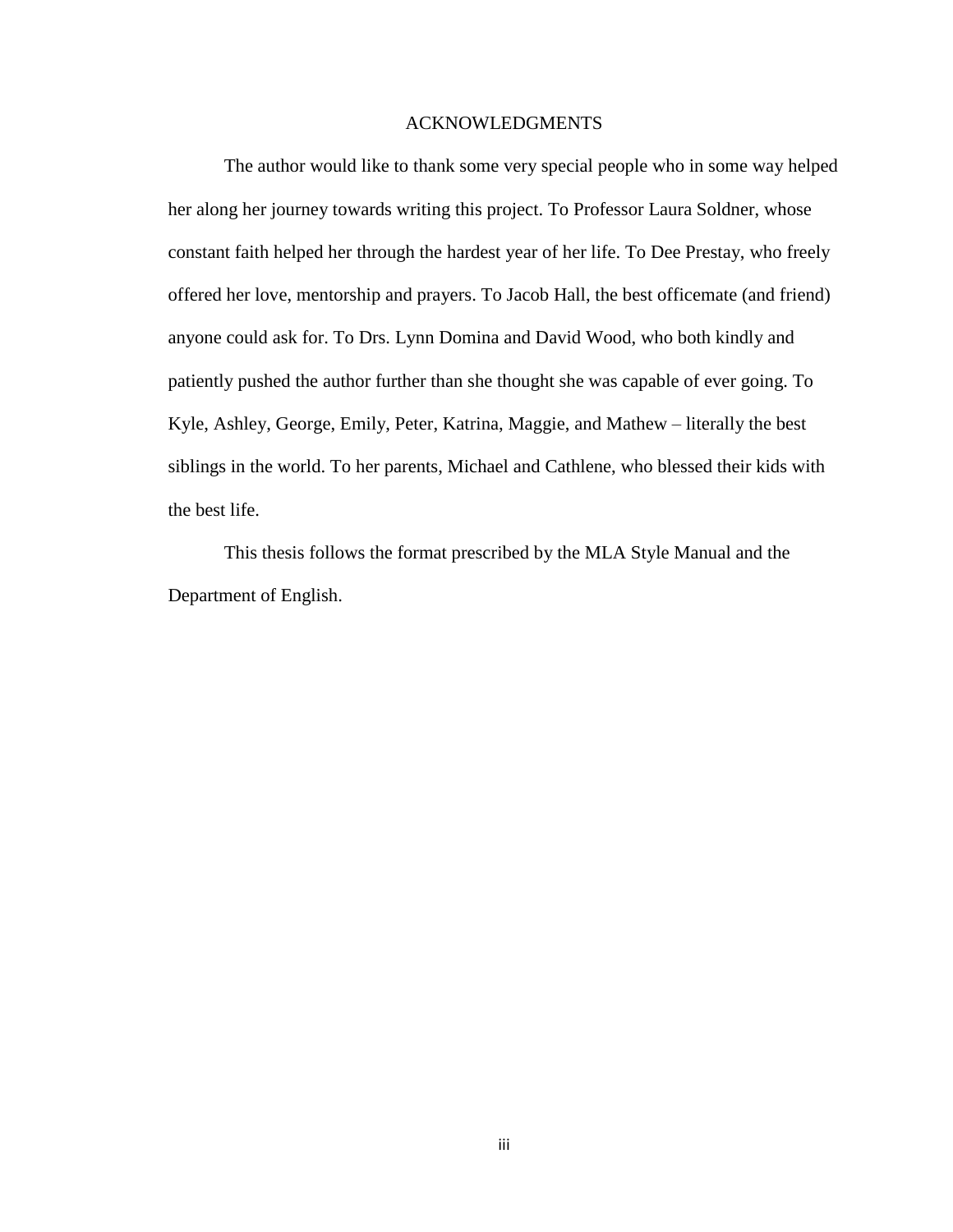# Table of Contents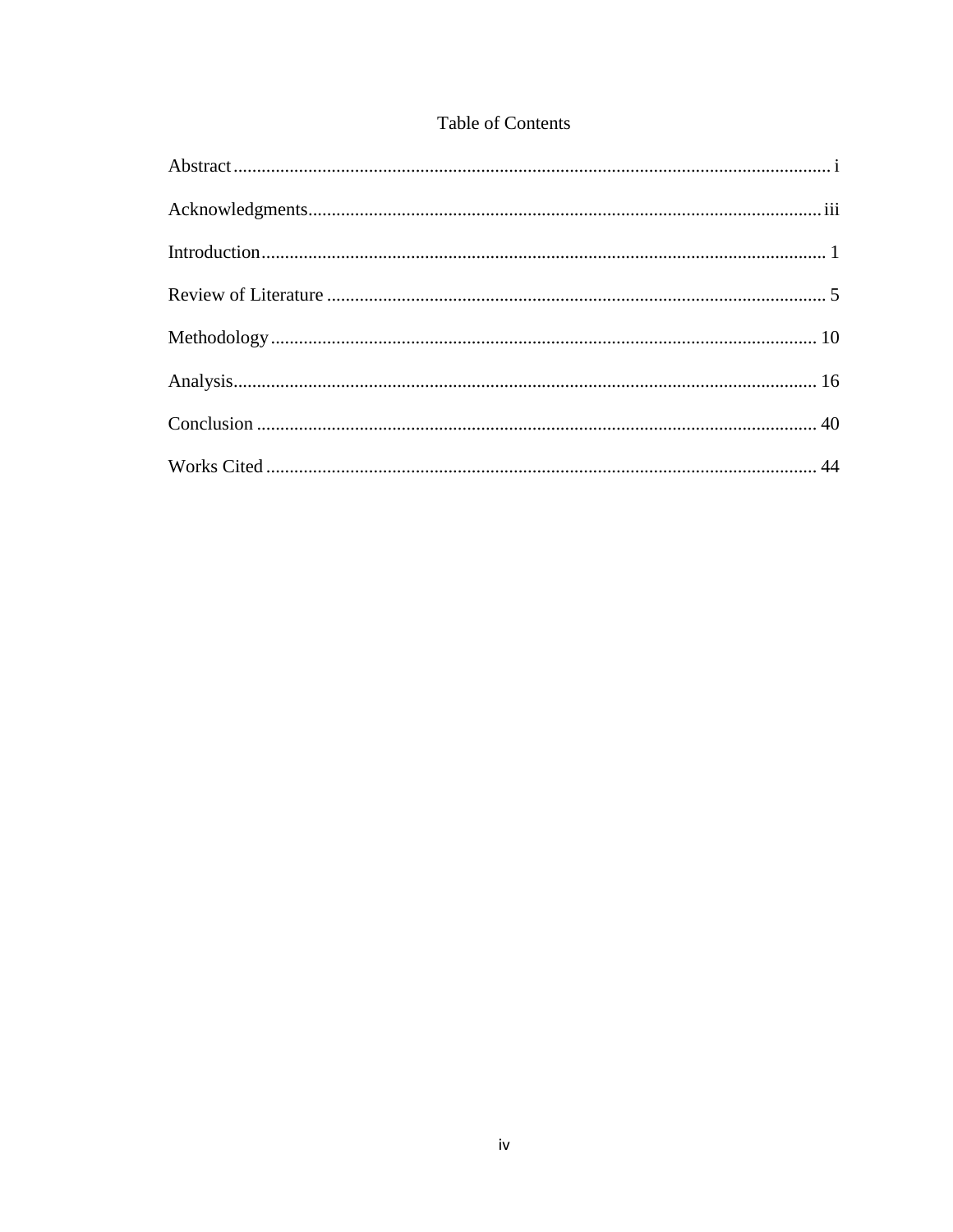## <span id="page-7-0"></span>**Introduction**

In the early fifth century, Augustine of Hippo wrote one of the earliest autobiographies that would greatly influence people's approaches to humility, confession, and Christianity. One man's account of coming to see the error of his ways, shared publicly in a series of thirteen books, had the ability to inspire others to conversion through his unflinching honesty. In the *Confessions,* Augustine tells us about his arrogance, drunkenness, reckless ambition, and sexual desires. His revelations do more than bridge the gap between saint and sinner. They speak to the capacity of humility to define the individual in honest and practical ways.

Augustine was born in 354 A.D. in Tagaste, Algeria. His parents were respectable people, though not very wealthy. His father was a pagan who lived a life of loose morals, while his mother, Saint Monica, was a devout Christian. She desired Augustine to receive a Christian education, and at her insistence, Augustine completed his elementary studies as a Christian catechumen. Despite her best efforts, Augustine fell away from the faith in his teenage years. His time of youth brought on much of the debaucherous behavior included in the *Confessions*. Augustine admits to drinking excessively, becoming slave to lust: "Where then was I, and how far from the delights of Your house, in that sixteenth year of my life in this world, when the madness of lust - needing no licence from human shamelessness, receiving no licence from Your laws- took complete control of me, and I surrendered wholly to it?" (26). Augustine explains that during the time of his youth, his life had become chaotic by his philandering habits, which did nothing to encourage the life of faith Monica desired for her son. He admits to keeping a concubine (who bore him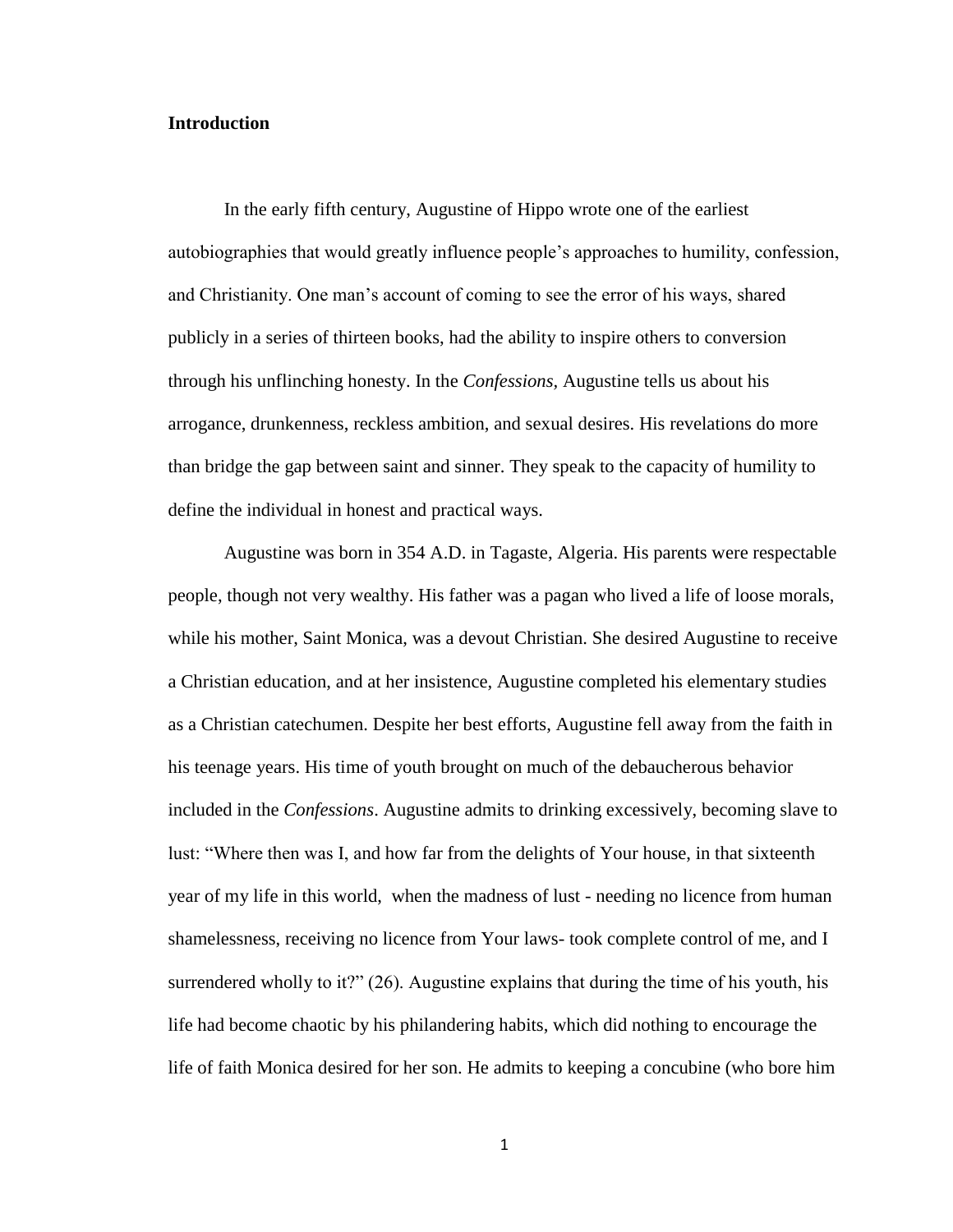an illegitimate child) and then casting her away for his own ambitions. Although Augustine indicates the relationship with this unnamed woman was founded on love, he also describes the relationship as one which conveniently satisfied his desires.

Augustine describes an inner recklessness that accompanied this phase of his life, which contributed to a confusion which surrounded his relationships with God and women. His wild habits were all focused around a singular, intense interest:

My one delight was to love and to be loved. But in this I did not keep the measure of mind to mind, which is the luminous line of friendship; but from the muddy concupiscence of the flesh and the hot imagination of puberty mists steamed up to becloud and darken my heart so that I could not distinguish the white light of love from the fog of lust  $(25)$ .

Blinded by what became passion, Augustine, a young man, sought to please himself before others. This self-seeking mindset contributed to the breaking of his relationship, causing much distress in his life, and hindered him from distinguishing love from lust. Augustine's singular focus clouded his judgment, and forced him to lead a lonely life, even on nights he was not alone. Yet through these hazy failings, Augustine discovered a humble side, one that would eventually lead him down a path of virtue.

To understand the humility embedded in Augustine's written failings, it is helpful to understand the definition of humility provided by Saint Thomas Aquinas (1225-1274 A.D.). In particular, his *Summa Theologiae* helps explain how humility developed in Augustine's life. Humility at its most basic level functions as a scale, a tool for accurate self-measurement according to Aquinas (91). Augustine comes to understand this humility through the act of confession, both in writing and in the sacrament. He learns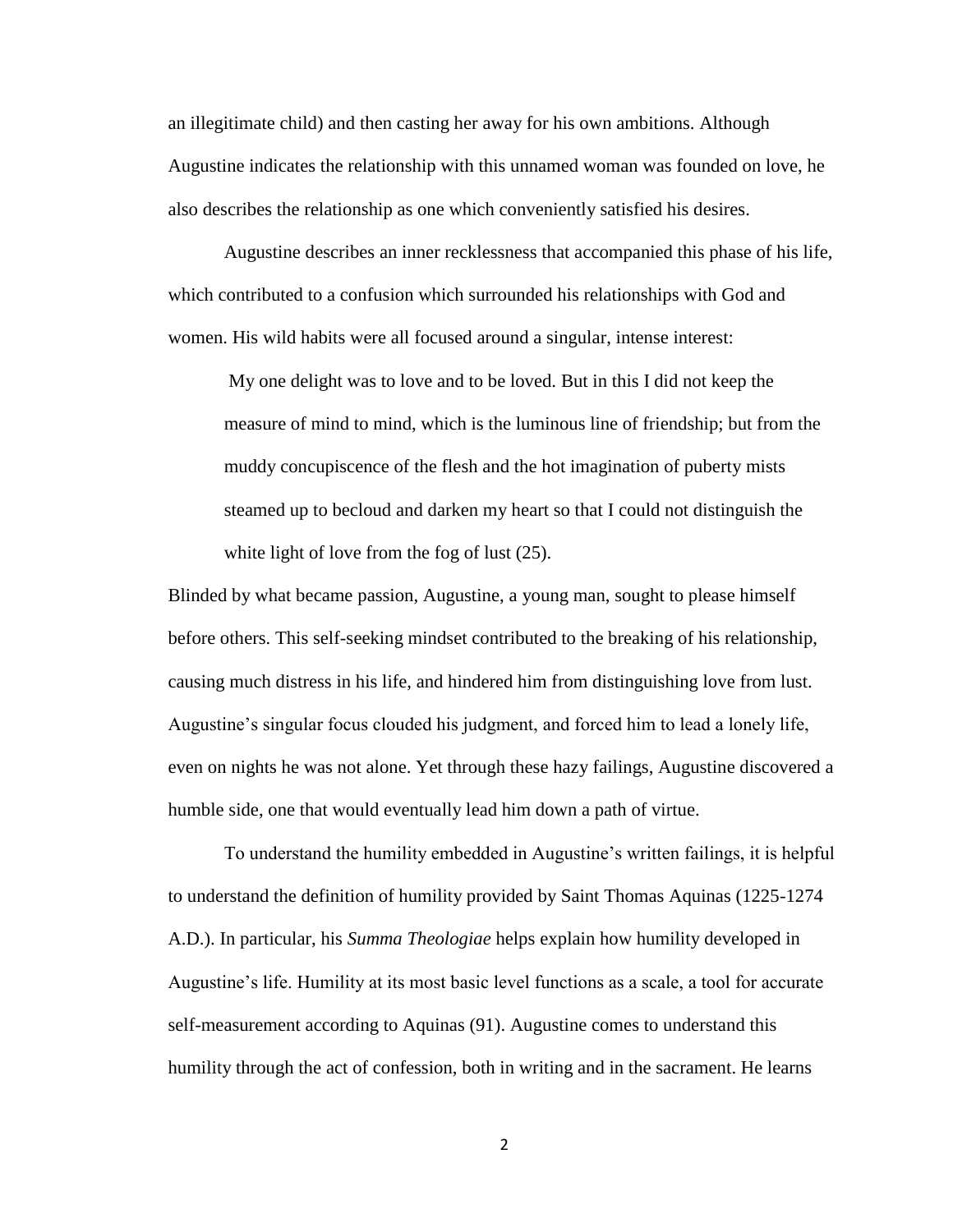that humility is the right estimation of self, one that leaves room for modesty without groveling, confidence without pride. Aquinas' definition of humility sheds light on the motivations and ramifications of Augustine's growth.

To avoid and grow past his self-seeking habits, Augustine must learn to see his actions as wrong. His writing journeys through breaking the barriers pride placed on him while working to show how those barriers came into place. Through the eradication of pride and birth of humility, Augustine discovers the importance of recognizing his weaknesses and imperfections. This recognition dismantles his prideful self to allow for personal peace and greater connection with others. Augustine's *Confessions* establishes the essential healing power of humility, and clarifies how embracing failure gives a person the strength to avoid and grow from failure.

When I refer to healing, I am following Augustine in talking about emotional and spiritual recovery. There are some acts a person may commit that have long lasting and taxing effects. Augustine's early escapades cultivated deep feelings of shame, insecurity, and condemning self-criticism. These feelings affected both his confidence in his work and in his relationships, but also had an impact on his spiritual life. Through the crushing weight of self-condemnation, he struggled to see his purpose in life. However, by his conversion, Augustine discovers what areas in his life are causing his harmful feelings. Throughout his narrative he refers to God as the "Divine Physician" (190), who restores a soul's health. He tells us that by God's grace, he finds strength to move past his hurts.

Augustine's *Confessions* is more than a cathartic exercise. He seeks to develop the spirit of his community, and to reveal himself to God and humanity with the goal of making his virtuous growth accessible. His was a haphazard, flawed, perfectly human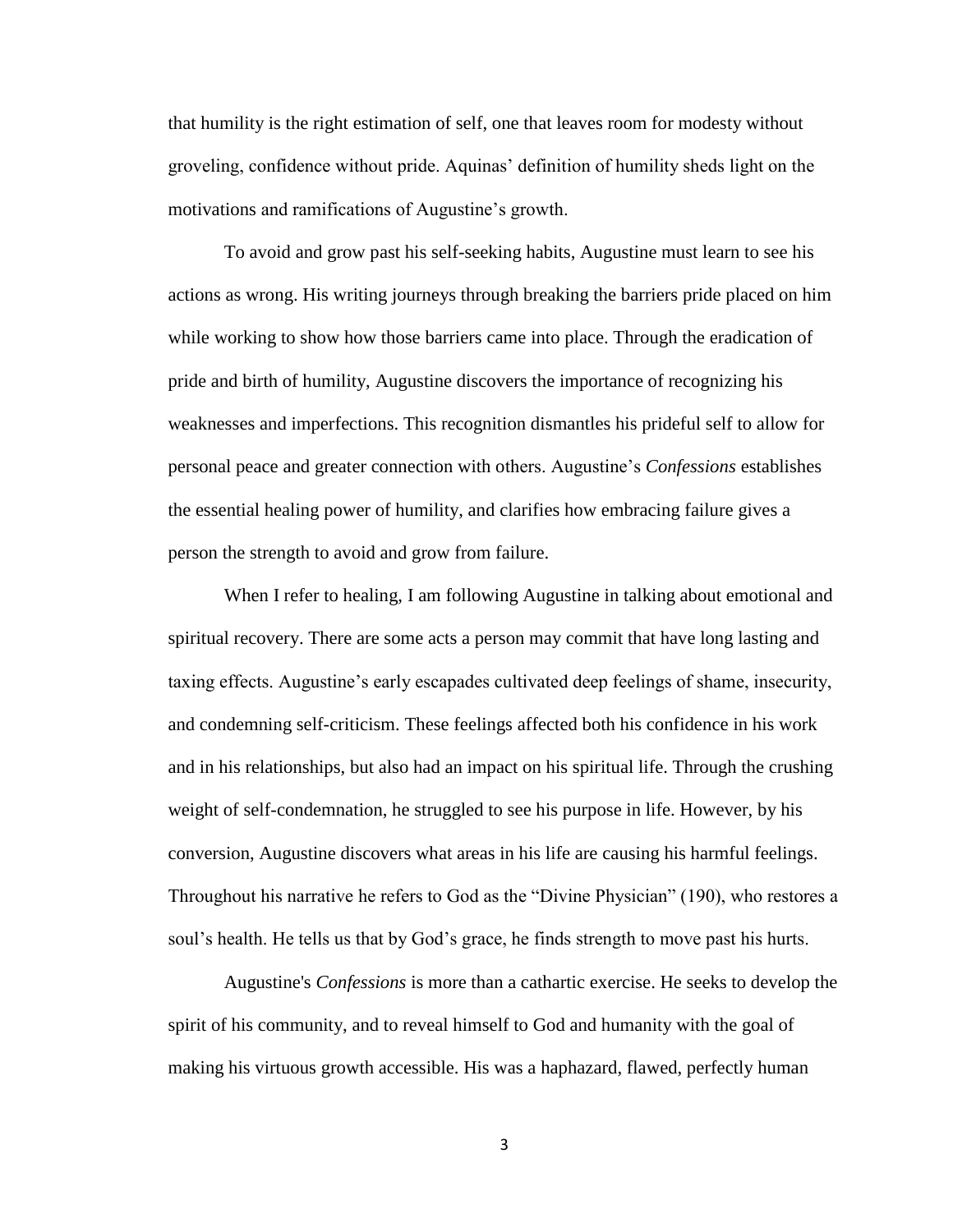journey. By writing about the dark thoughts that haunt his dreams and memories, Augustine is working to foster a community of growth, one that resonates across generations. This lofty goal was fueled by his ambitious nature, a quality that sometimes proved problematic.

Augustine knew he was intelligent. He often received compliments, and like many young people, he let these go to his head (40). Arrogance stood in the way of his growth. It was arrogance that kept him from early conversion, convinced that he could clearly identify and understand divinity, should such a thing exist. It would not be until later in life, when Augustine learned the nature of humility, that he could witness grace. But Augustine never lost his ambitious nature; rather, he learned to temper that ambition, to let God's will dictate his actions, (rather than pride).

In my analysis, I begin by describing Augustine's language in the *Confessions,*  which he directs towards God as the reader. I examine the events Augustine felt corrupted him, with the goal of illustrating, through the works of St. Thomas Aquinas, how pride blinds humans to self-awareness. I explore how Augustine begins to despise his actions to show how powerless he becomes towards temptation. Finally, I conclude my analysis by articulating how Augustine receives healing by owning his past failures.

Augustine *Confessions* reveal that in order to heal from early transgressions, an individual must first assert that what they have done is wrong. Through this admission, a person learns from their mistakes, how not to make them again, and how to grow stronger from them. Often, in order to see something as unhealthy, one must first discover how much damage it has caused. Augustine exemplifies this learning experience. He carries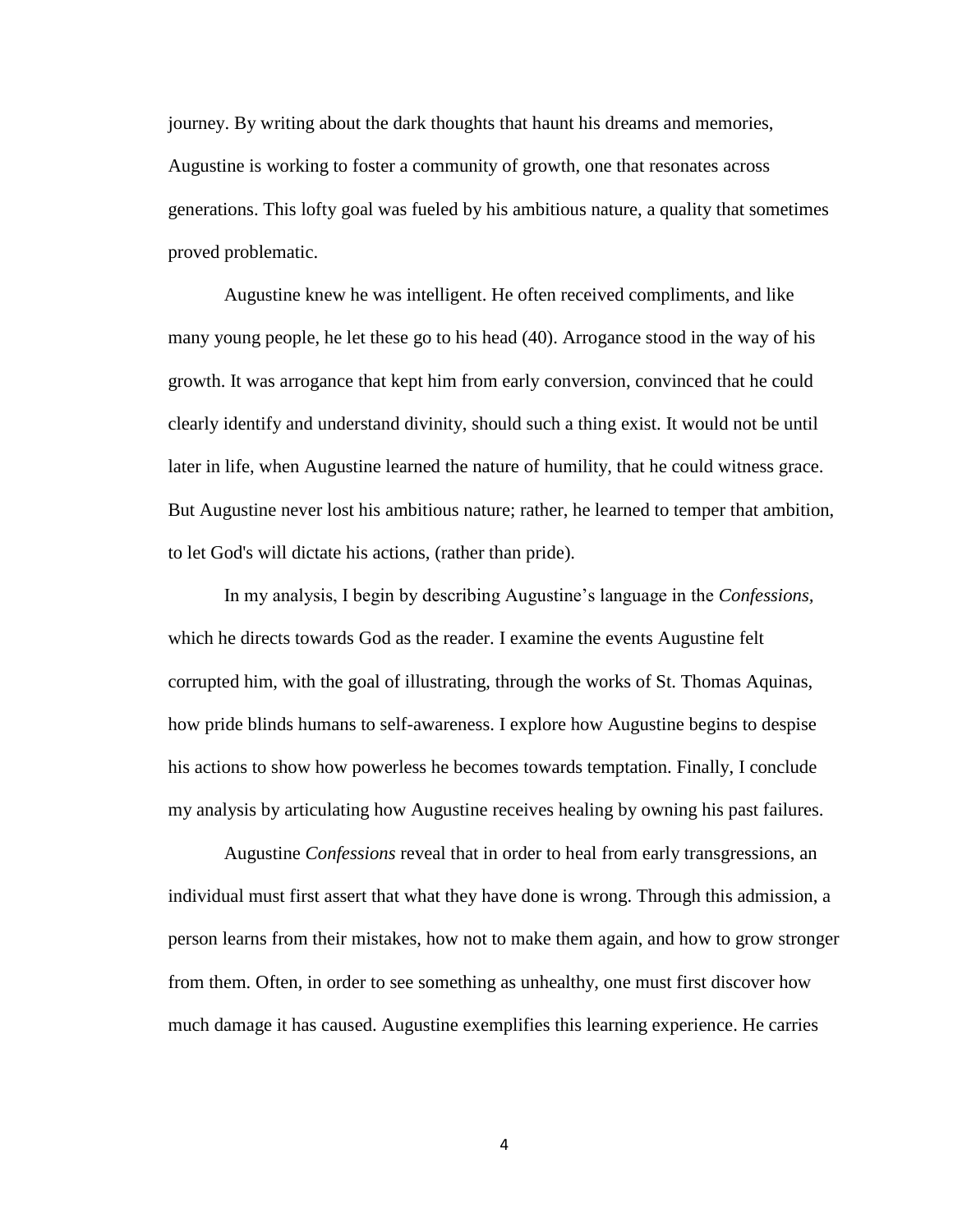readers along a journey of self-realization, one that begins with stealing fruit from another's tree and ends on the humble road to sainthood.

### <span id="page-11-0"></span>**Review of Literature**

An abundance of philosophy, scholarship, criticism, and literature focuses upon the life, times, and psychology of Saint Augustine. Much of the scholarship explores Augustine's conversion from wild party boy to saint. Analyses have often focused on the historical, cultural, and religious context that motivated Augustine's conversion. Yet not enough attention has been given to the role humility played in his spiritual transformation. In my research, I discovered material that seeks to define humility, though little that successfully captures Augustine's interpretation of humility. Below I navigate works that show the connection between Augustine's humility and selfacceptance, and how this link can promote an understanding of Augustine's ability to heal and to grow.

In *The Greatness of Humility: St. Augustine on Moral Excellence*, (2016), Joseph McInerney explores the paradox of how the height of human greatness depends completely on humility. McInerney compares Augustine's concepts of humility with a variety of works from Aristotelian, Stoic, and Ciceronian writing that relate humility with greatness. He also compares Augustine's views to those of modern philosophers like David Hume (1711-1776) and Friedrich Nietzsche (1844-1900), in order to understand the change in the concept of humility over time. McInerney explains how Hume and Nietzsche believed pride to be the recognition of one's goodness, and that it should be cultivated. Humility, on the other hand, they defined as deceitful and self-deprecating,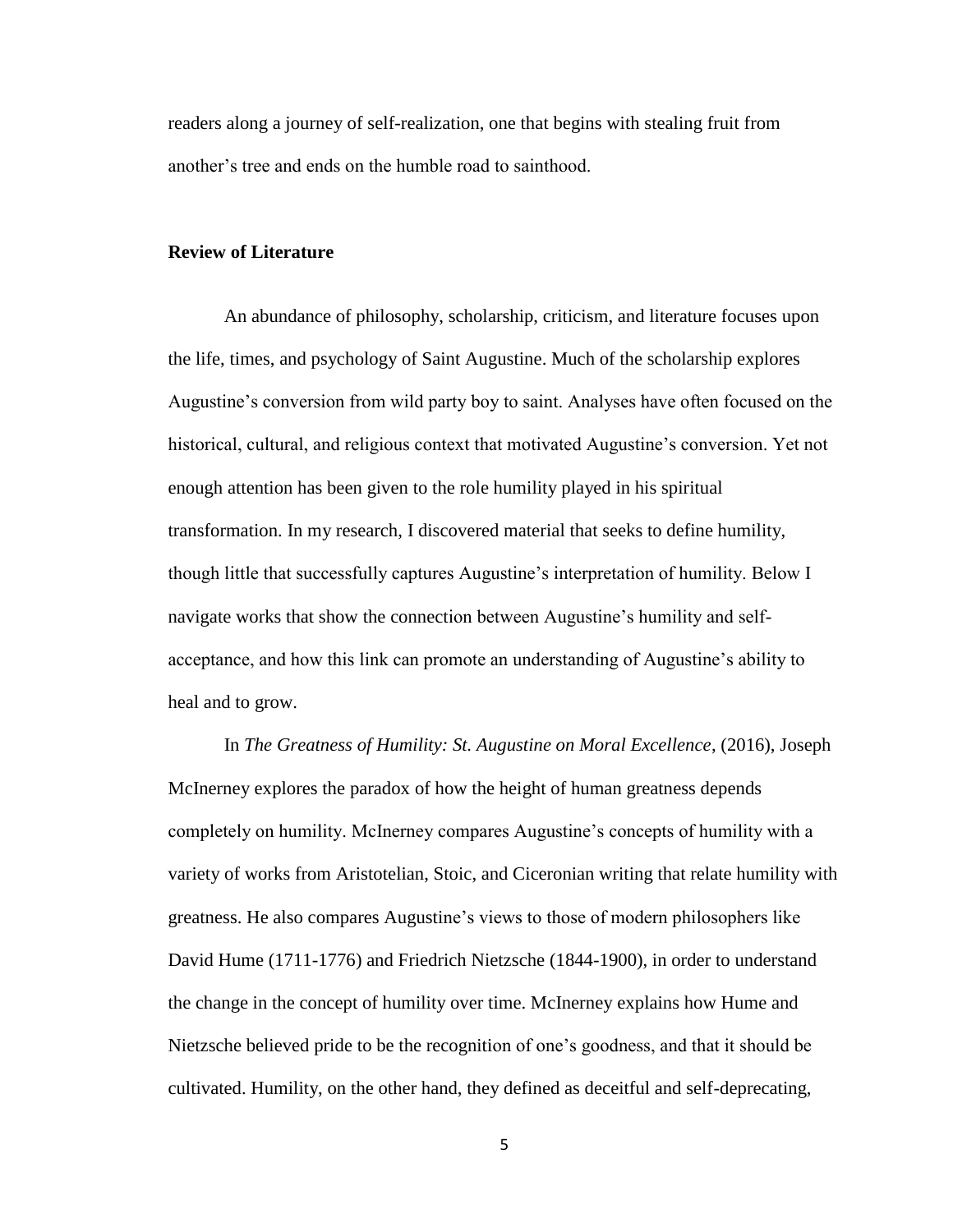robbing people of their potential. McInerney illustrates through Augustine that in order for people to achieve greatness in their lives, they first must become humble. By bringing these very different scholars into conversation, McInerney provides insight into how the foundations of humility encourage human potential. His study enlightens my discussion of Augustine's *Confessions* by claiming that greatness can only be achieved by starting with humility. I would like to take this concept a step further by adding that greatness can only happen with growth, and growth only happens with humility.

In *The Essential Worldwide Laws of Life,* (2012), John Templeton compiles various schools of thought from history, theology, philosophy, science, and art to examine what it takes to live a good and wholesome life. He states that by acknowledging our smallness compared to all of creation, by accepting that our concept of God is more than we will ever understand, and by surrendering our wills to God, we can cultivate our humility. Templeton's definition of humility reflects St. Thomas Aquinas' writings on humility. Both argue that humility provides individuals with the wisdom to recognize their own unique talents, as well as areas in need of improvement. Templeton adds that the understanding of the self that arises with humility leaves people open and willing to improve themselves. His belief is that by engaging with areas that need improvement, humans have the ability to improve and to strengthen their connections and relationships. He writes, "Humility is the gateway to understanding…it opens the door to greater knowledge and open-mindedness" (Loc. 2078). It is precisely this "open-mindedness" that allows progress and healing to take place. He successfully highlights the importance of humility in an individual's quest for self-improvement, as well as how these improvements strengthen human relationships. Templeton's theories on humility are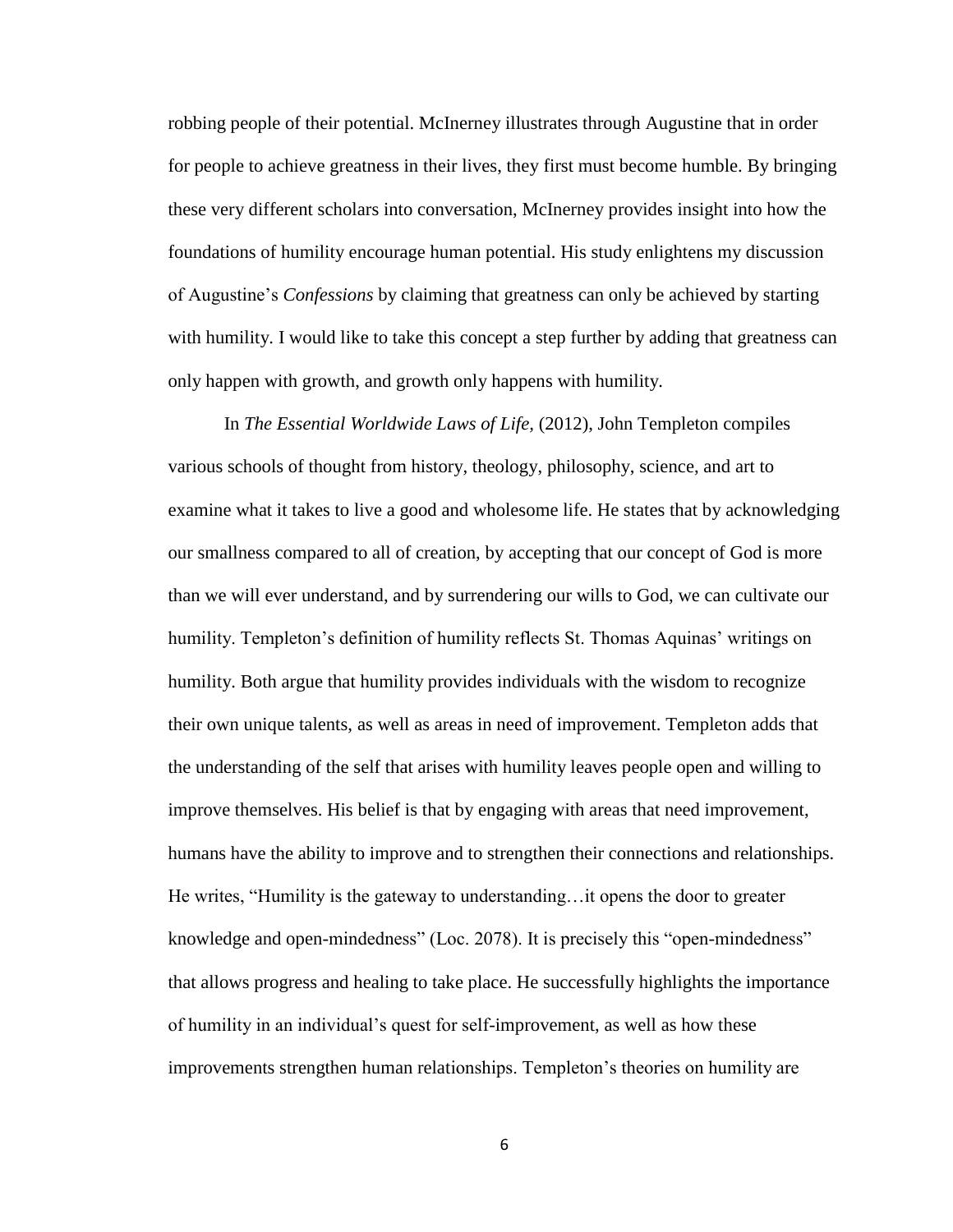extremely useful for my study because they shed light on how through lack of humility, Augustine's early personal life and relationships deteriorated.

Coming from a theological perspective, Deborah Wallace Ruddy in her essay, "Humble God: Healer, Mediator, and Sacrifice," illustrates that in order to understand humility we must look at Christ's salvation. She claims that by studying Augustine's teachings on humility, we can learn to understand its importance in authentic Christian living. She examines how humility acts as an antidote to pride, how it allows for a relationship with God to grow, and how it is exemplified through Christ's actions (89). Through examination of Augustine's sermons, Ruddy explains how lacking humility [having pride] puts a barrier between the person and God. "In pride," she writes, "we fail to see the fundamentally unequal relationship between God and creatures. In humility, however, we recover awareness of that inequality" (90). Ruddy explains that recognition of this inequality serves as the starting point from which humility can take off.

Ruddy argues that more attention should be given to how people become broken by seeing themselves equal to God. She comments on Augustine's pride in the *Confessions* and points out how he had two different types of pride. His primary focus tended towards the inflated side of pride, but there was another type of pride that Augustine touched on that Ruddy feels does not get enough attention. She explains that when a person despairs of his or her own self-worth, becoming broken and self-abasing, pride is often at the root. This despair comes from the shaky belief that one is equal or above God, but when measuring oneself as equal to the Creator, that perceived power of creation can lead to a sense of existential dread. Ruddy writes, "In this sense, humility lifts us up from despair to a proper understanding of our own worth" (91). She points out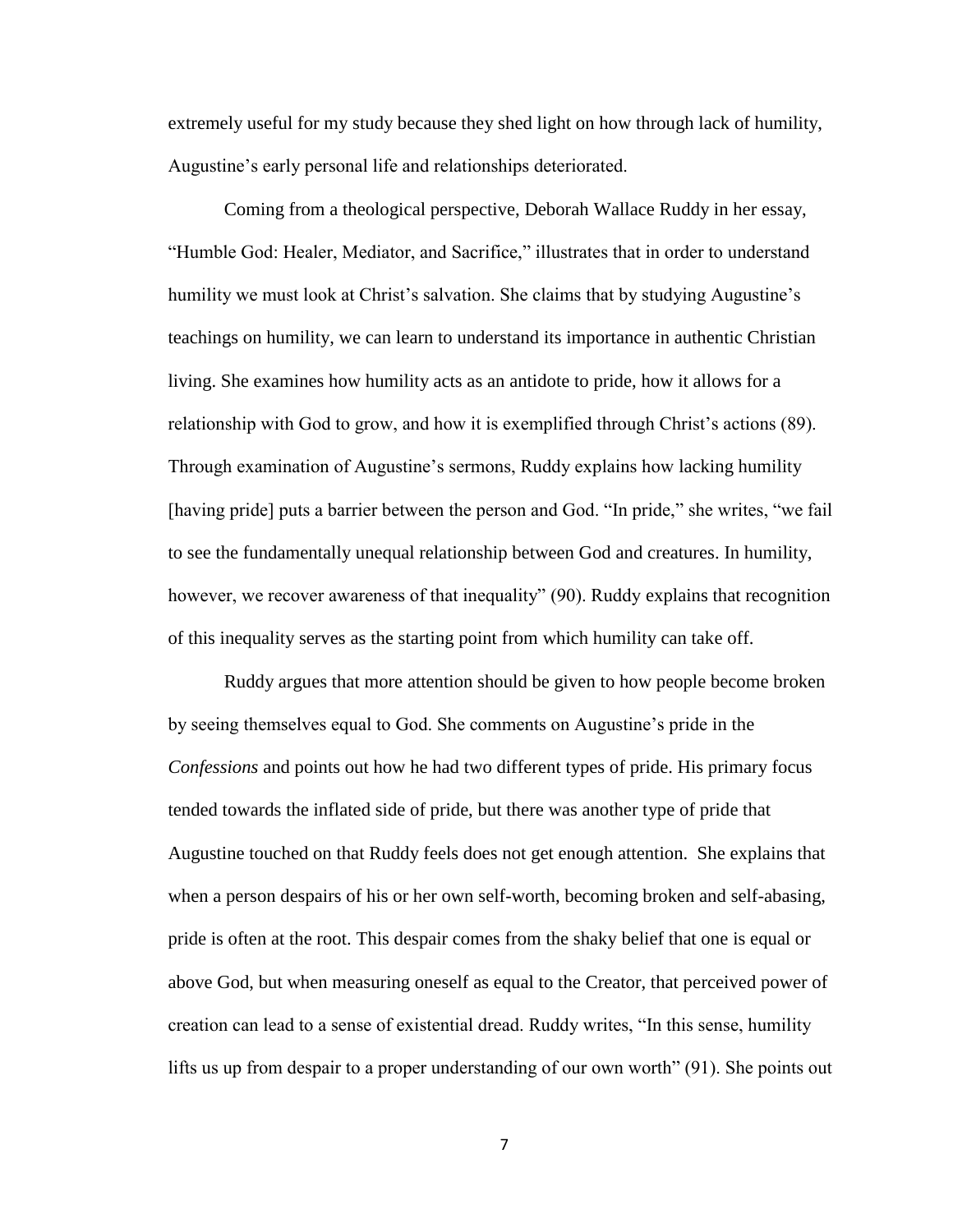that Augustine came to believe that with Christ as the physician, pride could be treated, and true humility restored. She quotes Augustine, who saw Christ as both medicine and physician, where he wrote: "Thus the Wisdom of God, setting out to cure men, applied Himself to cure them, being at once the Physician and Medicine. Because man fell through pride, he applied humility as a cure" (92). Ruddy's essay sheds light on the relationship between humility and Christ as healer. She illustrates how humility cured Augustine from the "brokenness," or "blindness" of his pride, and this brokenness provides insight into what it means when a man such as Augustine is blind to the areas in his life that need work.

Approaching the discussion of humility from another perspective, June Price Tangney comes from a social and psychological point of view. Tangney argues that many common definitions of humility are misconstrued and inaccurate. For example, believing that humility calls for low self-worth or a sense of unworthiness. Rather, she explores how humility is key to human life and mourns the lack of attention it gets by researchers of the social and psychological field. The first section of her essay explains how humility is improperly defined in most dictionaries. Humility, she explains, is commonly understood as having a low self-regard. She cites the Oxford Dictionary, which defines humility as "The quality of being humble or having a lowly opinion of oneself; meekness, lowliness, humbleness: the opposite of pride or haughtiness" (Oxford). The Encyclopedia of Mormonism describes humility as having self-acceptance and being honest about one's faults (Clark). Tangney explains that in accepting both our good and our bad, humility cultivates a willingness to learn and accept ourselves even when we fall short. She compares these concepts to arrogance, which only serves to separate human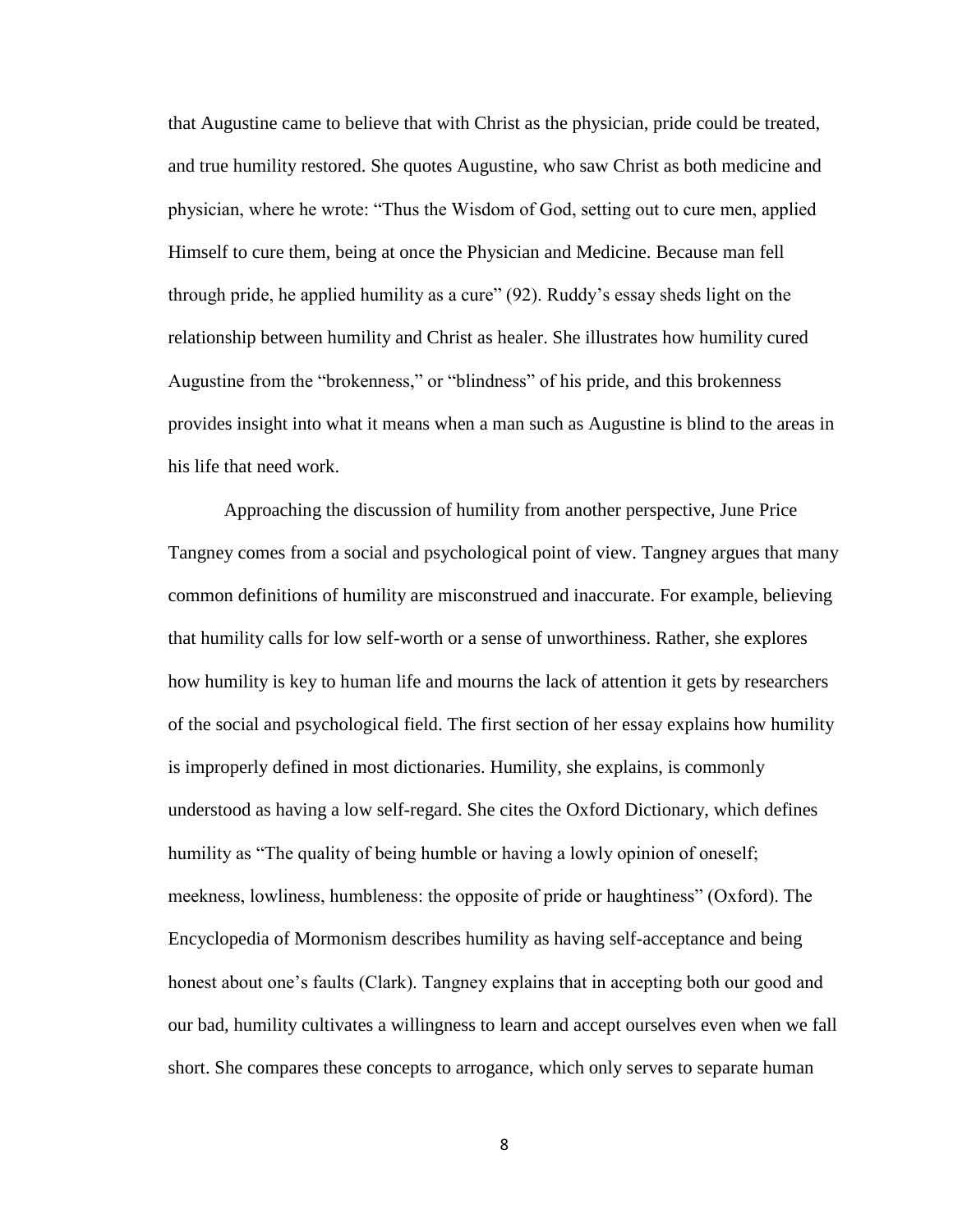beings from one another. Humility, she argues, has the ability to draw people out of their self-centeredness. When they are no longer preoccupied with themselves, the focus tends to shift outwards. When this happens, Tangney writes, "persons with humility become ever more open to recognizing the abilities, worth, and importance of others" (4). In summary, when a person can appreciate his or her own unique abilities, while not becoming absorbed by them, that person can have a greater chance for human connection. This essay shows the deep tie that humility has with human behavior, and thus provides a way to approach Augustine's actions in the *Confessions.*

Similar to Tangey's perspective on human behavior, Norman Wirzba argues in "The Touch of Humility: an Invitation to Creatureliness," that humility helps people discover their place in the world as created beings. He believes that when we fully take into consideration our part as members of a community on earth, we are more apt to be thankful for what we have and more attentive to all earthly life. Wirzba addresses the disordered attitudes that prevent people from realizing their place as and living out who they are. He defines these negative attitudes as fear, anxiety, [mental or spiritual] blindness, suspicion, arrogance, or rebellion. He explains that negative mindsets prevent us from being patient and honest with ourselves and the world, but that, with humility, these mindsets can be pushed aside so that people can see things as they truly are (226). Wirzba explains that there is a temptation to self-aggrandize when our fears or anxieties arise, but doing so only cultivates feelings of insecurity and unworthiness by being deceitful of who we are (231). There are a couple ways Wirzba outlines methods of practicing humility. One is by way of acknowledging our mortality, another by seeing ourselves as dependent on other members, rather than independent. He also explains that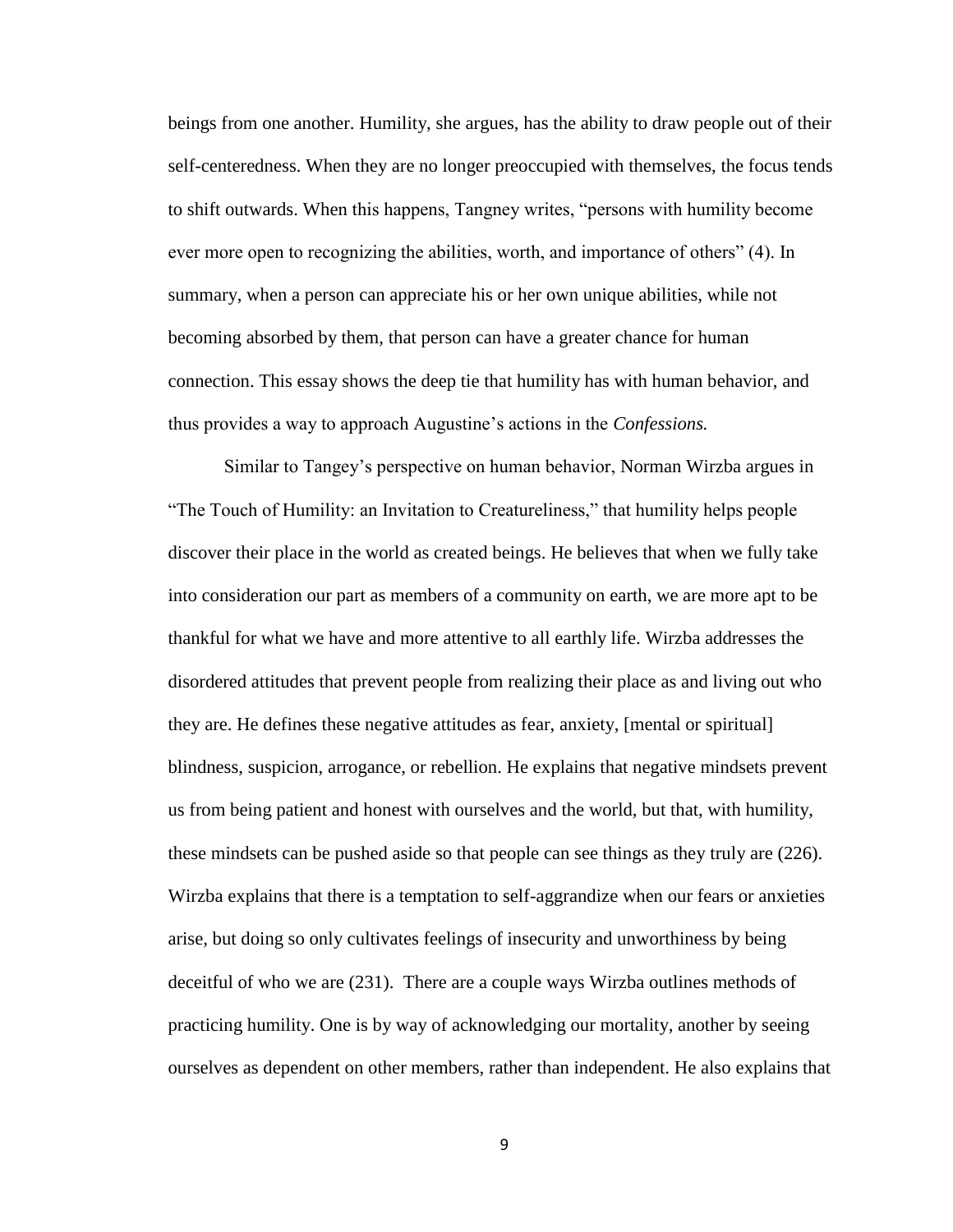if people can learn to understand their lives as fragile, temporary, as well as relational, their natural response would be to begin paying more attention to others. From that point, people become more attentive to others, as well as learn how to be grateful for what we are given, and more committed to helping others (234). Wirzba opens up new ways of considering the importance of humility in a community. By describing earth as a community, he brings into consideration how lives outside of our own are impacted when we become dishonest about who we are. This is precisely what happens when Augustine separates himself from people in his life by setting himself above others.

In my study of Augustine, humility, and healing, I plan to draw upon these sources to examine how Augustine's evolving humility changes him from self-absorbed and self-aggrandizing, into a devout and compassionate man. Most of these sources discuss how humility diminishes pride and works to heal people by bringing them closer together. In his *Confessions,* Augustine realizes that he is humbled before God. In acknowledging humanity's smallness next to creation, in being realistic about individual positions, and in accurate self-measurement, Augustine finds a way to measure himself in God's eyes.

#### <span id="page-16-0"></span>**Methodology**

In this project, I will examine the connections between humility and healing by performing a close reading of Saint Augustine's *Confessions*, focusing specifically on understanding humility and its counterpart, pride. I will do so by examining these concepts in relation to the writings of St. Thomas Aquinas. The latter states that the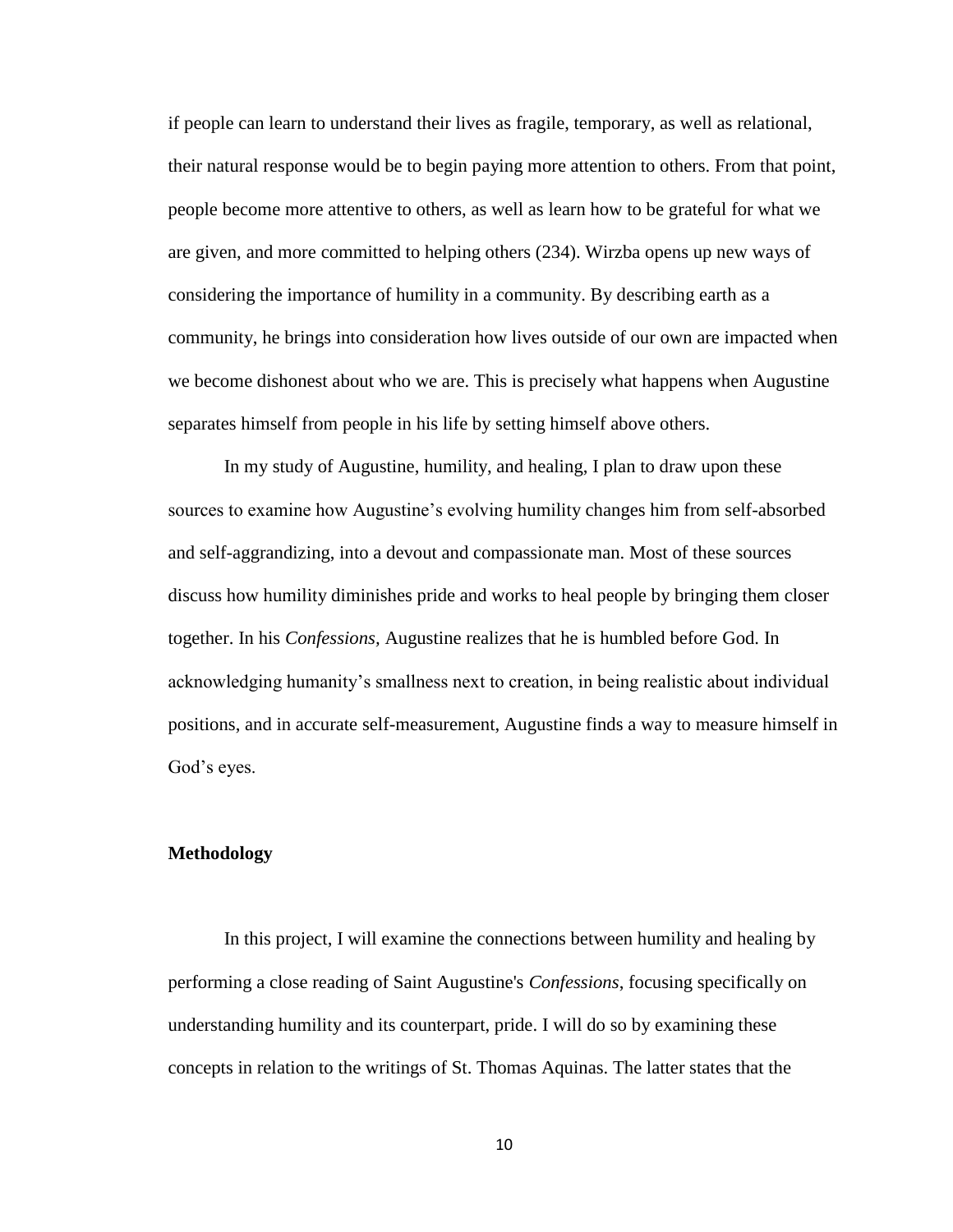cultivation of humility lies first in grace, and then in human effort. I will be discussing how Augustine first experiences the grace that reveals to him his lack of humility, and then what steps he takes towards rooting out all pride. In addition, I will be analyzing how spiritual and emotional recovery can take place through the cultivation of humility, which thereby benefits the individual as well as others. I will be asking how Augustine's act of writing and publicly sharing his experiences has the ability to produce healing and its effects for himself, as well as for others. I believe there is much to be gained on this topic from an examination of the *Confessions,* where Augustine reveals parts of his life in a beautiful and genuine way.

In order to understand how humility cultivates healing, and how certain acts have the potential to be humbling, we must first understand humility's meaning and its vital importance to human life. In its most basic understanding, humility functions as a scale – a way of accurate self-measurement, moderating and keeping humans reasonable and honest about both their talents and limitations. St. Thomas Aquinas, an avid scholar of Augustinian works, offers a very practical definition of humility in his *Summa Theologiae*. Aquinas tells us that humility acts in two ways: 1) as a way of temperance, restraining the mind from "immoderately high things," and 2) as way of guarding the spirit against hopelessness, hearten[ing] it in the pursuit of greater things within right reason" (91). In other words, humility keeps us right in the middle—away from both pretentiousness and despair. He also explains that humility offers a reasonable evaluation of the self. He writes, "Humility is not about the appetite for, but rather the estimation of our own greatness" (95). To put it plainly, humility can help us recognize the talents and gifts we possess, while not particularly striving for them. It also allows us to see our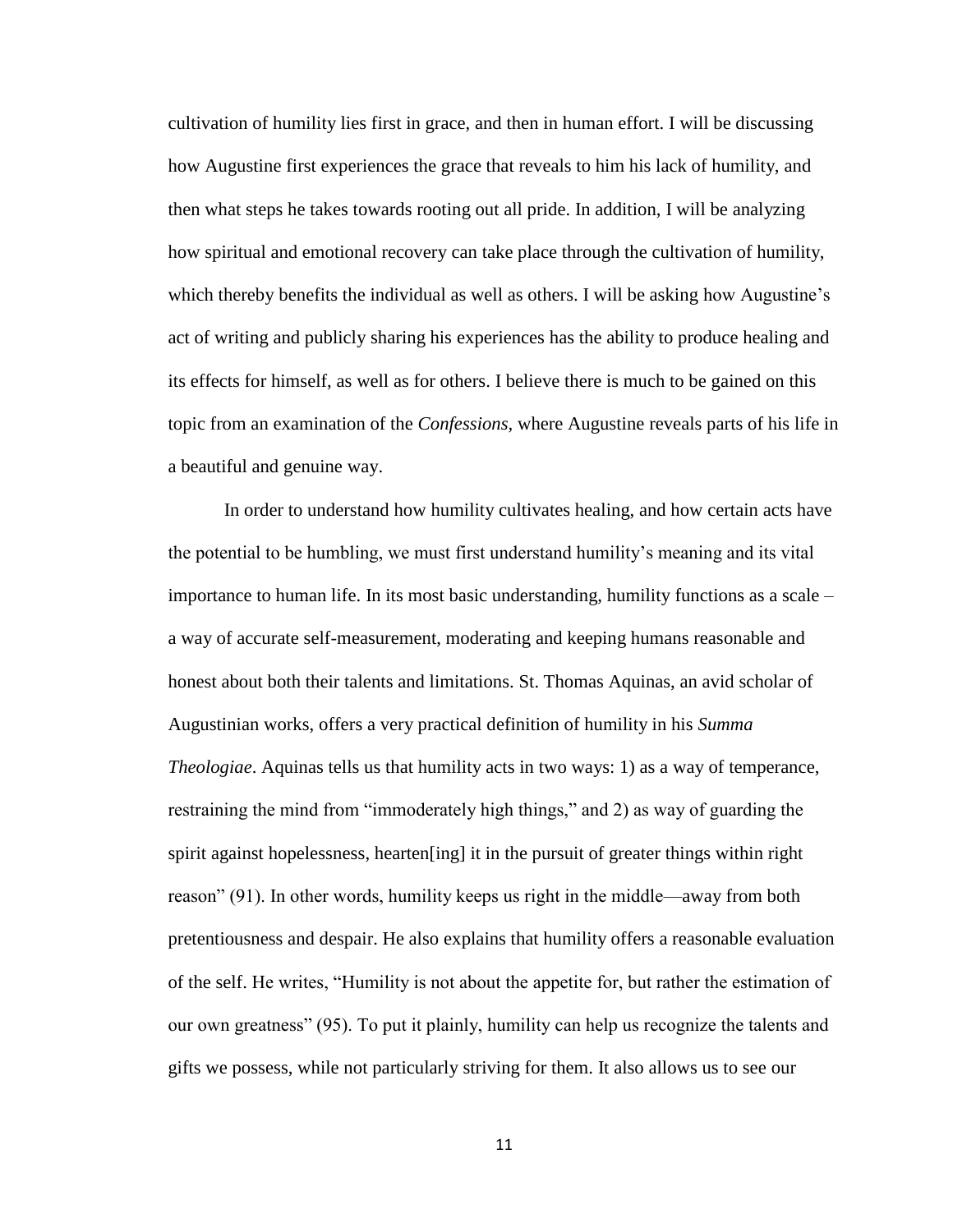triumphs and our failures. In my exploration of Augustine's *Confessions,* I analyze how Augustine evaluates his own actions, and how in order to grow and learn from his mistakes, he must first acknowledge he has done wrong. This admission in itself is humbling, and ultimately allows for healing to take place.

Aquinas says that it takes two things for a person to develop humility. "The first is grace, the second, human effort" (113). In the *Confessions,* we will see how Augustine receives spiritual insight into the state of his soul, and how being disturbed by it, he recognizes his overwhelming pride. Aquinas explains that once pride is revealed, the responsibility lies in the person's ability to practice self-restraint – controlling the tendency to perceive him or herself as greater than he or she is – and to "recognize, acknowledge, and accept their weaknesses" (111). In my thesis, I will be viewing this recognition as akin to humility, meaning taking full ownership and responsibility for the areas in our lives where we have fallen short, and where we are still in need of improvement. Aquinas writes that when a person makes a cognitive effort to restrain personal overestimation (or in many cases underestimation), the root of the "disorder" is revealed and can be dealt with. I will define this disorder (i.e. pride), which Aquinas refers to, in my next section. By restraining our natural tendency to view ourselves inaccurately, Aquinas explains that a general disposition of humility will begin to take place in a person. This humility can be recognized in "outward signs, words, deeds, and gestures" (111). What Aquinas is telling us here is that by clearing away the false and preoccupied ideas we have of ourselves, our true characters show themselves in how we act, speak, and treat others. In Augustine, we see how this "clearing away" allows for healing to take place, for the removal of false forefronts not only allows for the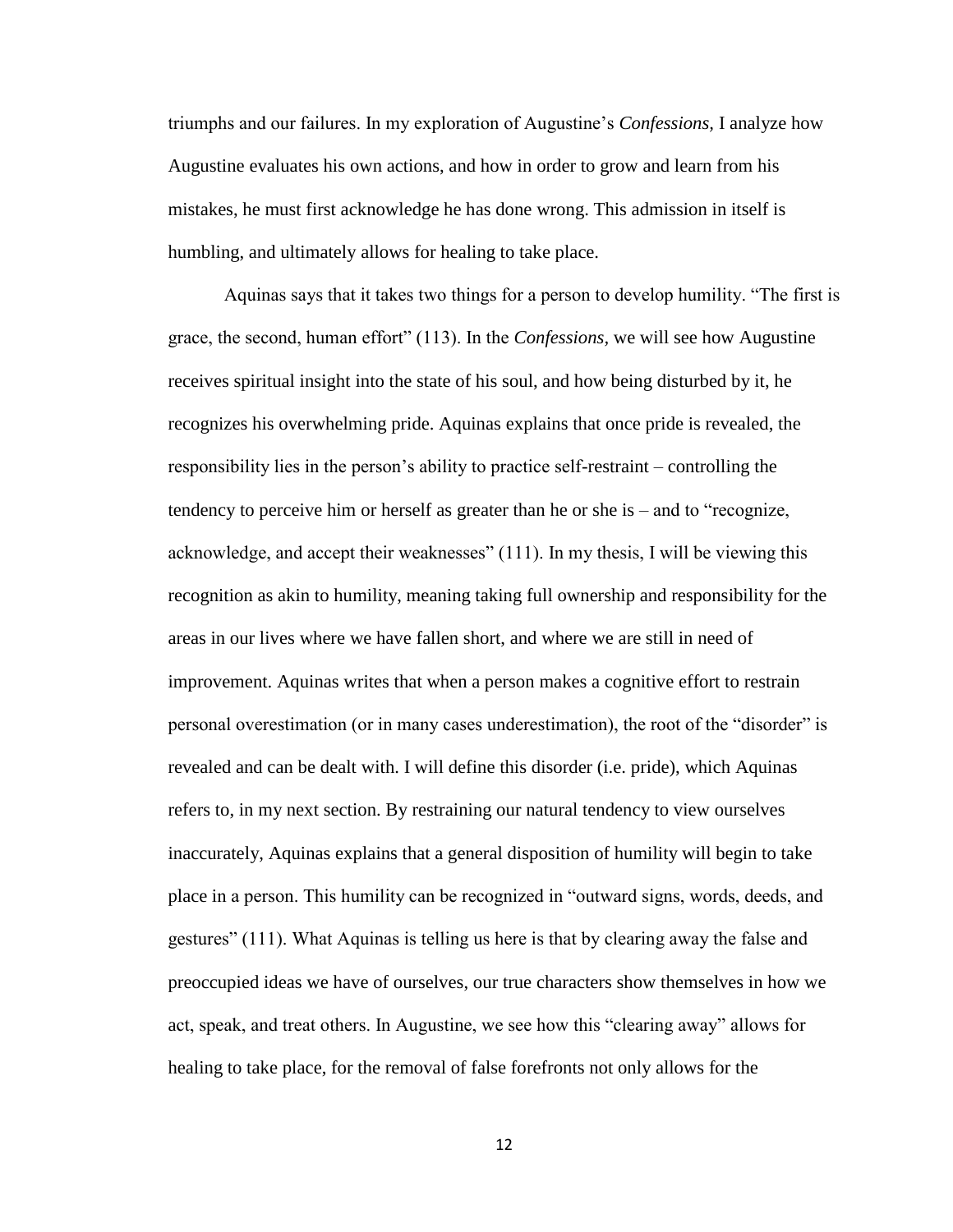establishment of his true or authentic self, but it also reveals long-hidden wounds that can now be brought to light.

The opposite of humility is generally understood to be pride, but to fully conduct a study on the latter we must fully understand pride and how it functions in Augustine's life. As with the definition of humility, I look to Thomas Aquinas to define pride. Aquinas states, "the proud submit their minds to learn from no one, neither God nor man, in order to come to the truth" (127). Pride relies on its own wisdom and knowledge to make decisions. From the outset, it creates barriers against outside reason, for it seeks only to obey itself. Understanding this type of mindset is important to my analysis of Augustine, for it took him a very long time to learn how to listen to reasoning outside of himself. Additionally, Aquinas explains that pride "oversteps reason" (119), and instead makes a person crave praise or recognition for something he does not necessarily deserve. In the *Confessions,* Augustine explains that the mindset of his former self believed itself to be superior to others in many ways, in knowledge and skill. After his conversion takes place, however, he notes how little he really understands about the world. Pride, within this study, is analogous to a barrier, a wall, or even a blindfold. These images, which Augustine often uses, illustrate the limits pride places on human growth and oftentimes, restoration.

In studying Augustine's *Confessions,* especially when considering humility as the primary focus of my analysis, close attention should be given to the form in which Augustine writes. Some scholars claim that Augustine's intentions in his autobiographical narrative can be seen as prideful or attention seeking, for as some point out, how could someone who has supposedly learned humility focus the narrative mostly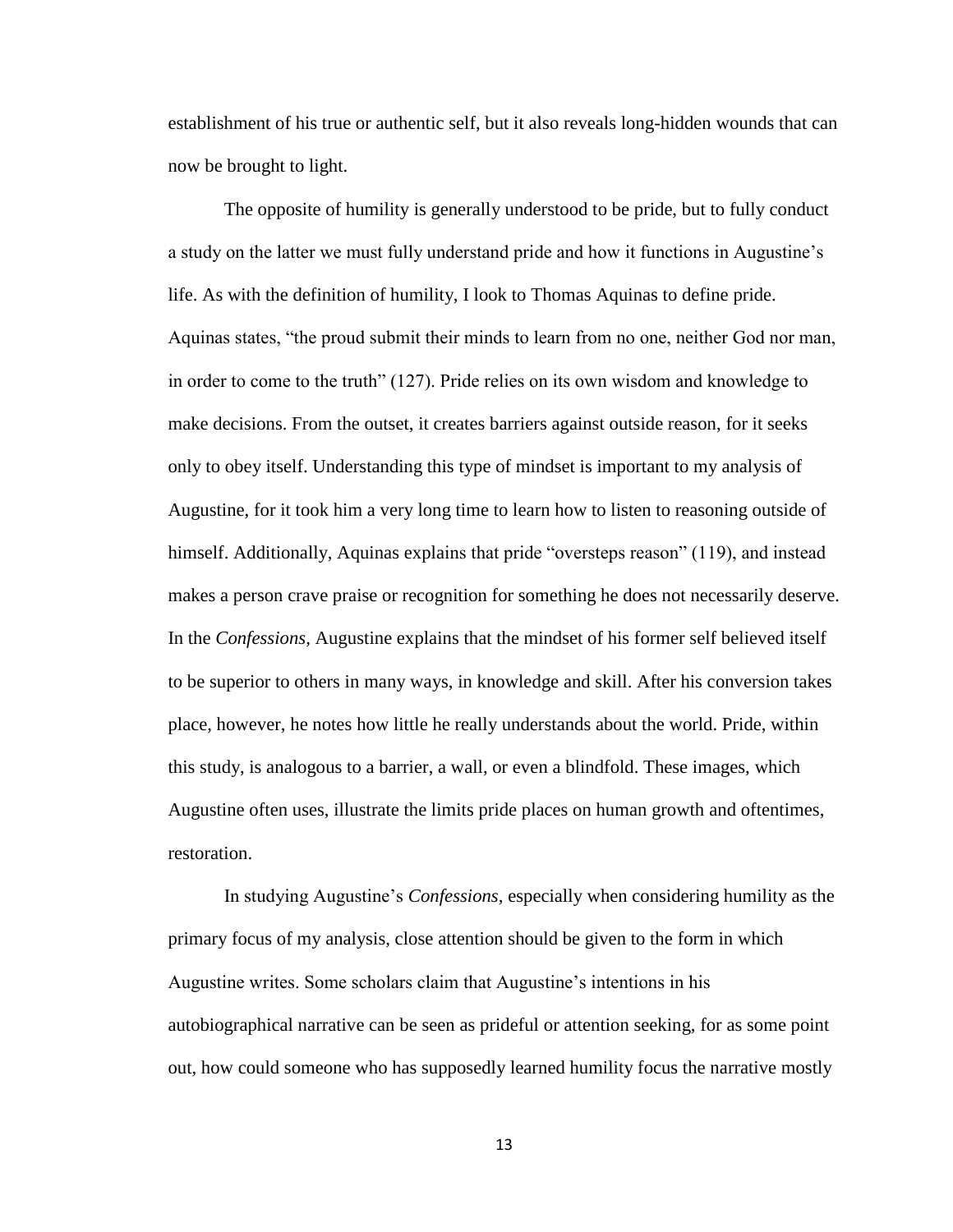on himself? If we view Augustine from a contemporary perspective, the *Confessions* could potentially come across as disingenuous or even hypocritical, as he performs his own self-analysis. However, my study comes from another perspective. I am interested in how Augustine's work possesses characteristics of the sacrament of confession within the Catholic Church, and how, similar to the spiritual and psychological healing that many Catholics receive in the sacrament, Augustine's narrative can be viewed as salubrious for both his readers and himself.

Aside from the name, Augustine's *Confessions* has more than one similarity to the Catholic sacrament of confession. Like Augustine, who in his narrative discloses his weaknesses to his readers, the repentant sinner in the confessional discloses his or her wrongdoings, seeking God's forgiveness. They do so honestly, hiding nothing, explaining any actions or thoughts that are not in accordance with God's will (CCC, 401). Although confessions are understood within the Church as private matters occurring between the penitent and priest, Joyce Schuld believes that the act can be thought of as a public one as well. Schuld, a scholar of Augustine and Foucault, believes that modern culture has diminished much of what the world understands about theological teachings. She states that the sacrament of confession is beneficial not only for the individual who seeks pardon, but also for the community in which the individual dwells. She explains that confession does so by fostering a sense of unity in its members by showing that everyone makes mistakes – that all are in need of improvement. Confession, for Schuld, serves two specific functions within a community:

First, it offers a way of personal decentering that keeps individuals mindful of their utter dependence on God's mercy and sustenance, thereby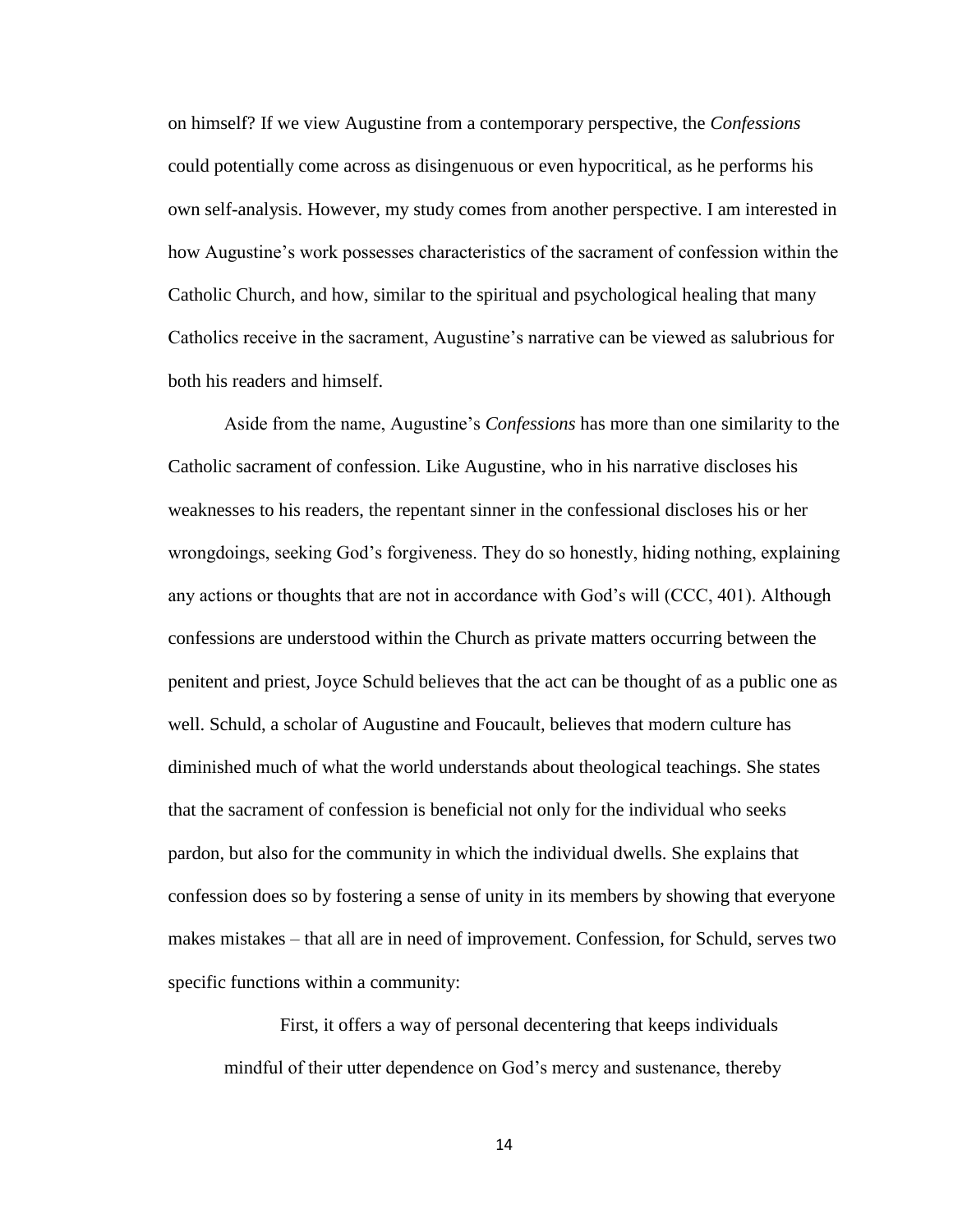helping them to navigate between the dangers of despair and arrogance. Second, as a public activity, it disturbs the pride of others (123).

Staying mindful of one's dependence on God is one way that Catholics, and perhaps all Christians, strive to cultivate humility by weighing truthfully both the good and the bad that they do, as well as not taking for granted the things they are blessed with. This open mindset allows individuals to be less focused on themselves, more open to learn, and more aware of the needs of others. Schuld continues that an honest confession has the ability to affect others by its example, for seeing other humans make steps to right their wrongs has the potential to inspire others. According to Schuld, Augustine demonstrates both dependence on God in the *Confessions,* as well as serving as a public witness to his readers. Due to his prominent role as a university professor and Bishop of Hippo, the effect of his testimony was especially impressive at the time, and continues to be to this day.

So what was the purpose of a public and written confessional? Why would Augustine breach the privacy found within the sacrament? Why reveal his personal history, especially as a faith leader and role model to his community? Schuld demonstrates that Augustine's act of writing the *Confessions* was one of self-giving love. She even describes the saint's act of publicly confessing as sacrificial:

If we are to discern the richer meaning of Augustine's self-interpretations as he searches for wisdom and virtue, we must consider his reflections as, at least from his perspective, a form of "sacrifice" or participatory offering that is meant to nourish, in self-emptying exercise of confession, bonds of social solidarity (123).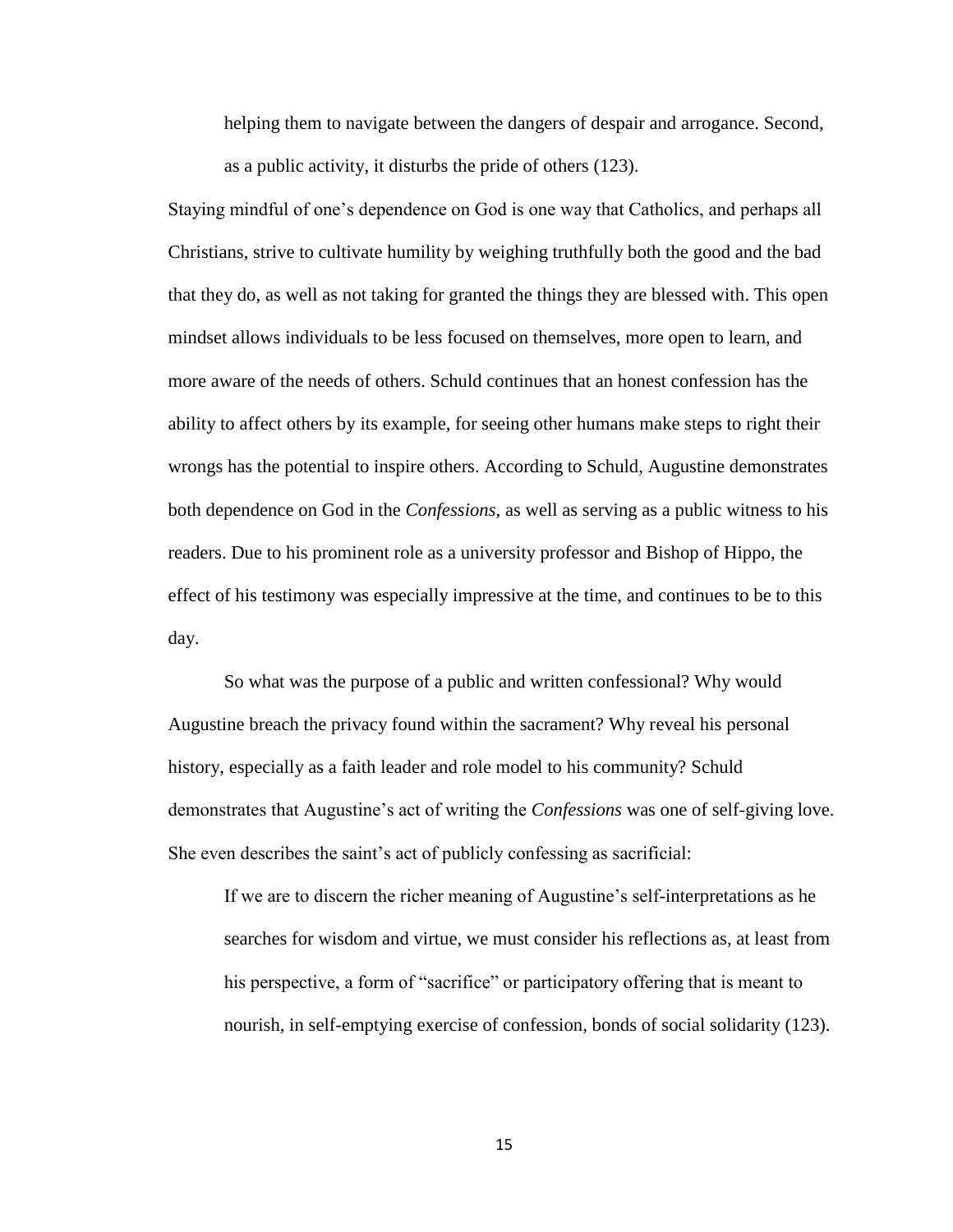What Schuld suggests here, is that Augustine did not simply write for himself, but had in mind the spirit of his community. Leading by public example would have been sacrificial to Augustine, making him subject to criticism and ridicule. He would not have been an average convert. But even so, he willingly shares his reflections, humbly acknowledging that he is a sinner in need of redemption, with the possibility that others learn from him.

What I have outlined here are the methods I will use to analyze Saint Augustine's *Confessions.* In order to understand how Augustine exemplifies and discusses humility and its counterpart pride within his narrative, I will continue with Thomas Aquinas' definitions of the two: that humility acts as an accurate measurement of ourselves, and that pride acts as a blindfold, preventing humans from seeing their wrongs. In the *Summa Theologiae,* Aquinas illustrates that it takes grace, or spiritual insight, to realize that one lacks humility, but that it takes cognitive effort to learn humility and expel pride. I maintain that the *Confessions* does in fact hold similarities to the sacrament of confession, illustrating how a humble participant can share his or her personal experiences and inspire others to look more closely at their own lives in the same way. Through this project, I also show how the cultivation of humility has profound healing effects on both the individual who strives for self-betterment, as well as those who witness their progress.

#### <span id="page-22-0"></span>**Analysis**

Saint Augustine begins his life narrative in the *Confessions* by acknowledging his unshakable belief in God. It is from this belief that Augustine illustrates a portion of the humility that he attains in his life. As Thomas Aquinas explains, "humility is acquired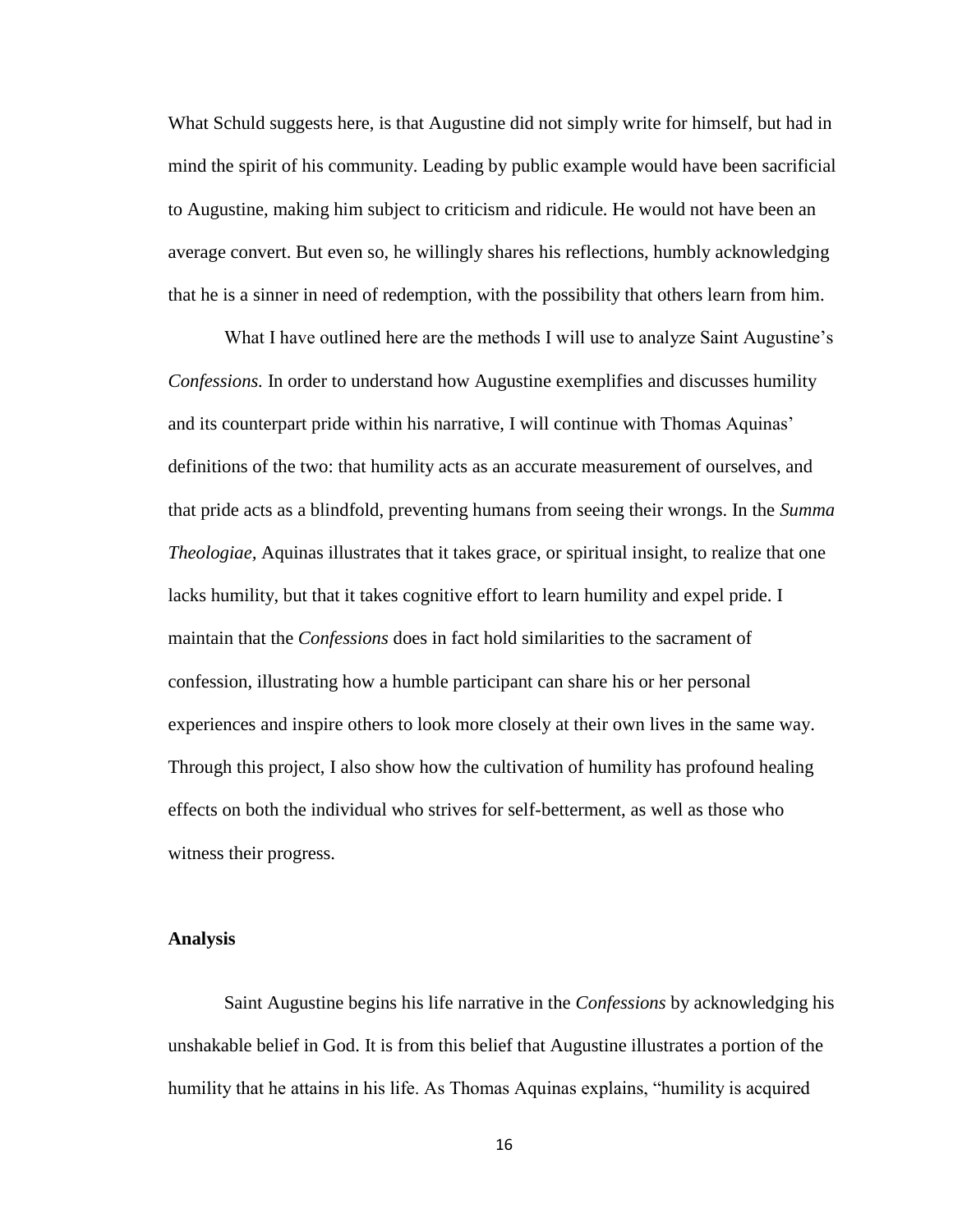first by grace, and then by human effort" (113), Augustine likewise shows in Book One that it is first through God's grace he owes thanks. Because the central theme of his narrative will be his relationship with the Divine, Augustine writes in first person throughout the book, addressing God directly as his reader. Before delving into the details of his life, Augustine asks permission of God to tell his story. The request is a humble one, in which Augustine fully attributes his change of heart to aid from God, while seeking to divulge those changes: "Suffer me to utter my plea to Thy mercy; suffer me to speak since it is to God's mercy that I speak and not to man's scorn" (6). Beginning in this way, Augustine shows both gratitude and obedience to the authority of God, and his "plea for mercy" becomes the narrative, resembling a reflective prayer.

There are several instances within the *Confessions* where Augustine pauses his narrative to express actual prayers to God. These prayers often show thanksgiving, while other times the prayers express remorse for the actions of his previous life. The prayers placed between the narrative scenes allow Augustine to shift between the roles of narrator and penitent in order to reflect objectively on the state of his soul at the time. The majority of these reflections consist of metaphors that describe his soul as sick, or unclean, and in need of healing. In one particular prayer scene, Augustine describes his longing for the peace and freedom from pride that he experiences in God:

Who can unravel that complex twisted knottedness? It is unclean, I hate to think of it or look at it. I long for Thee, O Justice and Innocence, Joy and Beauty of the clear of sight, I long for Thee with unquenchable longing…He that enters into Thee, enters into the joy of the Lord and not fear and shall be well in Him who is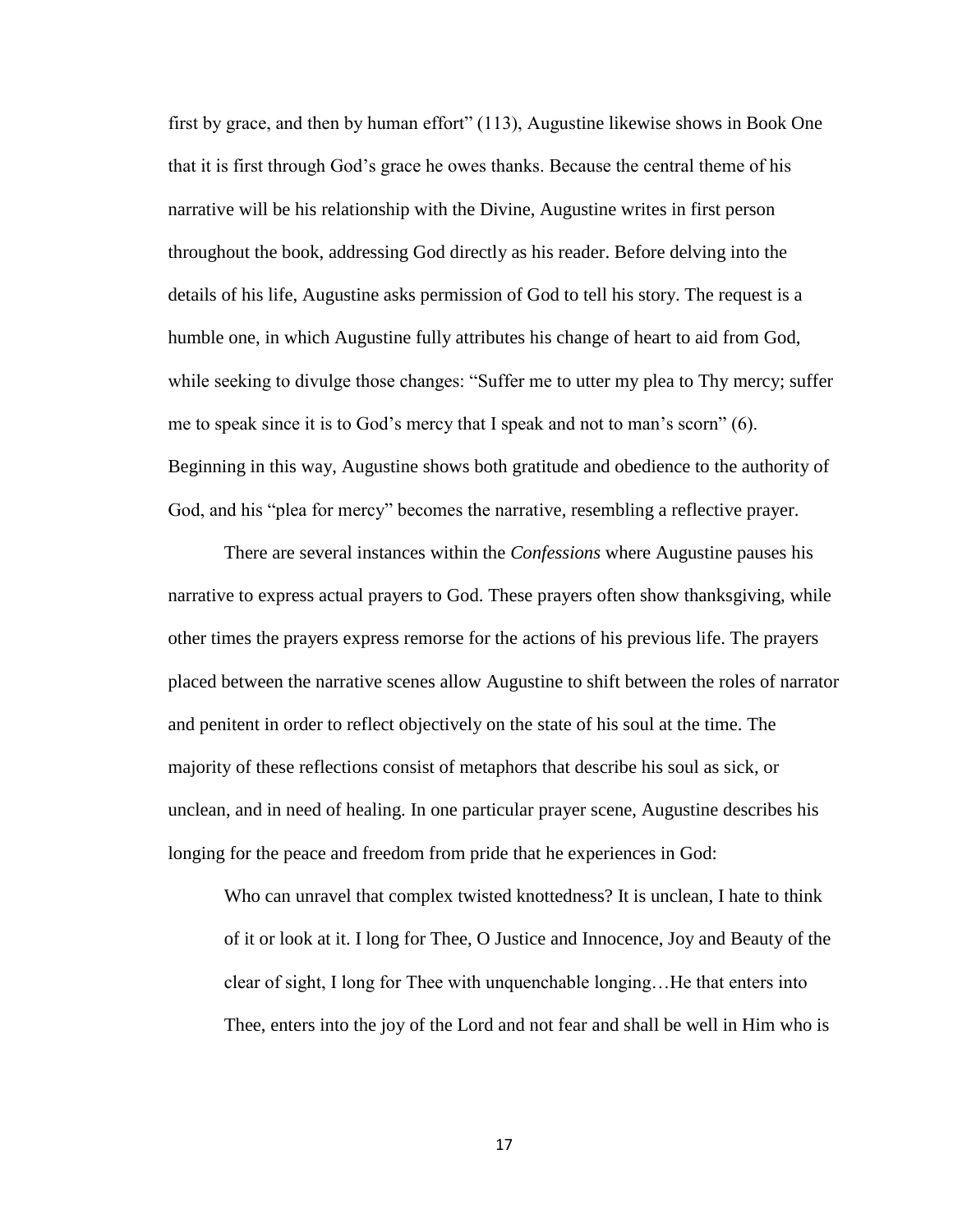best… I went away from Thee, my God, in my youth, I strayed too far from Thy sustaining power, and I became myself a barren land (34).

The language Augustine uses in this scene to describe his soul mirrors the chaos that had developed in his life. The descriptions of "complex, twisted, knotted, unclean and barren" illustrate Augustine's confusion by not having God in his life. But these words also give imagery to the pride that Augustine had adopted by this time. We know from Aquinas that pride creates a barrier between the individual and reason, causing confusion and limiting what the self is capable of doing. While Augustine gives voice to this confusion, he also claims that the peace experienced in God offers "clearness of sight," and wellness. The clearing away and healing Augustine petitions for here articulate his longing not only for God, but also for freedom from the unyielding barriers that pride places on himself.

In his first chapter, Augustine thanks God for the talents and gifts he has received. He praises God for the gift of integrity, knowledge, a brilliant memory, and the ability to speak clearly and effectively, but while doing so he attributes all to God's goodness. "Yet all these were the gifts of You, my God" (21). Augustine complicates matters when he explains that while he is grateful for these gifts, they are also the cause of many of his struggles. He writes, "But in these lay my sin: that I sought pleasure, nobility, and truth not in God but in the beings he created, myself and others, and for this I fell into sorrow and confusion and error" (21). Augustine's meaning here, of course, is that his talents early in life made him overestimate himself, which in turn filled his heart with pride. Pride and overestimation, we know from Thomas Aquinas, tends to make humans overly self-reliant – unwilling to listen to the reason of others. As Augustine grew into a man,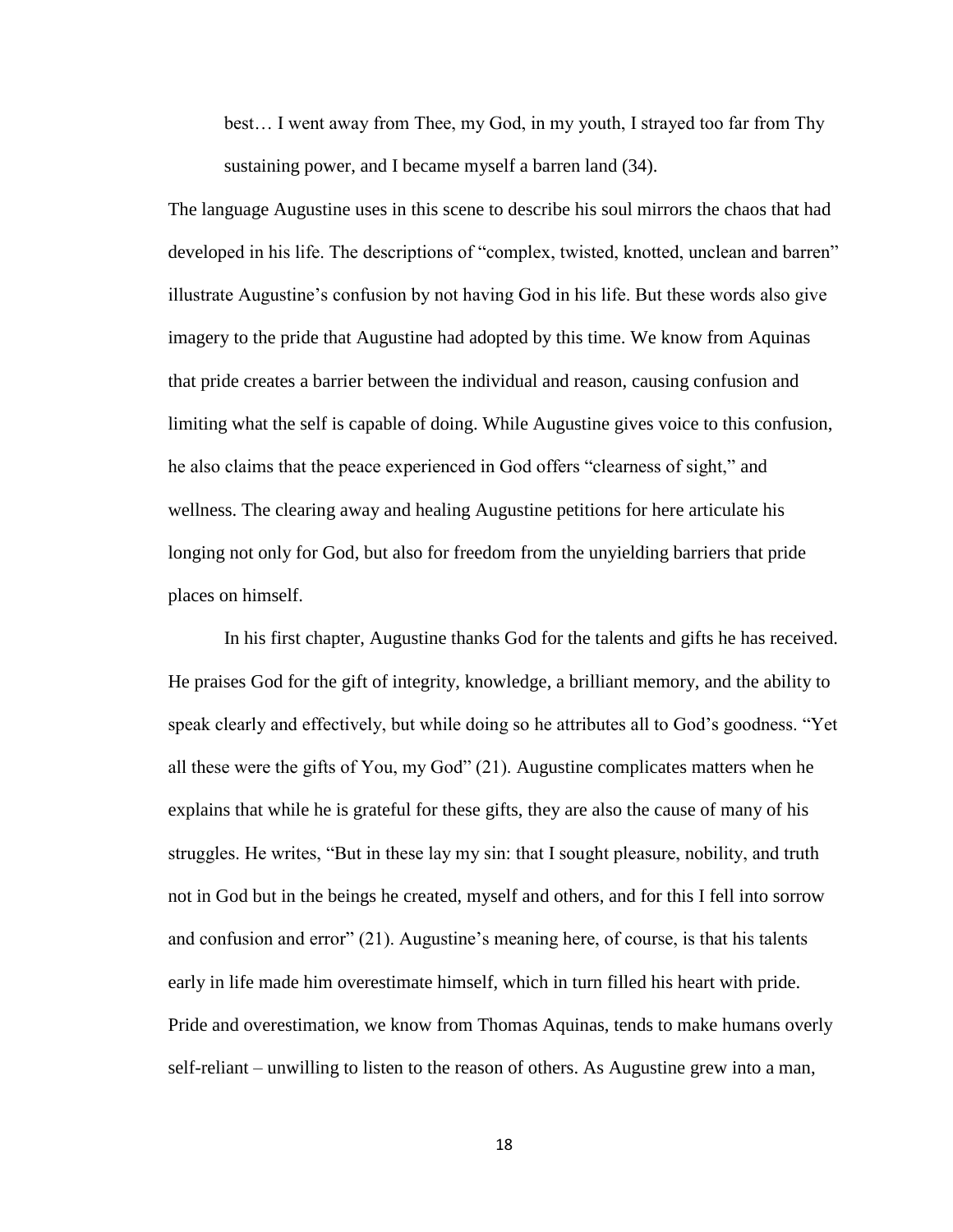his talents were recognized and esteemed by others. "I was the most renowned student of rhetoric, and I was proudly joyful and swollen with self-conceit" (67). Recognized for his intellectual brilliance by his superiors, he was frequently praised, causing him to become competitive, self-seeking, and judgmental towards others. Charles Herbermann, a contributor to "Catholic Encyclopedia Online," writes that Augustine "desired to be first in all things, even to the point of evil" (Herbermann). Consequently, Augustine begins the *Confessions,* with a practical and humble mindset. He believes in recognizing his talents, but to avoid dwelling on them, for doing so would welcome pride.

In addition to giving thanks to God for the change of heart he has experienced in his life, Augustine discusses the *present* state of his soul (that is, in his place as author) to illustrate his continuous need for growth. He describes his soul's brokenness, reminding himself *and* his readers of our need for improvements: "The house of my soul is too small to receive Thee: let it be enlarged by Thee. It is all in ruins: do Thou repair it. There are things in it that must offend Thy gaze, I confess and I know. But who shall cleanse it? Or to what other besides Thee shall I cry out?" (5). Even as Augustine reflects on his past life, long after having converted and become Bishop of Hippo, he still writes from a place of humility, fully taking into account his need for healing. He uses the metaphor of a house to depict his soul – a space that, over time, has been diminished in size and quality with the effects of sin. By pointing out his soul's continuous need for repairs, Augustine shows humility in his openness to future growth. Even after becoming a Bishop, he never claims to have reached a point of perfection.

This humble attitude is carried on when Augustine acknowledges that, because God is omnipotent and therefore all-knowing, there is nothing about Augustine's life that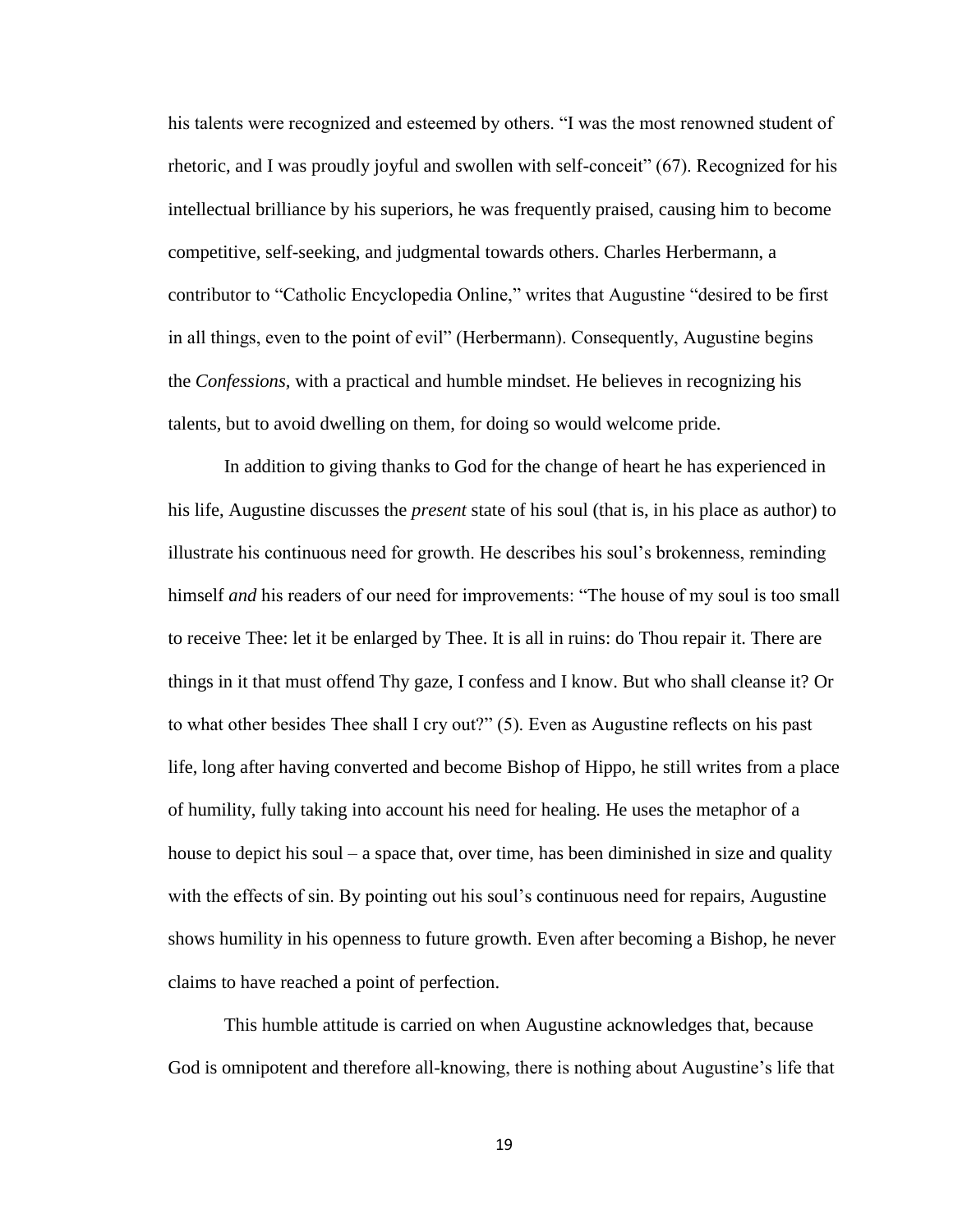He does not already know. When Augustine describes the purpose behind his writing, he notes that his confession is to instill his own love for God, as well as inspire that love in others:

But, Lord, since You are in eternity, are You unaware of what I am saying to You? Or do you see in time what takes place in time? But if You do see, why am I giving You an account of all these things? Not, obviously, that You should learn them of me; but I excite my own love for You and the love of those who read what I write, that we all may say, "The Lord is great and exceedingly to be praised!" (233).

Augustine is acknowledging here that he has two audiences: God and his readers. Although the narrative is addressed to God, Augustine aims to show people how communicating with God can be restorative. He frequently praises the greatness of God, continuously expressing gratitude and submission. It is as if, through his writing, he desires to show others how to make amends for all the prideful moments in life. As he states here, his writing served to keep his heart elevated to the one who redeemed him, and in doing so, show others that they are redeemable as well.

Prior to his conversion, Augustine describes the state of his soul as something sick and in need of healing. To pinpoint a time in his life where this sickness began, Augustine turns as far back as his childhood, where he confesses to often stealing food and drink from his parent's cellar, and cheating at games with other children (20). Yet, the age of real corruption for Augustine begins close to his sixteenth year. At that time, he had been attending school in Tagaste, (now Souk Ahras, Algeria). Due to insufficient funds, Augustine's studies were delayed for a year while his father saved enough money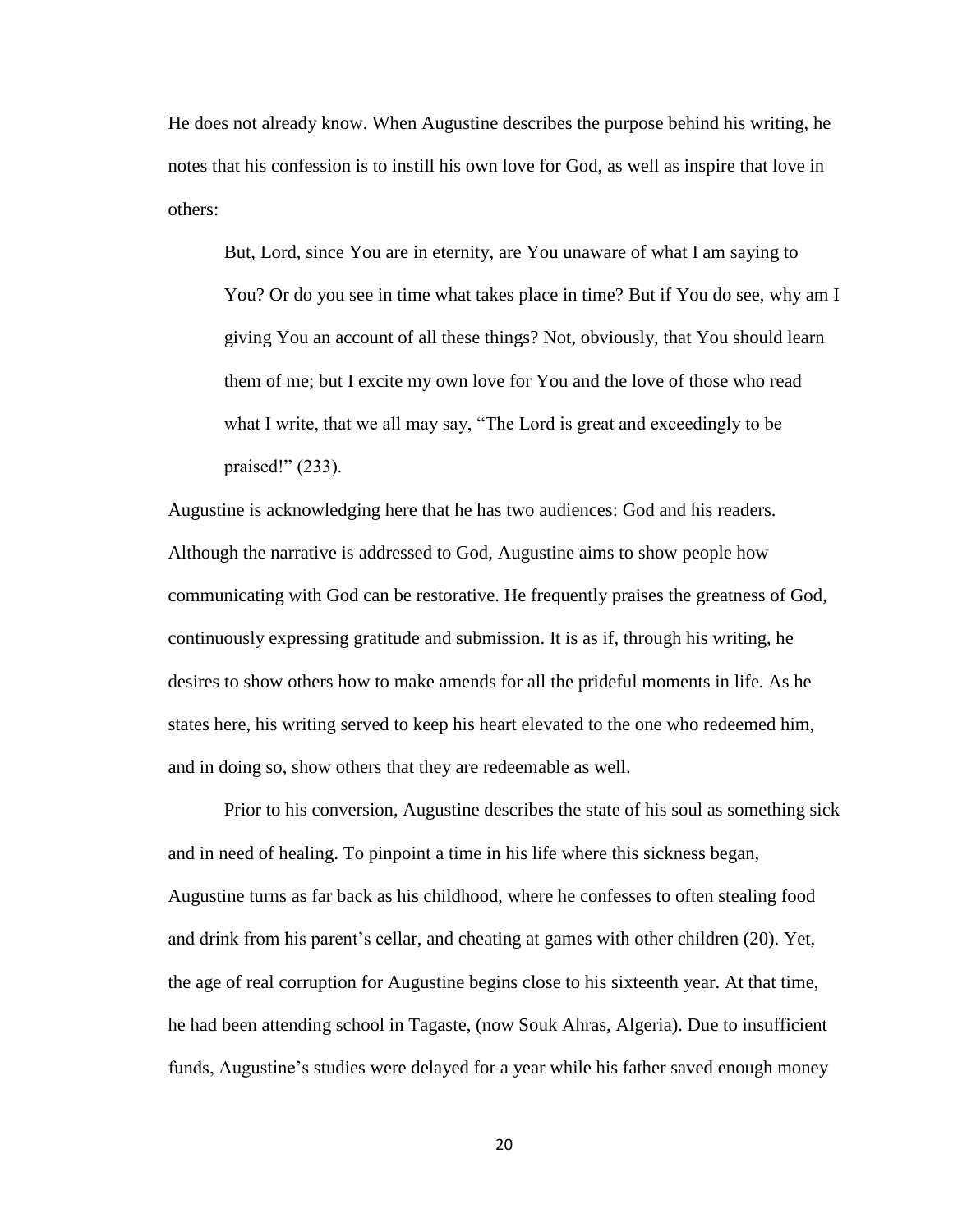to continue his education. Augustine describes this period as when his growing love for pleasure became "carnal corruptions of the soul," and where his desire to pursue all things pleasurable spiraled out of control. "Both love and lust boiled within me, and swept my youthful immaturity over the precipice of evil desires to leave me half drowned in a whirlpool of abominable sins" (25). The language Augustine uses here, of boiling desires, precipices, and whirlpools, offers wonderful and terrifying imagery for the chaos that becomes his life when his desires become a priority: "I burned for all the satisfactions of hell" (25), he writes, a statement that becomes particularly accurate for Augustine when he steals fruit from another's tree.

The scene of stealing pears in the *Confessions* of Augustine is well known, even for those who have not read the story. This moment captures both Augustine's absolute honesty in sharing his sins, but also emphasizes how bad the state of his soul had become by this point. One night, Augustine and a group of friends trespassed into someone else's yard and stole a bunch of pears from a tree. Instead of eating them, however, the boys threw the fruit to the hogs. It would seem like a harmless enough prank for mischievous youths to make, but Augustine explains the gravity of the situation:

Such was my heart…I was thus evil for no object, having no cause for wrongdoing save my wrongness. The malice of the act was base and I loved it  $$ that is to say, I loved my own undoing, I loved the evil in me…I [sought] no profit from wickedness but only to be wicked (29).

These statements stand out as something appalling in the *Confessions,* for they convey just how corrupt Augustine had become. Not only is he stealing fruit that belongs to another, he feels good in committing the act and does so simply *because* it is forbidden.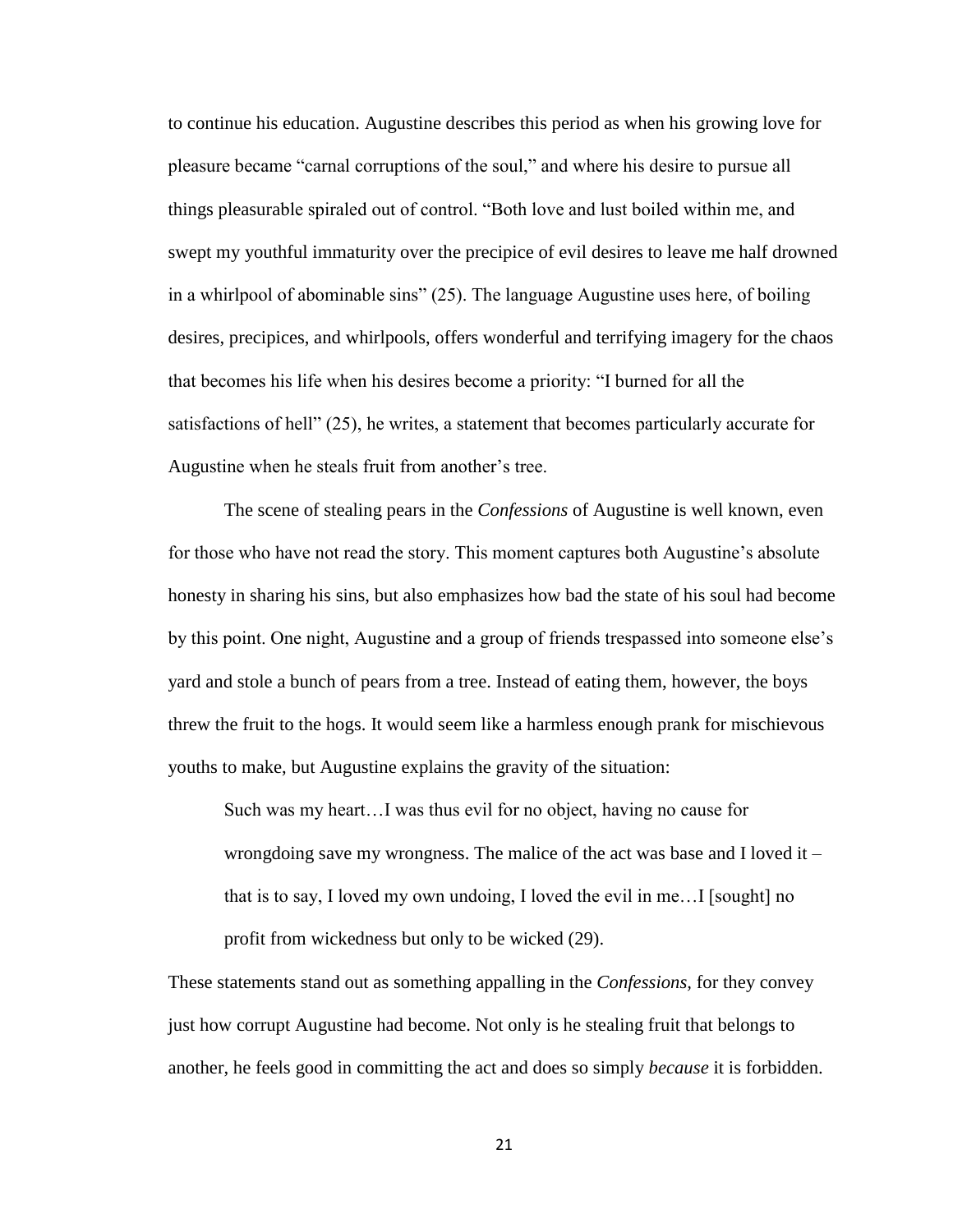Like Eve in the Garden of Eden, Augustine reaches for the forbidden fruit. While Eve was tempted by more than the desire to perform a forbidden act—she was deceived by the serpent into pursuing godhood—she too found herself holding forbidden fruit, and then being overcome with remorse (*New American Bible,* Gen. 3:4-6) . Augustine's scene with the pear tree illustrates a lack of guilt and/or shame for his actions, and a selfish willingness to place himself above others. Indeed, Augustine's remorse did not come until much later in life, unlike Eve, whose guilt almost immediate. Through this theft, we recognize the corrupt man that Augustine is becoming, as he loses sight of himself and takes on a prideful mindset.

Although prone to drunkenness, wild behavior, and sexual escapades, Augustine was a brilliant learner and thinker. He graduates from his studies in Tagaste, then goes to Carthage, and later becomes a renowned professor of rhetoric at the University of Carthage. In the year 383, he starts a teaching position in Milan, where he continues to teach rhetoric. While teaching, Augustine eagerly explores the world of philosophy. Constantly on the search for meaning, he confronted some of the teachings of the Christianity during these explorations. He was influenced especially by the teachings of Saint Ambrose, who was bishop of Milan at the time, Augustine spent time learning under him. Augustine admits to being attracted by the teachings, but did not yet accept any of them. "Nothing of what [Ambrose] said struck me as false, although I did not as yet know whether what he said was true. I held back my heart from accepting anything…I wanted to be as certain of things unseen as that of seven and three makes ten" (99). For Augustine, the need for certainty in his studies is a consistent thread throughout his early life. His thirst for knowledge brings him success and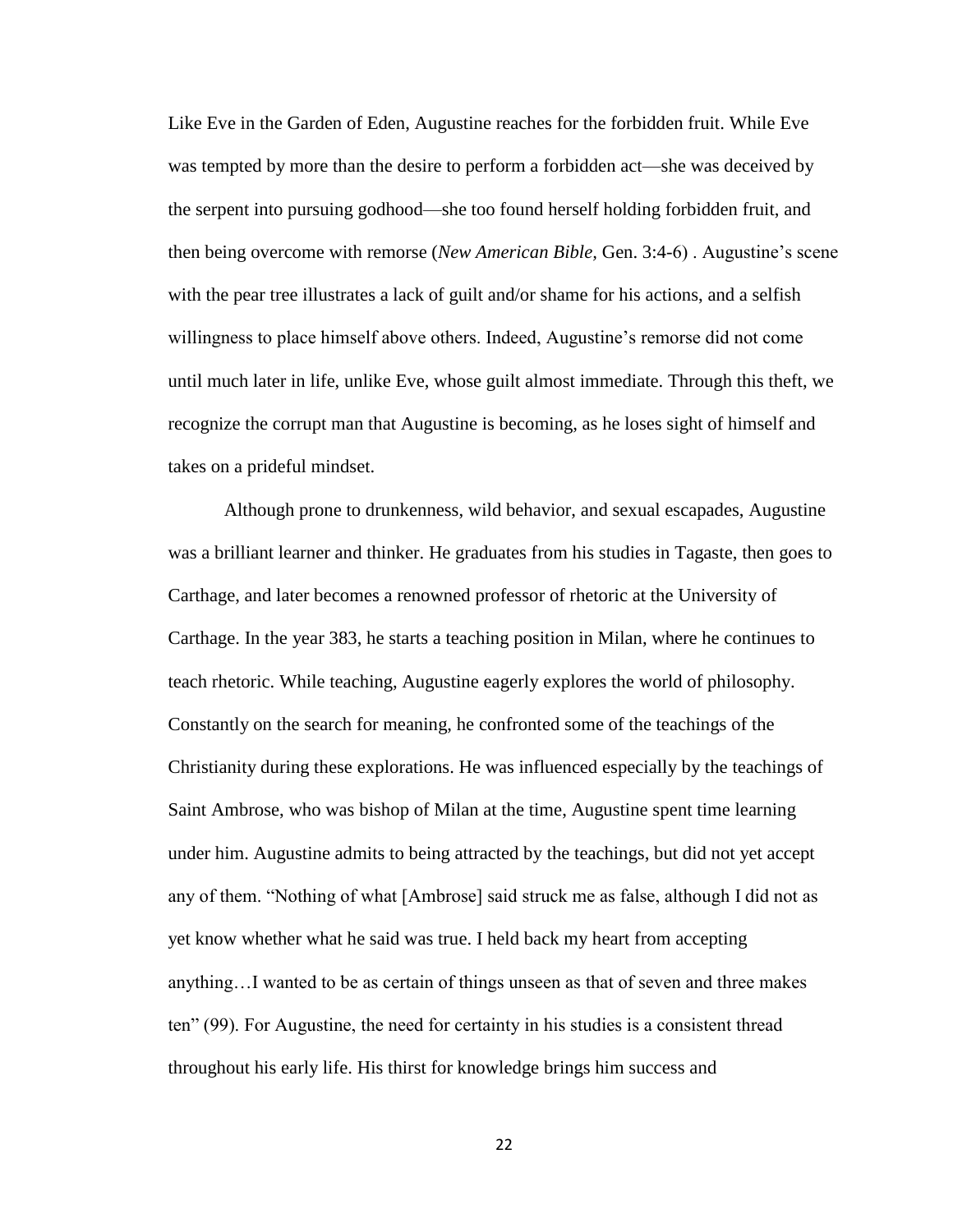acknowledgement from both students and professors, yet perhaps due to his philosophical mindset, Augustine rejects many ideas on the grounds of insufficient proof to declare them acceptable.

In spite of Augustine's need for certainty, he continues for years to search for meaning in life. He describes a yearning to believe in the spiritual world, and to trust in things beyond the senses, but how he struggled to do so. He states, "By believing I might have been cured…the eye of my mind would have been clearer and so might in some way have been directed towards your truth which abides forever" (100). These lines suggest the inner realization that Augustine faced – that in him lays some form of sickness or disorder, which blurs his thinking. Later he defines this sickness as pride. Under the instruction of St. Ambrose, Augustine begins to believe that he might find clarity in God. However, he admits that he found the teachings of Ambrose on celibacy as a "heavy burden" (97). Although impressed with the piety and example of Ambrose, Augustine clings to his former beliefs: "The man who has tried a bad doctor is afraid to trust even a good one: so it was with the health of my soul, which could not be healed save by believing, and refused to be healed that way for fear of believing falsehood" (100). After reading many philosophical and various religious beliefs, Augustine finds himself skeptical that one set of beliefs, such as the Christian faith, could hold all the answers to questions he held in his heart.

Augustine remains honest and open about these reservations. His narrative illustrates his uncertainty from the time of his instruction with Ambrose, till just before his final conversion. When at last convinced that there was some validity in abstaining from premarital relations, Augustine stubbornly pushes off making changes until a later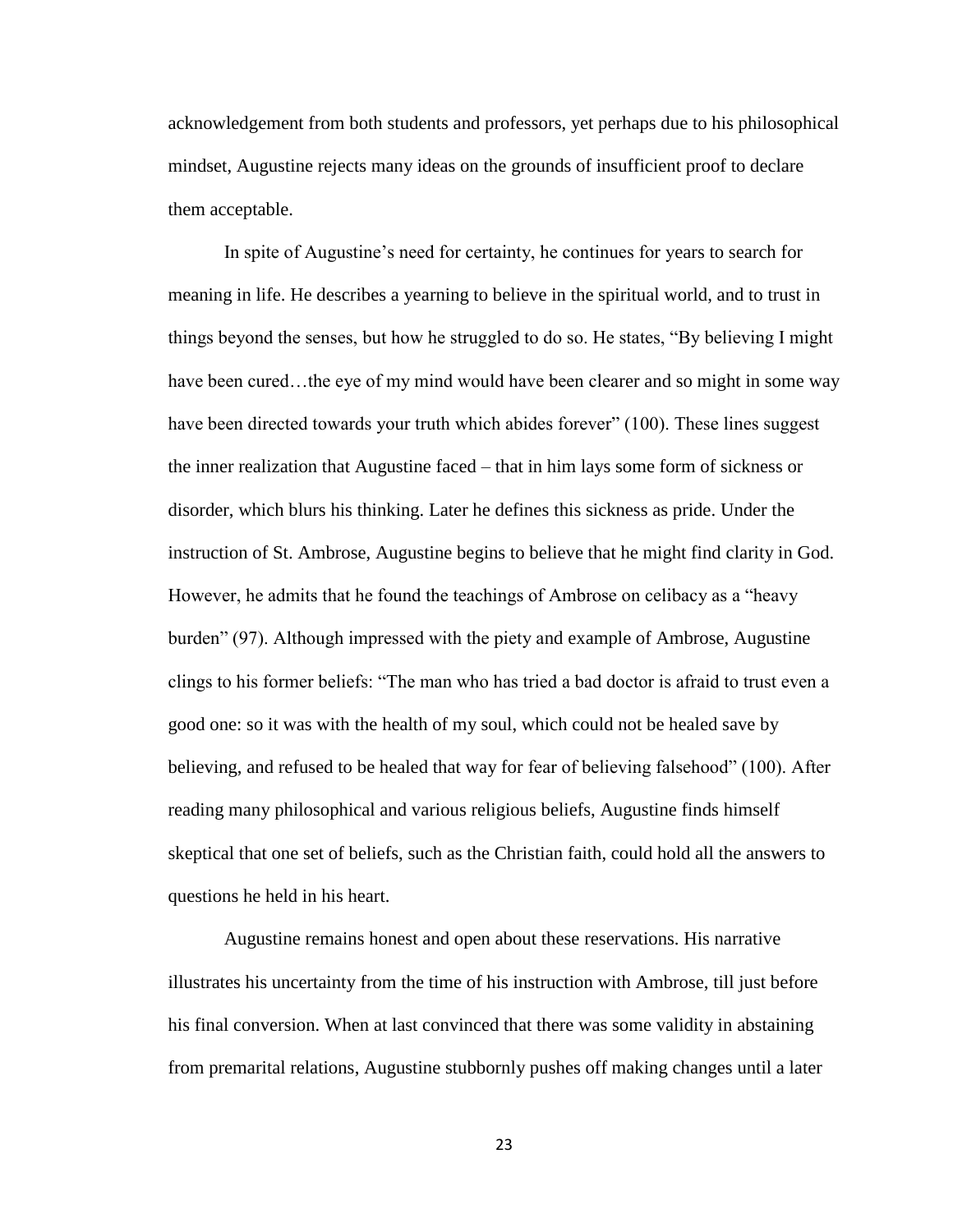date. Not long before his conversion he prays: "Grant me chastity and continence, but not yet" (152). Augustine knows that he needs to change, but he chooses to wait, continuing to give in to impulsive behaviors, even when they harm him. Norman Wirzba sees such hesitancy as troubling. He argues that in order for a mind to see things clearly and honestly, it must first be "cleansed" of its prideful habit of placing itself in a superior, or sovereign status. Wirzba, who believes humility requires recognition of one's humanity, explains, "Without this cleansing we will continually be infected with the hubris that places ourselves—our wants, fears, vanity, ambition, and anxieties—at the center of value and significance" (228). Likewise, as Augustine searches for meaning in his life, he filters what he learns through his own system of ambition, desire, and vanities. Peter Kreeft also comments on Augustine's reservations. He writes, "Fear is a kind of immaterial thing that holds us back from acting. When we are uncertain about the truth, fear of error holds back our mind. When we are certain of the truth but still refuse it, fear of having to give up cherished pleasures holds back our will" (179). Clearly, on one hand, Augustine battles with his desire to believe; while on the other, he remains attached to his former habits.

Augustine describes not only his uncertainty, but also admits to carrying an overwhelming unhappiness during his search for meaning. In every aspect, it would seem he has a good life. He has an established career as a university professor; his superiors recognize him as successful, he has friends who appreciate him, and even a concubine with whom he lives. The latter, whom Augustine spends many years with, actually gives birth to a child they name Adeodatus, meaning "gift of God." Yet amidst all of this, Augustine finds himself miserably unhappy. During the years spent weighing the truth of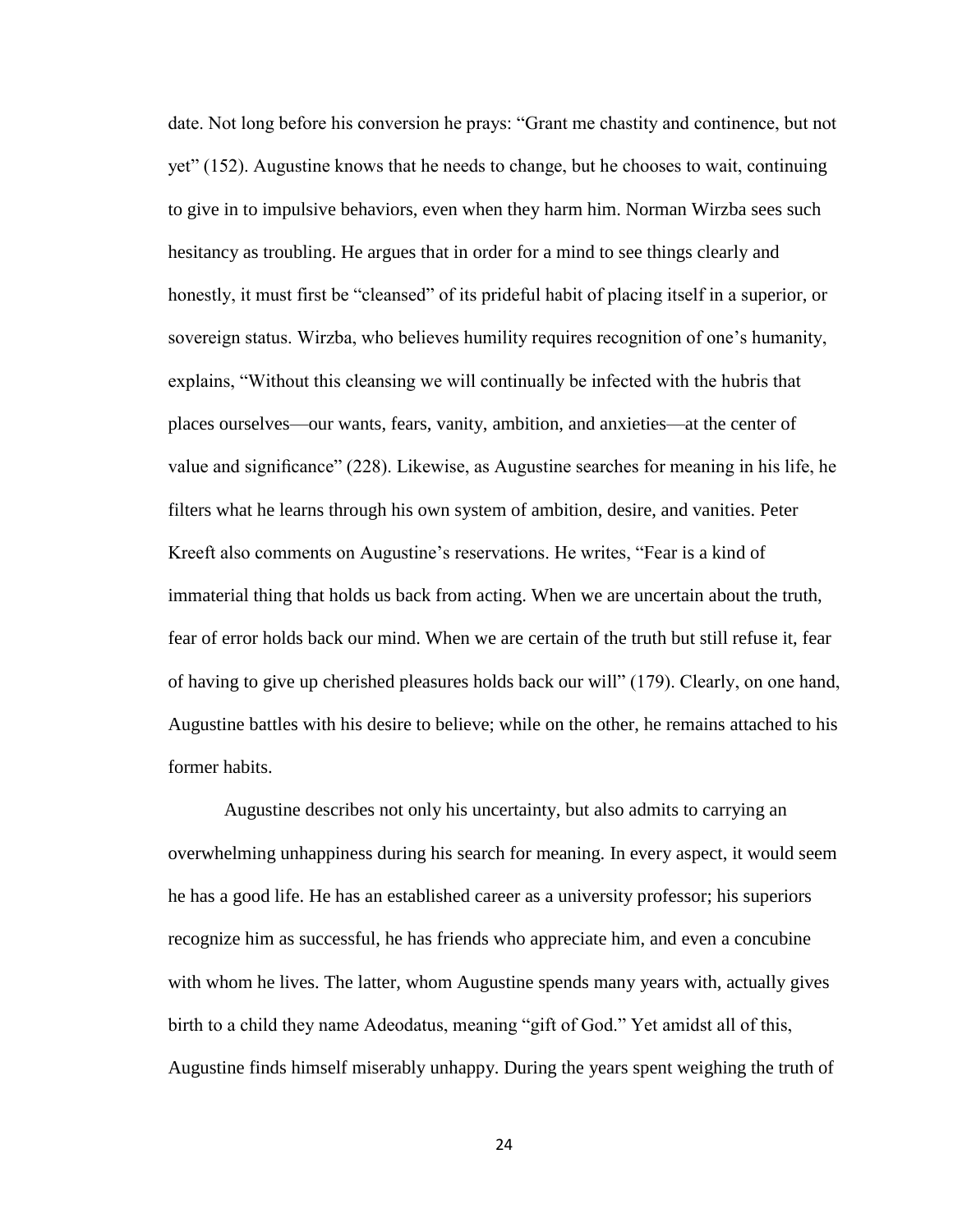philosophical and theological writings, he one day observes a drunken beggar in the street that inspires him into deeper self-examination. At the time, Augustine and some friends were out trying to have a good time, when the beggar caught their attention. "He was jesting and laughing and I imagine more than a little drunk. I fell into a gloom" (102). Augustine describes how his initial reaction was to condemn the beggar for disrupting his group's efforts to have a good time, but he quickly realizes that because of the unhappiness he carried himself, it seemed the beggar succeeded a much greater level of happiness than Augustine. This moment in Augustine's narrative serves to point out the miserable state of his soul. He writes:

The beggar had reached the same goal before us, and we might quite well never reach at all. The very thing he had attained by means of a few pennies from passers by – namely the pleasure of a temporary happiness, I was plotting for with so many a weary twist and turn (102).

By witnessing someone seemingly free from worry, Augustine finds himself evaluating his own state of happiness, and in comparison, finds himself quite miserable. This moment serves to reveal in some level the state in which Augustine recognizes a happiness that is not his.

Because he recognizes the difference between his mood and the beggar's mood, Augustine begins to be aware of his own overbearing self-doubt, while the other man is completely oblivious to how those around him might be perceiving him. Augustine writes, "[the beggar] was cheerful and I was worried, he had no cares and I had nothing but cares" (102). Care, in this sense, can refer to sorrows or excessive worry over what other people might be thinking, for he adds, "I ought to have preferred my own state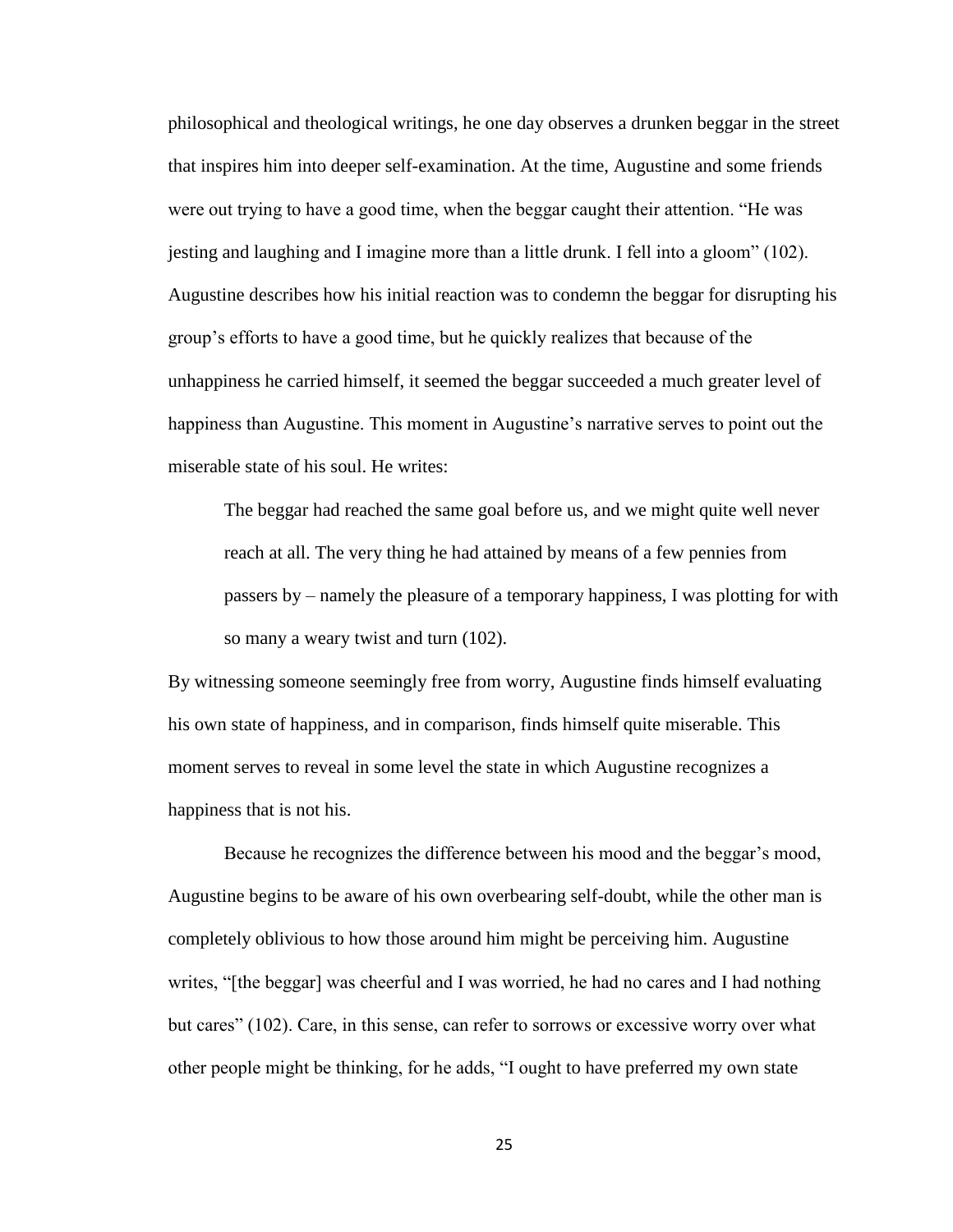rather than his merely because I was the more learned, [but] I got no joy from my learning but sought only to please men by it" (102). Aquinas would define Augustine's state of insecurity as pride, for he explains that pride arises when a person aims above what they really are. In Augustine's case, it comes when he craves lots of recognition from others. Aquinas adds that pride goes beyond practicality, for it attempts to measure itself outside of reason, or what is true. This definition helps to explain that because Augustine predicts how his superiors, other professors, and/or students perceive him, his confidence in himself is weak. However, through humility, Augustine soon learns that an honest self-evaluation – rather than an anticipated evaluation from others – can build an unshakable confidence and happiness.

I would like interject here and explain that, although the concept of humility might appear to be simple in itself, Augustine's journey towards adopting it as a way of life is a complex and meandering process. Fr. Gabriel of St. Mary Magdalene breaks the notion of pride down for us in *Divine Intimacy* (2014), by explaining that human nature tends to allow us to hold ourselves in a very prominent place and enjoy others viewing our own excellence. The combination of these things affects us personally, and in our relationships with other people. He writes, "[We] often spontaneously exaggerate our own worth, and as a result are demanding and pretentious. This makes us haughty and arrogant as well as difficult in our relations with others" (303). Of course, the desire to appear well in the sight of others is natural, but when we call attention to ourselves or allow others' compliments to make us feel superior, pride has become an issue. Augustine repeatedly admits to having a desire for praise and recognition, which only serves to build his need to measure himself by how others perceive him.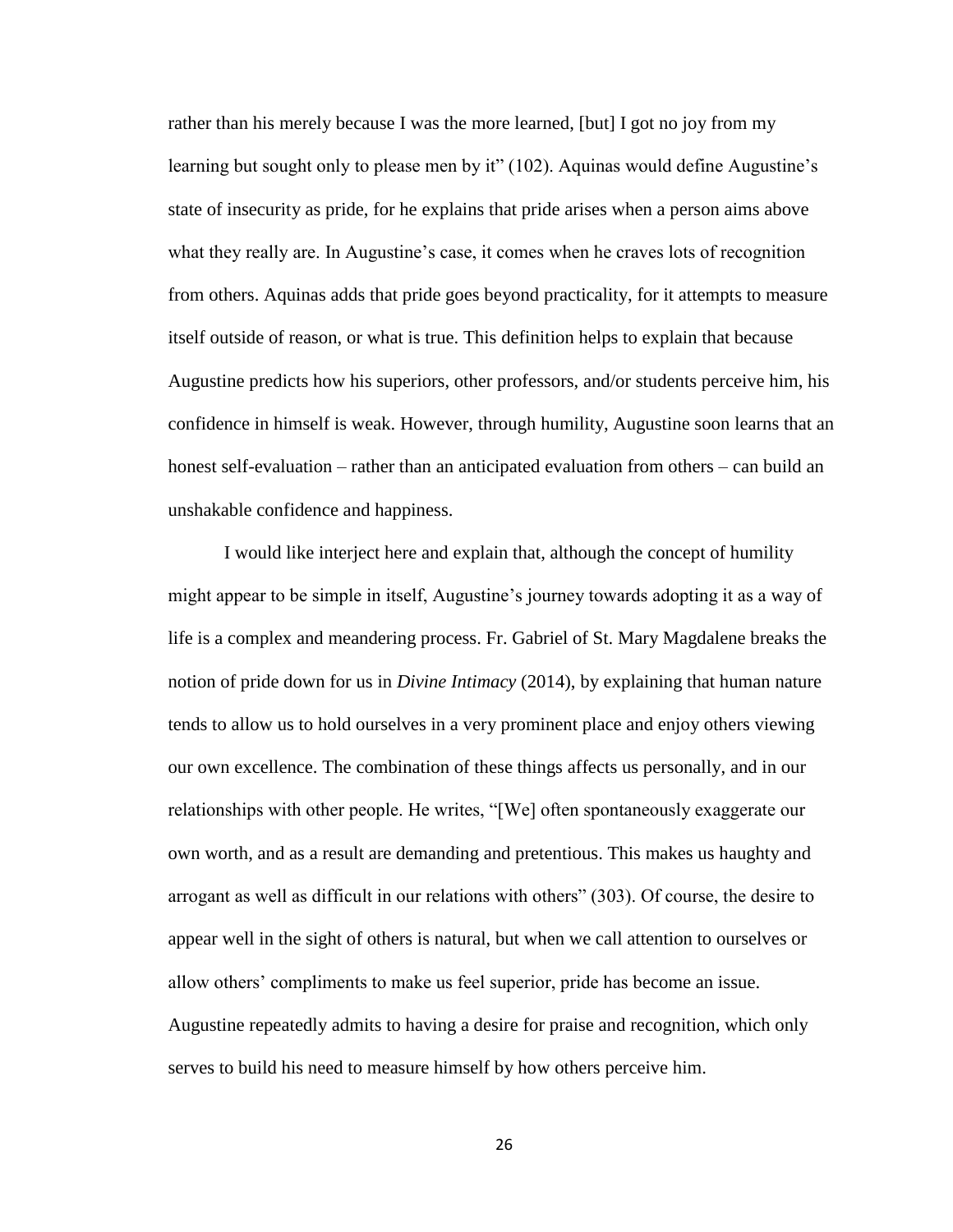Just before the conversion part of his story, Augustine notes that the corruption of his heart became worse than ever at the time when he broke off the long-term relationship with his concubine. He was pressured to marry by his mother and friends, and when a Christian woman of advantageous station was found for him, Augustine was forced to send his woman away. He explains that his grief from dismissing her was great: "My heart which had held her very dear was broken and wounded and shed blood" (113). Unable to bear the heartache, and not patient enough to wait the two years until the arranged marriage was to take place, Augustine admits to quickly taking up another woman to soothe his sorrows. He adds that doing so in no way helped his situation, but rather served to cause him greater pain:

My soul's disease was nourished and kept alive as vigorously as ever…the wound [was not] healed that had been made by the cutting off my former mistress. For there was first burning and bitter grief; and after that it festered, and as the pain grew duller it only grew more hopeless (113).

Here Augustine voices the despair he feels towards not only losing someone he cared for, but also towards life and himself. He admits that he was powerless to his lust – a part of the disease he refers to – but finds that feeding his desires only spurs these feelings of hopelessness. Kreeft comments on Augustine's despair, adding that it was not only lust which filled him with grief, but an array of spiritual sins, such as "pride, dishonesty, cowardice, sloth, and procrastination" (177). At this point in his life, Augustine has recognized his weaknesses and unhappiness, as well as a deep self-despondency. However, at this point, he resists looking inward to see if it is himself that is the problem.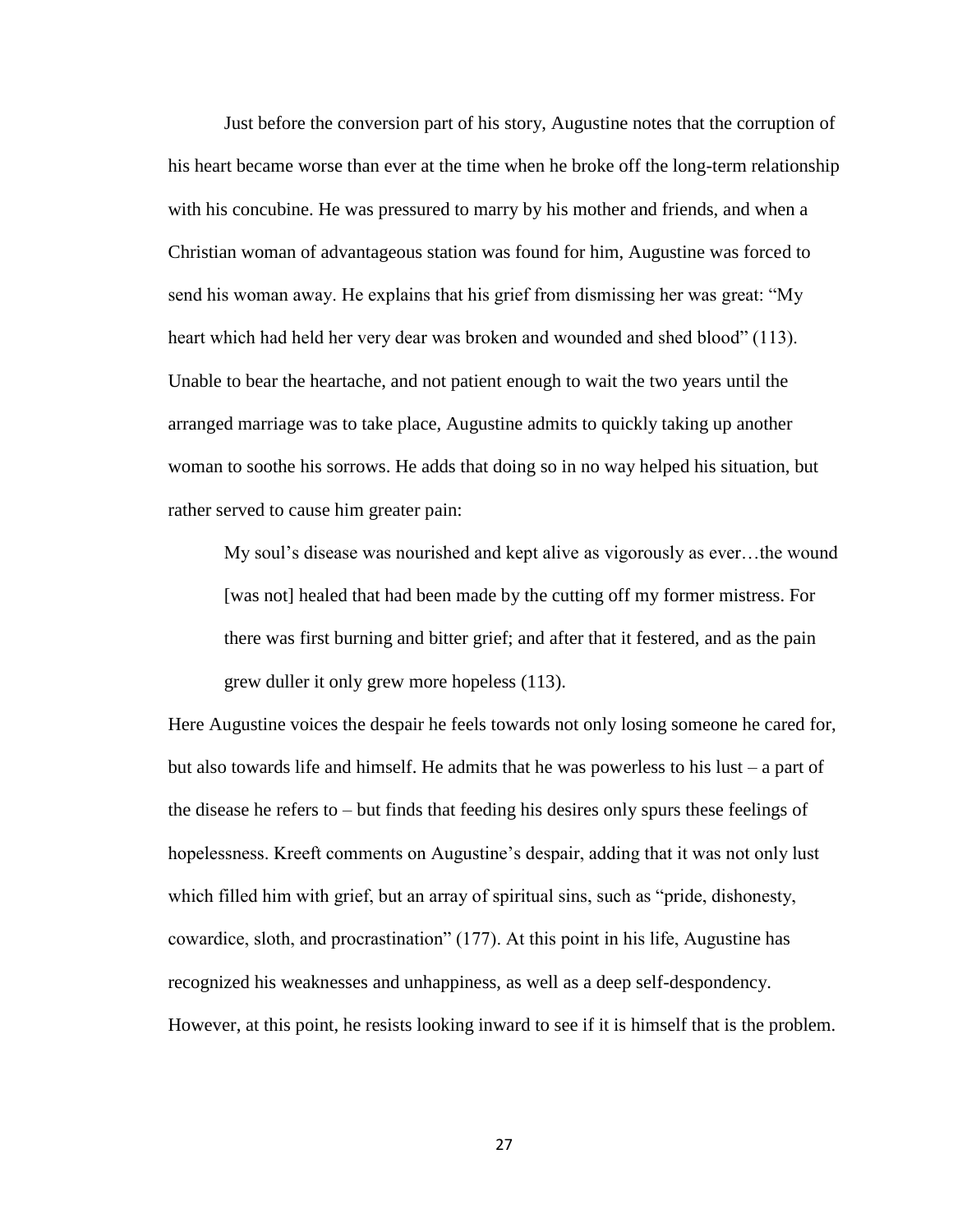Not long after his former concubine departs, when Augustine is thirty-one, he begins to see clearly the correlation between his misery and his sins. This connection is one of his first steps towards humility. By this point, having learned many things about God, Augustine explains that he had come to firmly believe in God's presence and to admire the overwhelming beauty of creation. He describes a yearning he has for God, after reading and reflecting on scriptures, but this yearning is still resisted: "I was ravished to You by Your beauty, yet soon was torn away from You again by my own weight, and fell again with torment to lower things" (132). Although he admits to finally believing, Augustine still feels powerless to change his thinking or his ways. On the topic of conversion, which in Augustine's case can be defined as a total trusting and release of the individual's will to God, he explains that his carnal desires bound him from doing anything differently with his life, not unlike addiction:

I was bound not with the iron of another's chains, but my own iron will. The enemy held my will; and of it, he made a chain and bound me. Because my will was perverse it changed to lust, and lust yielded to become habit, and habit not resisted became necessity. These were the links hanging one on another – which is why I have called it a chain – and their hard bondage held me bound hand and foot…my two wills, one old, one new, one carnal, one spiritual, were in conflict and in their conflict wasted my soul (148).

Three things are significant about this paragraph. One, the repetitive structure serves to describe the circuitous path Augustine finds himself unable to escape. Two, it illustrates a pattern of events which ultimately led to his corrupted soul. He describes the pattern as beginning with a perverseness, which weakens him to resisting his greatest temptation: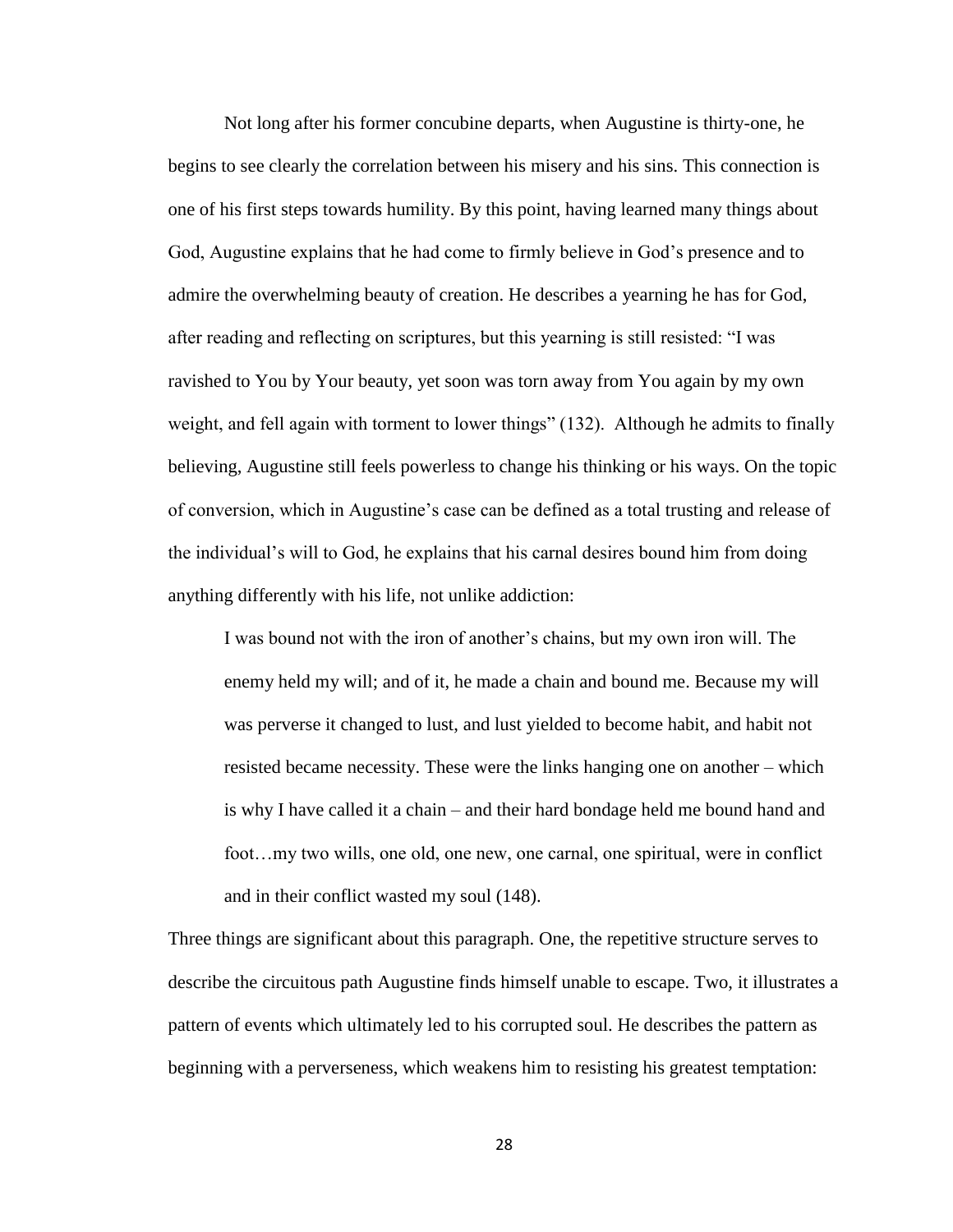lust. By frequently engaging in lustful acts, the acts become habitual and from there a vicious cycle takes place. Three, Augustine here shows that he has at last begun to see that his actions are not only the cause of his unhappiness and despair, but that he has become powerless to his desires. The act of admitting defeat against these desires, as well as seeing clearly the person he had become, are the prominent constructs of what leads him to humility, conversion, and healing.

The events that lead to Augustine's change of heart begin with a detailed story of another person's conversion, and one that deeply influences Augustine. While visiting with the Bishop of Milan, a man named Simplicianus– who succeeded Ambrose – Augustine explains to him some of his troubles. "I told him all the wanderings of my error" (142), he writes. Simplicianus listens, and then proceeds to tell Augustine of the conversion story of a professor from Rome, named Victorinus. The latter was a distinguished rhetoric teacher, an expert in all the liberal sciences, and so appreciated by the Roman people, that they had a statue made in his honor. Victorinus was also a worshipper and promoter of Egyptian gods, celebrating idols like Anubis. Yet in his studies, he came upon Christian writings that convinced him that he wanted to become a Christian himself. At first, however, Victorinus declared that there was no need for him to attend church. He argued, "Is it walls that make Christians?" (142) The truth was, Simplicianus explains to Augustine, Victorinus feared what other people would think about his conversion. Many of his friends were still idol worshippers. However, a thought occurred to him one day; if he denied Christ on earth, would Christ deny him in the afterlife? "He felt he was guilty of a great crime in being ashamed of the sacraments," Simplicianus says "When he had not been ashamed of the sacrilegious rites of those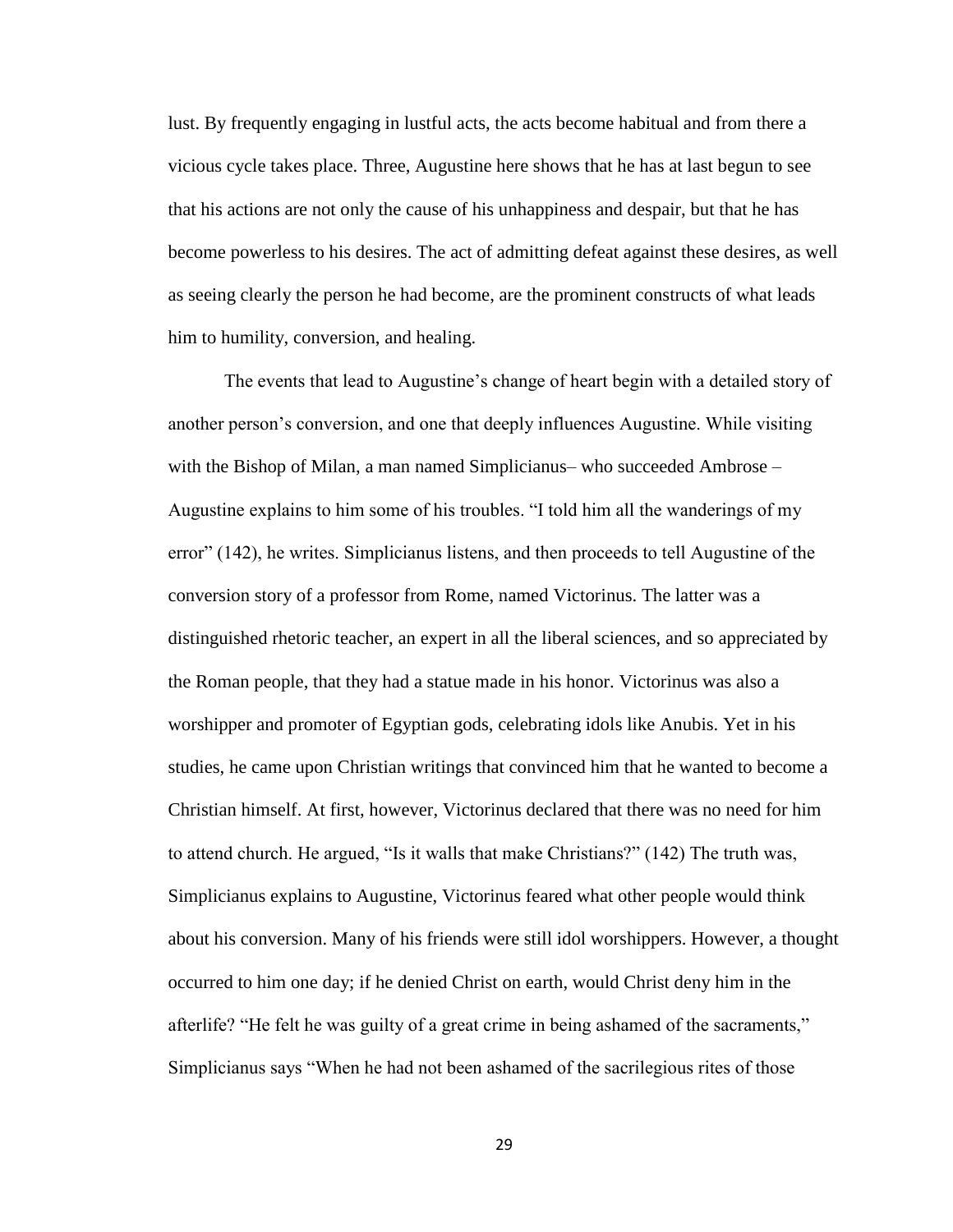demons of pride whom in his pride he had worshiped. So he grew proud towards vanity and humble towards truth" (144). These thoughts motivated Victorinus to go to church the same day. The most striking aspect of Victorinus' story is that, as he prepared to make his profession of faith, the priests offered to let his profession be made in private, to avoid embarrassment. Instead of agreeing to this, Victorinus was adamant about making a public declaration of his faith. In front of the congregation, he professed his belief in perfect confidence, touching the hearts of those who were witness there.

The story of Victorinus inspires Augustine to such an extent that he writes, "I was on fire to imitate him" (147). But even after hearing this, Augustine still clings to his former ways. He admits to having an overwhelming desire to devote himself wholly to God, now recognizing the beauty in doing so, but unfortunately still feels himself trapped in the bondage of his current life. "I regarded it as settled that it would be better to give myself to Your love rather than go on yielding to my own lust; but the first course delighted and convinced my mind, the second delighted my body and held it in bondage" (148). Augustine had come to believe in God and the Catholic faith, feeling certain that at last he had discovered truth. His mind and heart desired a life with God, while the carnal part of him, that was in no way accustomed to subjection, resisted. Augustine continues, "I was still bound to earth and refused to take service in your army" (148). Although his full conversion was yet to come, the story of Victorinus had served its purpose for Augustine by igniting a desire, stronger than ever, to change his life. It is important to note here that the change that comes over Augustine is built upon his learning of other's conversions, just as so many have been moved in some way by his own.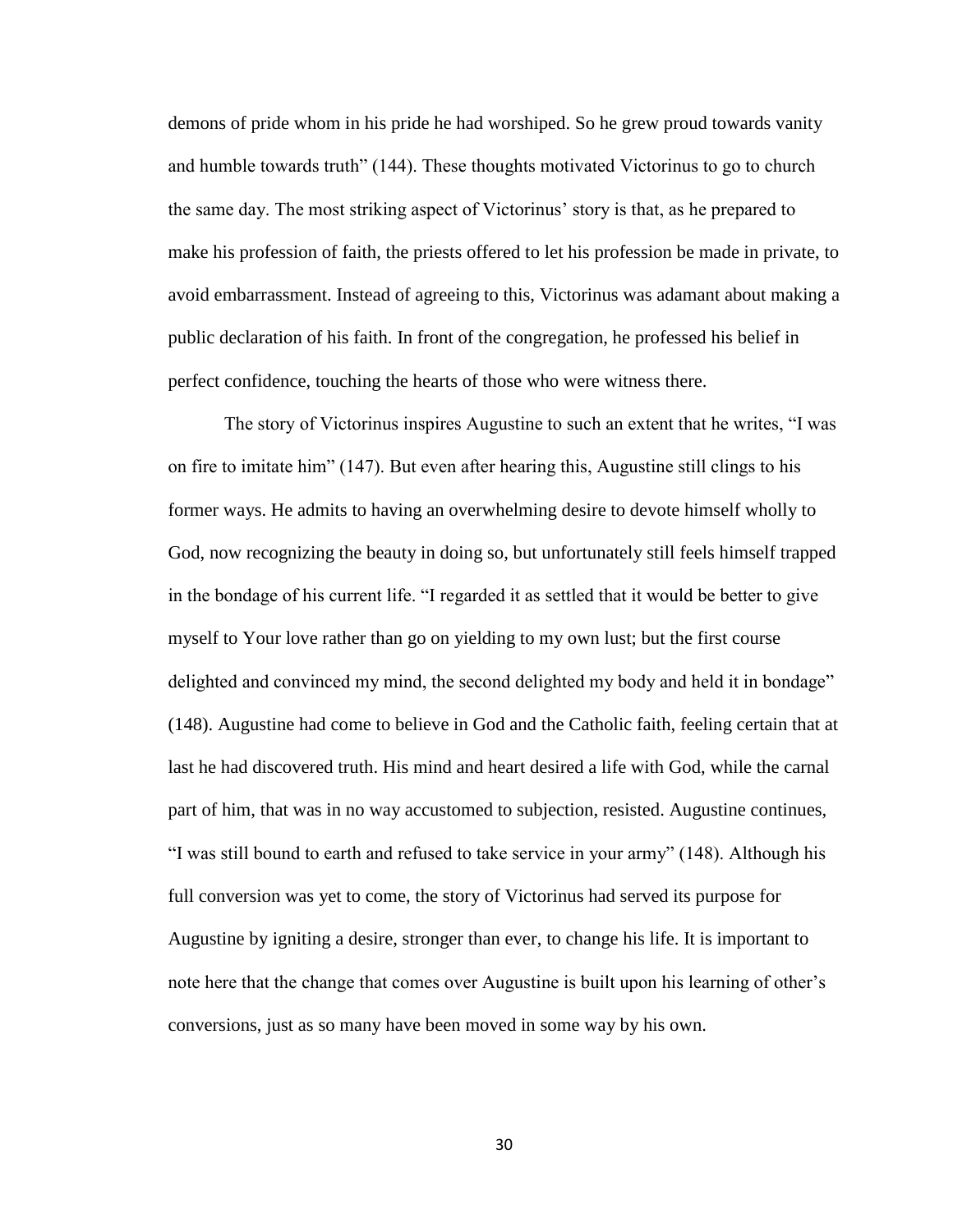It happens that the next influential moment for Augustine, which impels him closer than ever to humility and conversion, occurs when his friend, Ponticianus, describes to him the conversion story of two young men. Augustine learns how these men became inflamed with love for God after reading the story of an Egyptian monk, Antony (St. Anthony). The men, who were state officials, read about Antony's holy life and were inspired to give their lives to God as he had done. Ponticianus communicates how these men were, "Filled with a love of holiness and angry with righteous shame…they read and were changed inwardly…their hearts, tossing on their own floods, at length broke out in weeping and saw the better way" (151). Upon hearing of the change these men went through after coming to God, Augustine describes experiencing a huge longing to do likewise. He states that he was impressed with their resolve "to win health for their souls by giving themselves up to God's healing" (152). Even as he listened to their story, something in Augustine inspired him to critically examine his own life, for he writes:

You, Lord…turned me back towards myself, taking me from behind my own back where I had put myself all the time that I preferred not to see myself. You set me there before my own face that I might see how vile I was, how twisted and unclean and spotted and ulcerous (153).

As is common with pride, the tendency is to cover up and hide all the "secret" parts of us that are uncomfortable to think or talk about. In this moment, Augustine describes grappling with the discomfort of seeing his own face (or soul), as if for the first time. He uses similes to describe his diseased, or corrupt parts of himself that he had long kept hidden but suddenly faces. In her article, "Humble God," Deborah Ruddy explains how human pride is like a sickness, but those who become entrapped by it fail to acknowledge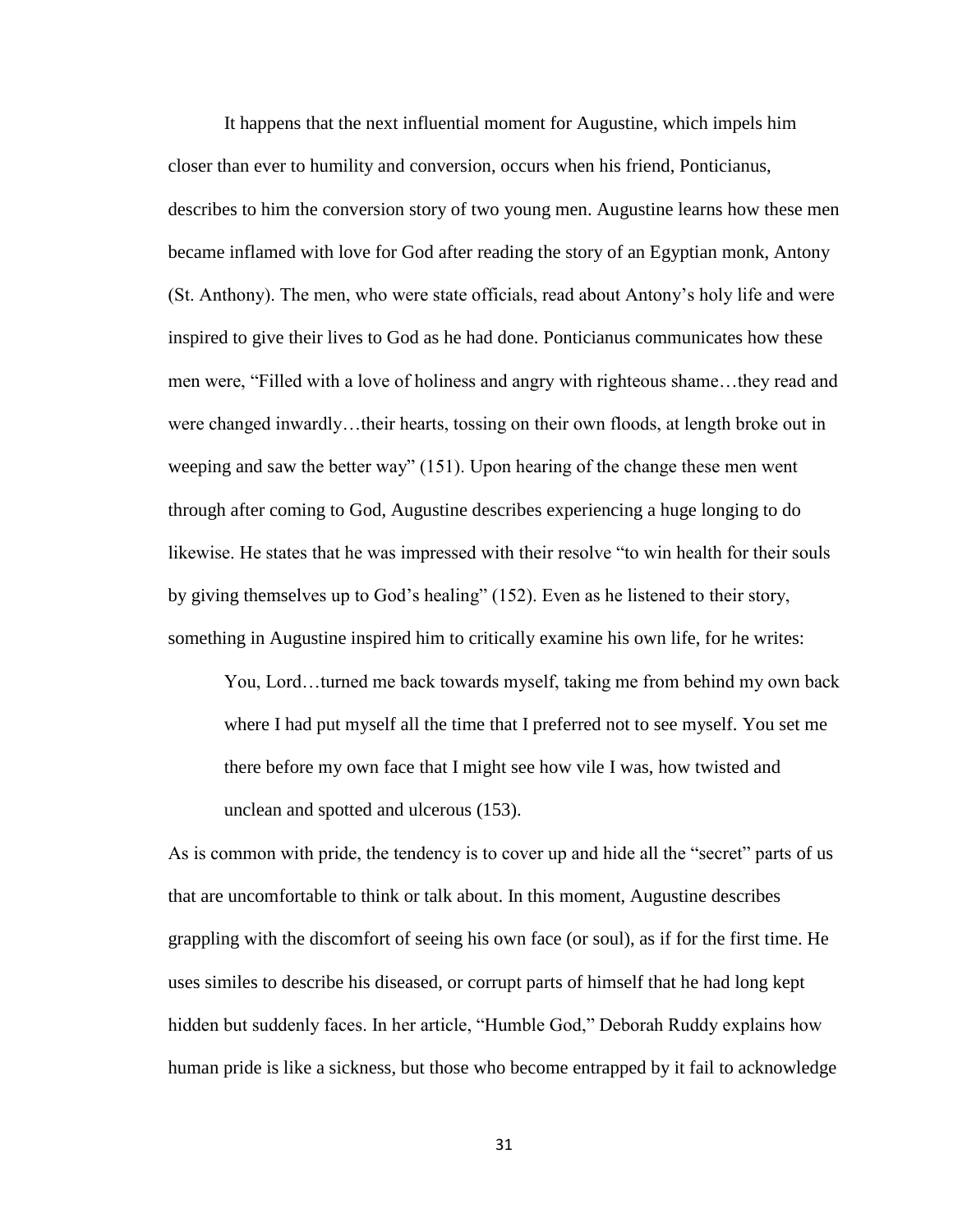their need for healing. She states, "Humility is the remedy, and Christ is the 'great Physician.' Like a patient delirious with fever, the prideful turn away from Christ's healing ointment" (91). In this scene, Augustine forcibly encounters the sickness of his soul, and must come to terms with it. He continues:

I saw myself and I was horrified; but there was no way to flee from myself. I tried to turn my gaze from myself, and again You were setting me face to face with myself, forcing me upon my own sight, that I might see my iniquity and loathe it. I had known it, but I had pretended not to see it, I had deliberately looked the other way and let it go from my mind (152).

At last Augustine realizes here that he can no longer ignore his corruptness. He admits to pretending before that nothing was wrong with him, and now all at once he sees himself cleary. This is a huge moment for Augustine, for at last a touch of humility enters his heart. For perhaps the first time, he sees himself accurately. Although what he sees about himself is corrupt at the moment, soon the clarity that comes with humility will allow him to see the bad parts that with effort can be fixed.

Augustine's response to this sudden clarity fills him with sorrow, and he sees that he too could give himself over to God, but his selfish will refuses to allow him to surrender. He retreats to a nearby garden to cry, and the tears Augustine sheds there become his first real movement towards conversion. He writes, "It struck me that solitude was more suited for the business of weeping" (157). Once alone he flung himself down by a fig tree and cried out, "Let it be now, let it be now," meaning, let this be the moment my heart makes the commitment to change (158). Amidst the weeping, he begged God for the strength to surrender. Unceasingly he cried, kneeling and praying, when suddenly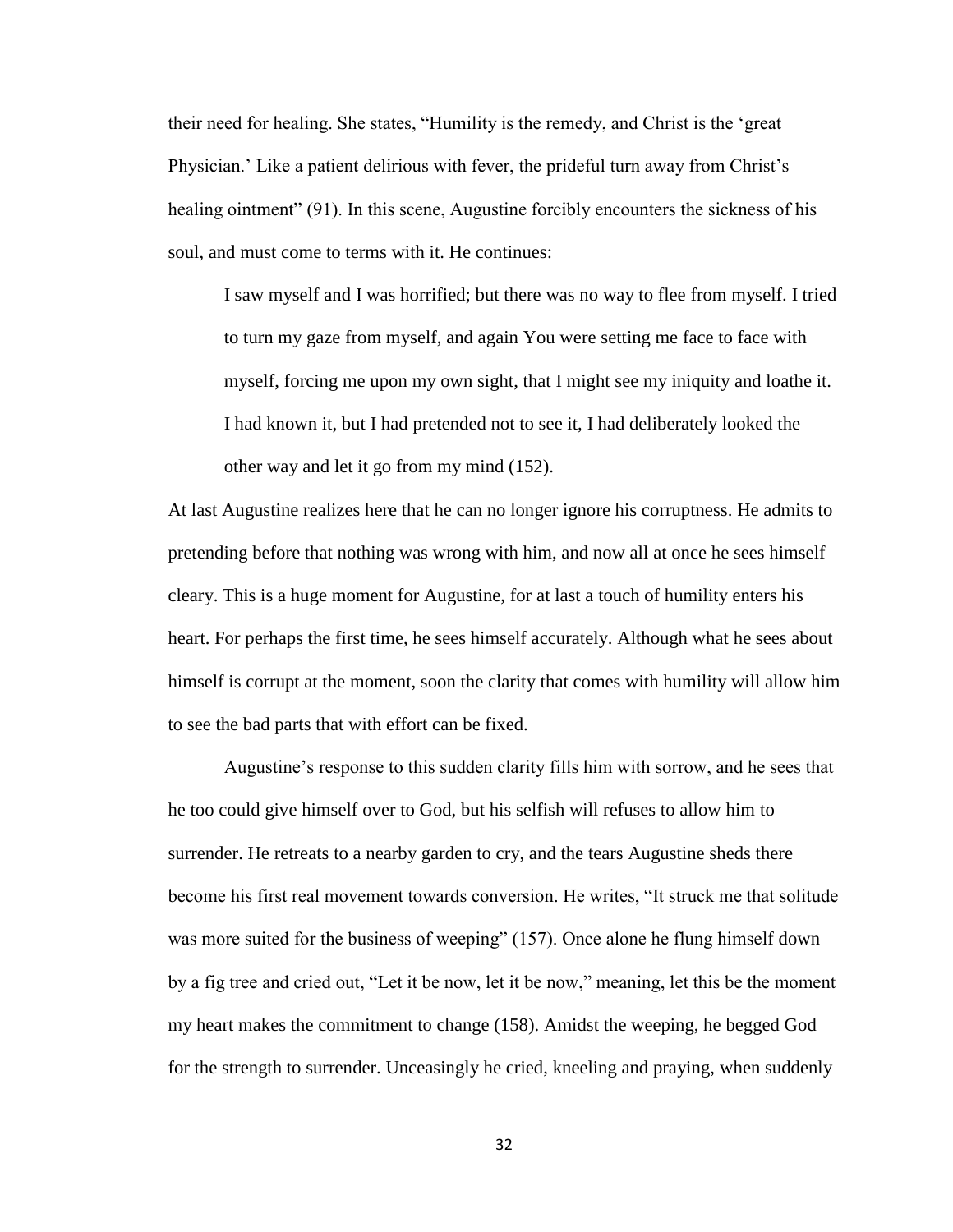he heard the voice of a nearby child. The voice was singing, "Take and read, take and read" (159). Augustine immediately ceased crying and tried to determine if the words he heard went with some sort of child's game, but he very quickly determined the occurrence to be of divine origin. Stopping his tears, he jumped up and hurried to his book of scripture. Opening the book, he read the first passage: "Not in rioting and drunkenness, not in chambering and impurities, not in contention and envy, but put ye on the Lord Jesus Christ and make not provision for the flesh of concupiscences" (*New American Bible,* Rom. 13:13-14). The effect of this verse on Augustine was profound, for it touches directly on his struggles with lustful behavior. He immediately closes the book and seeks his friend to tell him about the whole incident.

Reflecting on this moment in the garden, Augustine writes that it was, "In that instant, with the very ending of the sentence, a light of utter confidence shone in my heart, and all the darkness of uncertainty vanished away" (160). With this newfound confidence, Augustine instantly resolved to give his life to God. He makes this decision in a garden, which is not insignificant to him or Christianity. The last garden he mentions is the one from which he stole a pear. The other garden is, of course, the Garden of Eden. It is interesting to note that these gardens together illustrate at first prideful disobedience, and finally a change of heart. The ultimate succession of events in the final garden scene is important to note for my study, for none of these things would have occurred without humility. First, Augustine weeps, which is followed by an audible voice urging him to read, next the urge to turn to a scripture verse, (which hits directly at his personal struggles), and, finally, his sudden rush of assurance in what needed to be done in his life. The events in this scene all act together to bring about Augustine's conversion, but none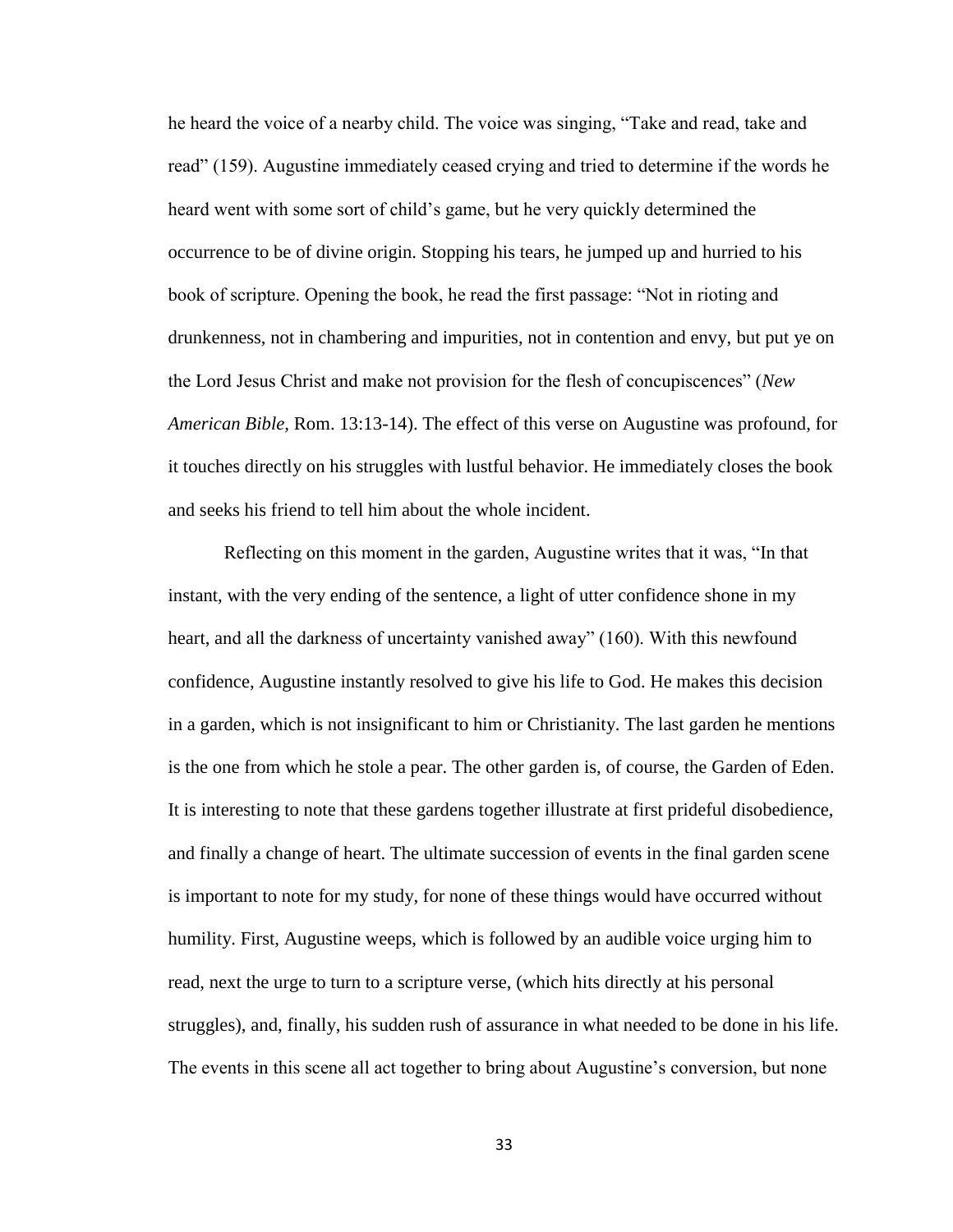could have taken place without his initial tears of remorse. Ultimately his tears become an acknowledgement of his errors.

The scene in the garden, as well as the events leading up to it, illustrate how in order for Augustine to heal from his past failures, he must first totally believe that they are failures. Only through the acceptance that these acts are failures does Augustine learn both how not to do them again, and how to move on from them. There was yet another garden, the garden of Gethsemane, in which Christ experiences temptation. Every incident leading up to the garden scene, which had brought Augustine close to conversion, had also given him insight into the need to abstain from things like drinking, lusting, and vying for recognition from others. However, up until the garden scene, he could not make himself *desire* to give them up because he could not bring himself to see them as wrong. It is not until he finally sobs in the garden over the fact that he feels powerless against his desires that Augustine at last sees them as corrupted and decides to give them up for good. The instant he takes ownership of his failures, humility at last enters Augustine's heart and brings him to tears. These remorseful tears ultimately prove to have healing power because they open Augustine up to growth.

Throughout the *Confessions,* Augustine refers to God as "the divine physician" whose grace brings light and healing to the humble. Augustine's newfound humility gives him the personal growth necessary to experience this healing. McInerney writes, "Humility, for Augustine is the medicine through which the tumor of pride may be healed" (3203). His belief is that the proud are healed by humbly stepping down from their position, which references Augustine's words on spiritual sickness: "[T]his disease Thou only curest, who resistest the proud, and givest grace to the humble" (57). In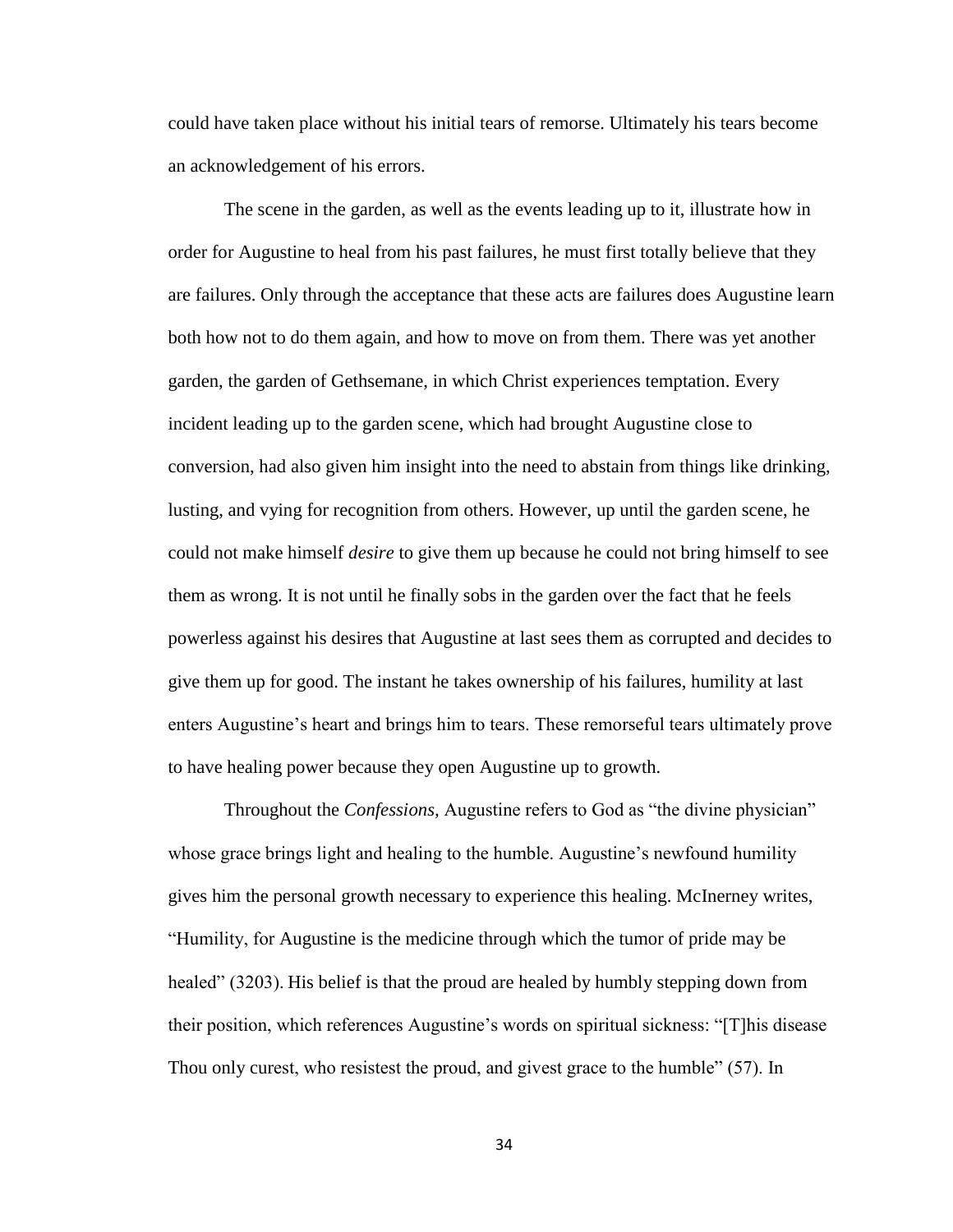writing the *Confessions,* Augustine contends with his earlier, prideful self. His narrative is a journey toward understanding and growing in virtue, and in the process of writing his story, he strives to become virtuous himself. The soul, according to Augustine, represents a body that grows sick with lack of care and misuse. It is only through acknowledging and letting go of one's past that the human patient embraces the lowly, but paradoxically heavenly, remedy of humility.

The engagement with past events Augustine provides in his *Confessions* mirrors the Catholic Sacrament of confession, where the penitent recalls not only what sins they have committed, but also where they recollect having immoral thoughts as well. Interestingly, rather than focusing strictly on what his past failures were, Augustine goes a step further by examining *how* he got from point A to point B. Through selfexamination, he delves deep into past memories to take full responsibility and to figure out how—and why—he took part in the things he did. He follows the form of the Church's *Confiteor* (translated "I Confess") of the Catholic mass – "I confess to almighty God, and to you my brothers and sisters, that I have greatly sinned, in my thoughts, in my words, in what I have done, and what I have failed to do" (Herbermann). Here the repentant sinner takes full responsibility for the wrongs they have committed against God and other humans through the act of confession, and Augustine does likewise in his narrative.

Since the time when Augustine wrote the *Confessions*, confessing one's sins has been a private matter involving only the penitent and an ordained priest or bishop. Historically, confession has been a private and confidential act from the beginning of the Catholic Church's foundation. The tradition began on the first Easter Sunday, when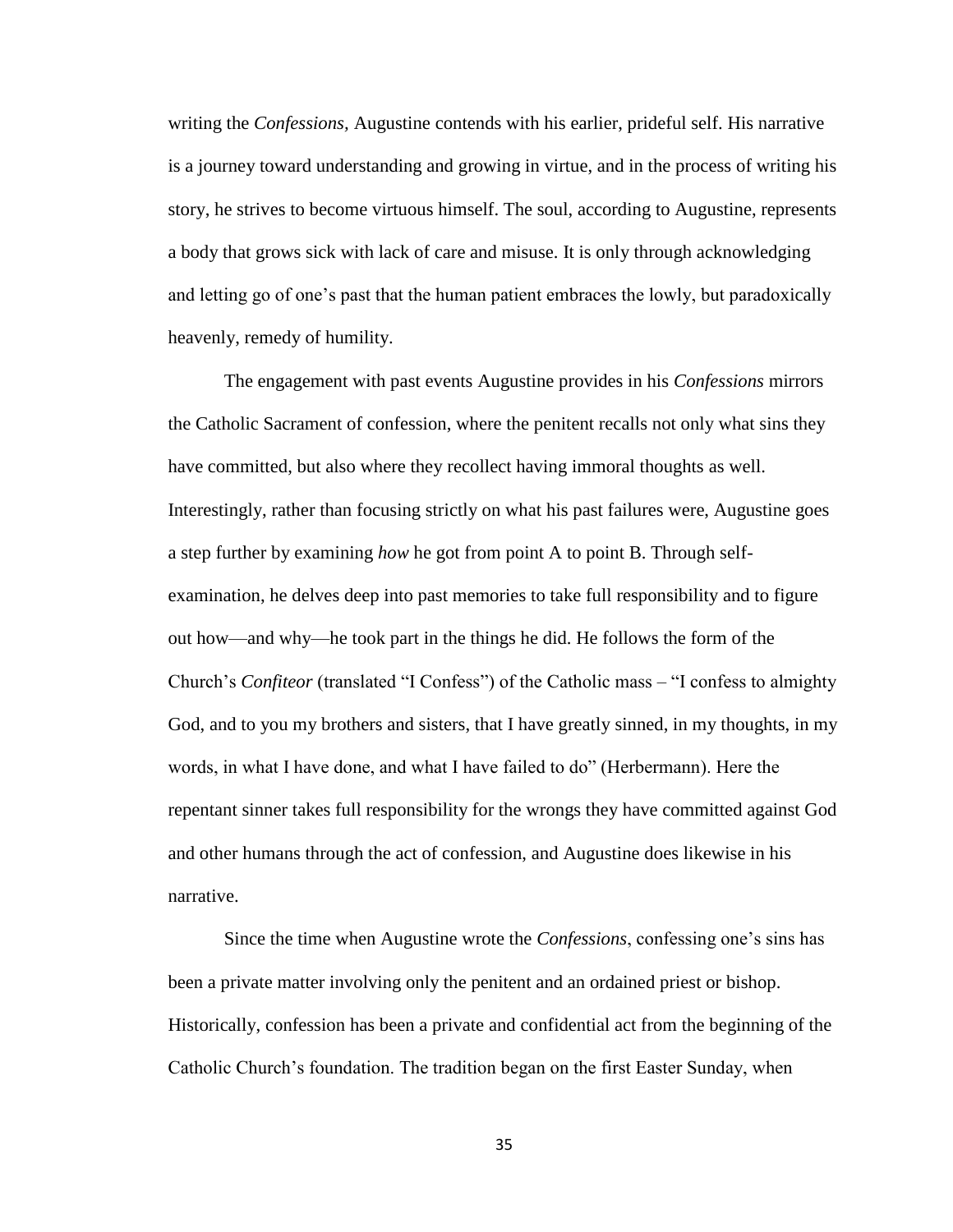Christ breathed on his apostles in the Upper Room and said, "Receive the Holy Spirit. If you forgive the sins of any, they are forgiven; if you retain the sins of any, they are retained" (*New American Bible,* John. 20:22-23). From that day forward, the apostles were able to forgive sins through the power of Christ. Although the recitation of personal sins to a priest has been a private act since its foundation, in the early years of Christianity there existed penances that were given publicly. Penances came after a private confession and were a way for the penitent to make amends for his or her wrongdoings. A penance could come in the form of fasting, wearing abrasive clothing, not bathing, and abstaining from communion and the marital act (Fier). Depending on the gravity of the sin, a penance could last for years. The idea behind a penance was for the penitent to restore his or her relationship not only with God, but also with fellow Christians. Because the Christian Church was thought of as a unified whole (its members formally called the Body of Christ) when one person sinned it wounded not only the person committing the act, but also wounded the whole Body.

When Augustine was bishop of Hippo, the penances following confession were often severe. A serious sin could warrant years of penance, or in the worst cases, excommunication, an eviction from the Church and life-long abstinence from the sacraments. Although some regarded the worst sins as unforgivable, Augustine was an advocate for mercy and "healing corrections" rather than excommunication. The gravest of sins, according to a sermon that Augustine gave on the New Testament, were adultery, homicide, and sacrilege (Augustine, Sermon 52). When serious sins such as these were committed, and the penitent sought absolution, there followed a serious procedure 1) A private confession with the bishop 2) A public enrollment in the order of penitents 3) An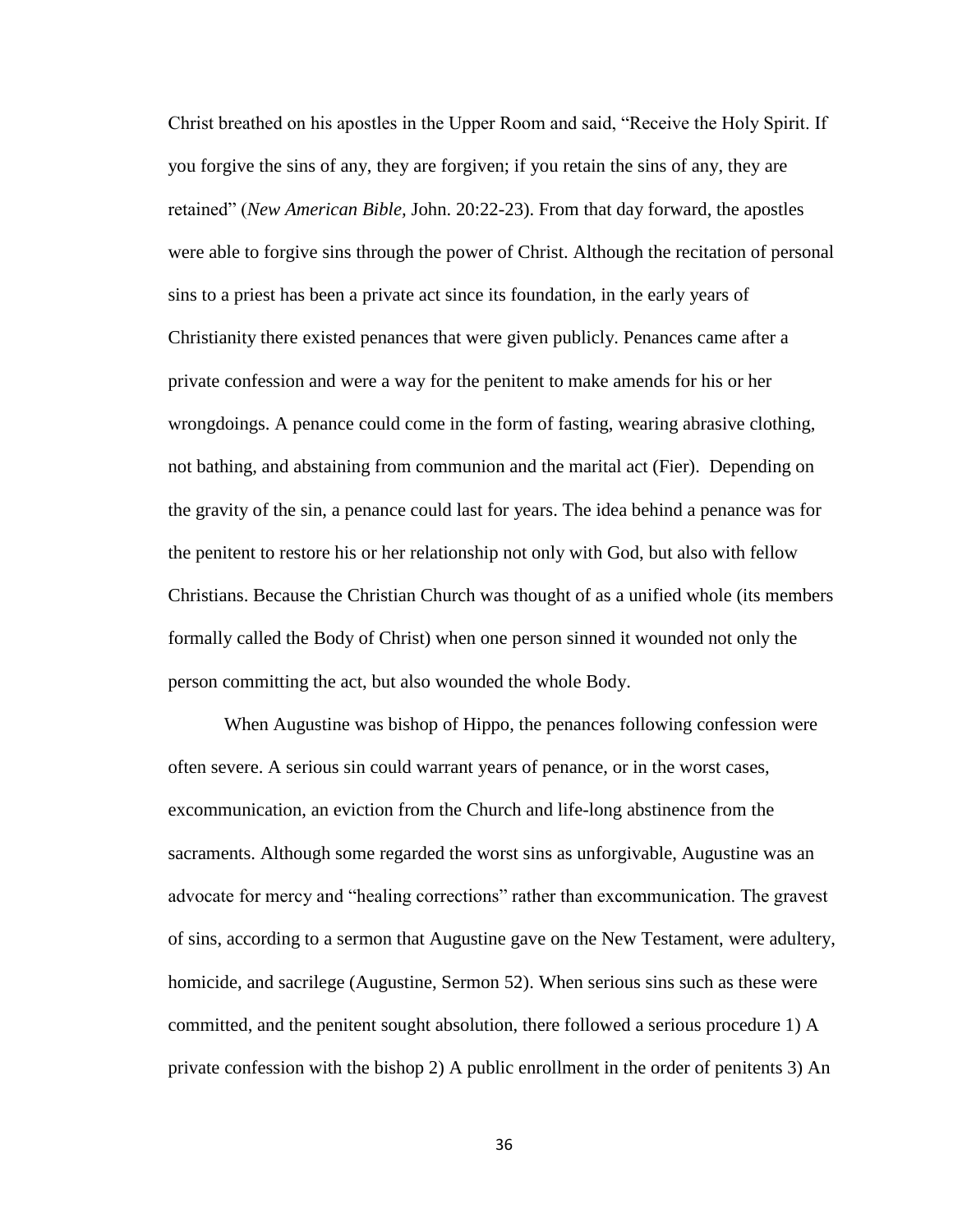extended period of works, fasting, and abstinence from communion 4) A solemn public penance held by the bishop (Hubbard). It is likely that Augustine himself followed this order of events following his own conversion. The sacrament of confession in modern times has evolved to exclude public penances, and a lengthy penance period. Today, penitents can meet with any ordained priest and confess their sins privately. Afterwards, the priest will assign a small task or a set of prayers as penance. The process of confession, although shortened since the time of Augustine, still requires penitents to have solemn remorse, to confess, and to have a firm resolve to avoid sin in the future.

When we read the *Confessions,* the reader is to assume that Augustine has already confessed his sins formally to a priest - most likely a bishop. His writing follows the narrative of his life and bears the nature of his sins to the world. Yet, in doing so Augustine refrains from revealing the minutiae of his sins, focusing instead on the core of the acts and their repercussions. In this way, his writing differs from the sacrament, where nothing would be withheld. His narrative follows the form of confession, but the most striking similarities to the sacrament come from his writing's penitential nature. While penance in Augustine's time was public, and he did believe that public sin deserved public penance, his own method of penance came in the form of his writing. While ostensibly Augustine's primary audience was God, he knew that he was writing for the masses. Even though Augustine performed the sacrament, he needed to humble himself more, and to help show others how honesty and openness about one's transgressions has the transformative power to bring healing.

Augustine's work presents itself not only as an acknowledgment of wrongdoing, but as a unique form of self-analysis. Starting in the 17th century, confessional writing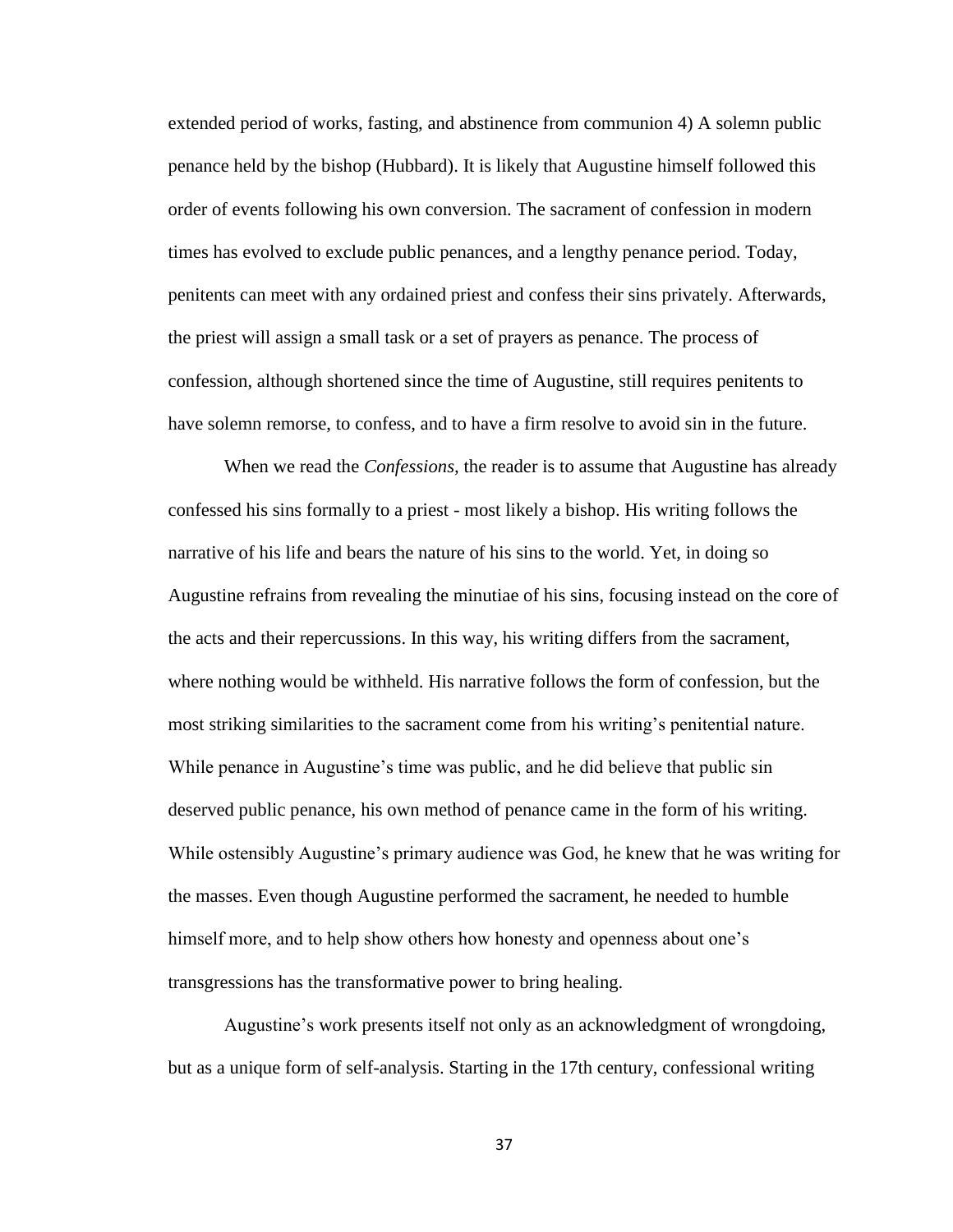would become a pretty mainstream practice and many would follow in Augustine's stead. Jean-Jacques Rousseau would compose his own confessions centuries later, but not for religious purposes. His writing was in the attempt to know himself better, while also proclaiming his uniqueness. In a study on confessional writing, D. Wear and T. Jones explain that centuries after Augustine, a trend for confessional-style writing would become popular, similar to the way life writing is today. From religious programming on the radio, to television shows, to radio psychologists giving advice to callers who confessed things on air, public confessions evolved into something common over time (218). At the heart, humans are confessional beings. Augustine illustrates how confession is not only beneficial within the sacrament, but helps anyone who partakes in the practice, whether in public or not, own their weaknesses in pursuit of a humble existence.

Augustine believes that humility is the core virtue that allows other virtues to grow (163), therefore, essential to personal growth. This belief suggests that without humility, other virtues such as charity, faith, patience, honesty, and assertiveness could not take place. But not only does Augustine advocate humility as foundational for other virtues, according to McInerney, he also believes it to be the beginning of human greatness. In one of his sermons, written later in life, Augustine writes:

Do you want to be great? Start from the bottom. Are you thinking of constructing a great building? First give thought to the foundation of humility….the bigger the building is meant to be, the deeper [one must] dig the foundation. As the building is constructed, it rises higher and higher...the one digging the foundations pushed down lower. The lower levels of the building need to be humbled before they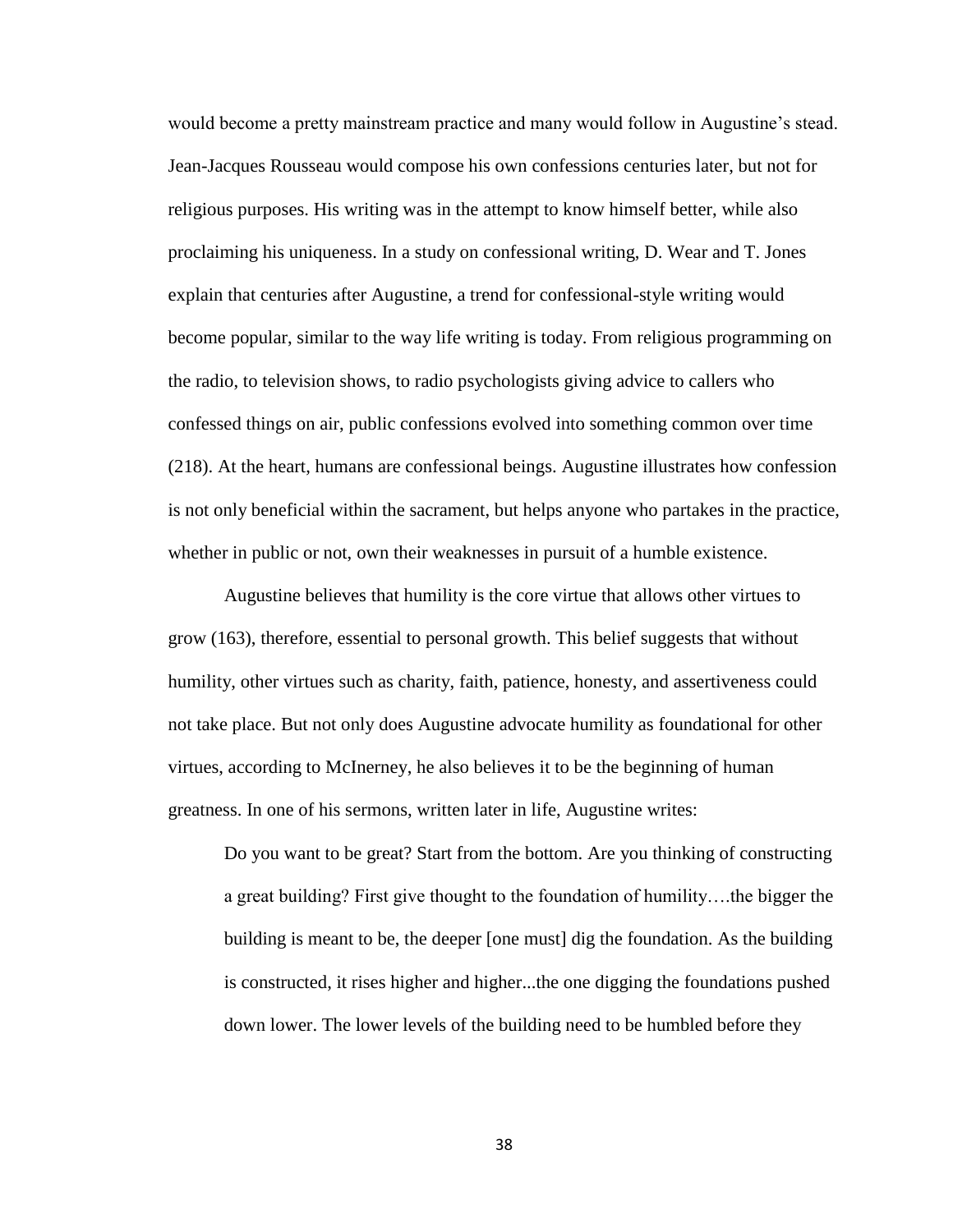reach their loftiest height, and its topmost pinnacle can only be erected after it has been humbled to the depths (536).

To Augustine, humility is not only foundational, but in order for a person to be their best self, they *need* to have humility. Even more, in order for someone to become truly great, they first need to have suffered some sort of humiliation. I would like to determine what Augustine means by "great" in this context. I argue that he does not intend this term to have a sovereign meaning, but that he refers to it as a way to reference an individual that others would aspire to be. In other words, "great" describes a person worth leading others in some way. Some may argue that this idea was what Augustine had in mind when he wrote the *Confessions*, and that he wrote to gain attention. However, Augustine counters this claim by explaining to God his intention for writing the *Confessions.* "Behold thou lovest the truth, and he that does the truth comes to the light. I wish to do it in confession, in my heart before Thee, in my writing before many witnesses" (189). In reality, Augustine's first and primary mode of exposing himself was to lay his life out before God, even with the acknowledgment that God already knew everything from Augustine's life. Ultimately, Augustine's belief was that in writing the *Confessions,* he might lead some to follow his example just as he followed the examples of others.

Throughout the *Confessions,* Augustine exemplifies humility through the honesty of his writing, as well as in his actions. After his conversion in the garden, he immediately endeavors to do everything for God, which changes his heart and leads him to becoming a priest soon after. The last model for humility that Augustine gives in his writing is in his admission that he still presently struggles with temptation. Even as a bishop, which he eventually becomes, Augustine is truthful about his human weaknesses.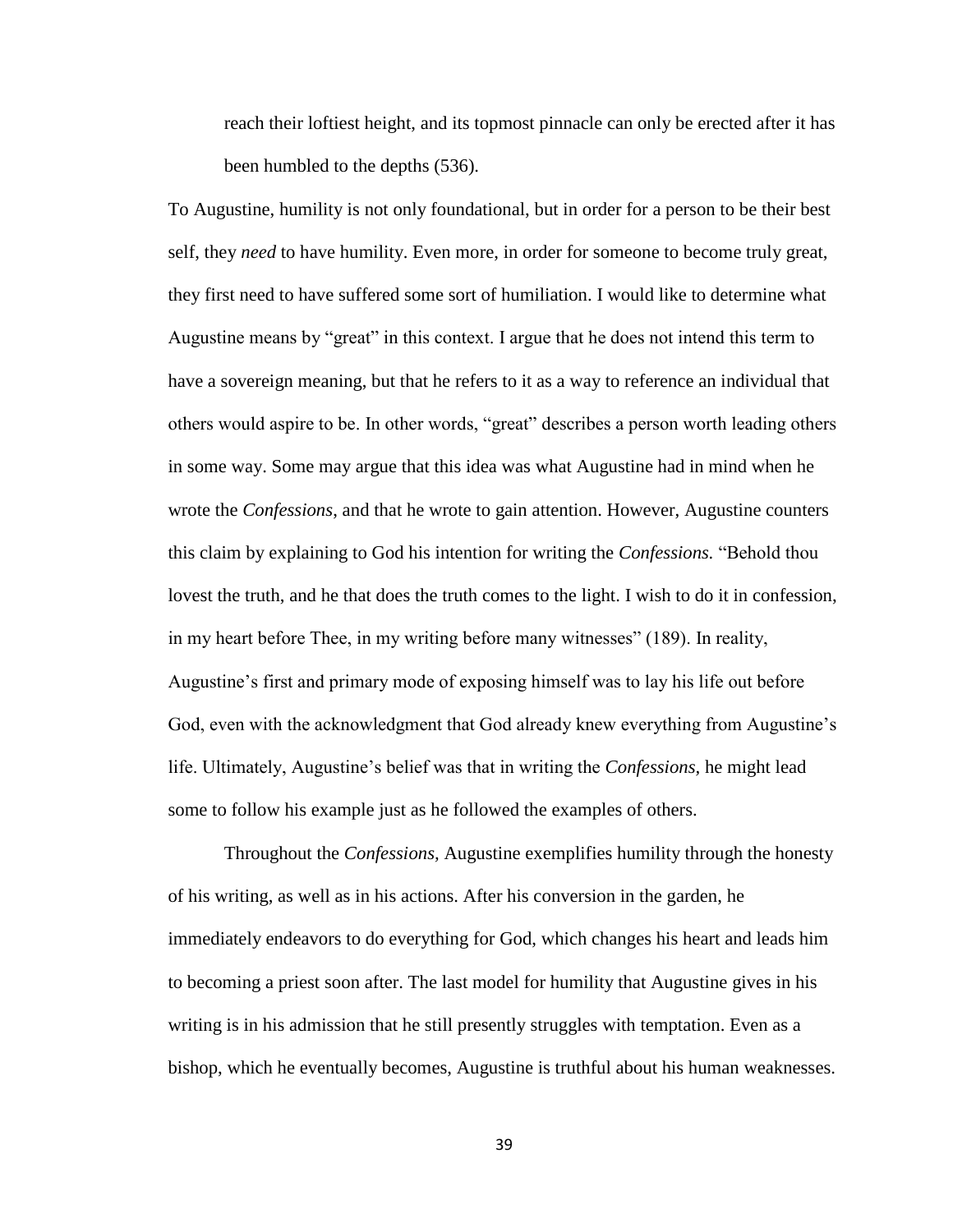He admits he has impure thoughts, and still struggles to keep vanity and gluttony in check. He does not offer excuses, but rather owns that he is powerless towards progress without God's assistance. In a prayerful voice, he writes:

I confess to my good Lord what I still am, in this way of evil; rejoicing with trembling in what Thou hast given me and grieving that I am not yet made perfect, hoping that Thou wilt perfect Thy mercies in me unto the fullness of peace: the peace which my inward being and my outward shall have with Thee when death shall be swallowed up in victory (213).

Here Augustine reflects Aquinas' theory that humility takes first grace and then human effort. These lines show that in Augustine's heart, perfection will only happen when he reaches the afterlife that unites him at last with God. Until then, he rejoices that God has given him the grace to desire a changed life, while remaining honest about the progress that still needs to be made.

## <span id="page-46-0"></span>**Conclusion**

Accepting that he will always struggle with temptations in some way has profound healing power for Augustine of Hippo, because surrendering removes the pressure to be perfect. By no longer striving to put himself first in everything, he opens himself to the benefits of serving God and others. In willingly deciding to persevere for God's sake, Augustine no longer seeks to impress others, but instead seeks to do what is right. His *Confessions* illustrate how owning our wrongs gives us the openness to humility and its capacity for healing.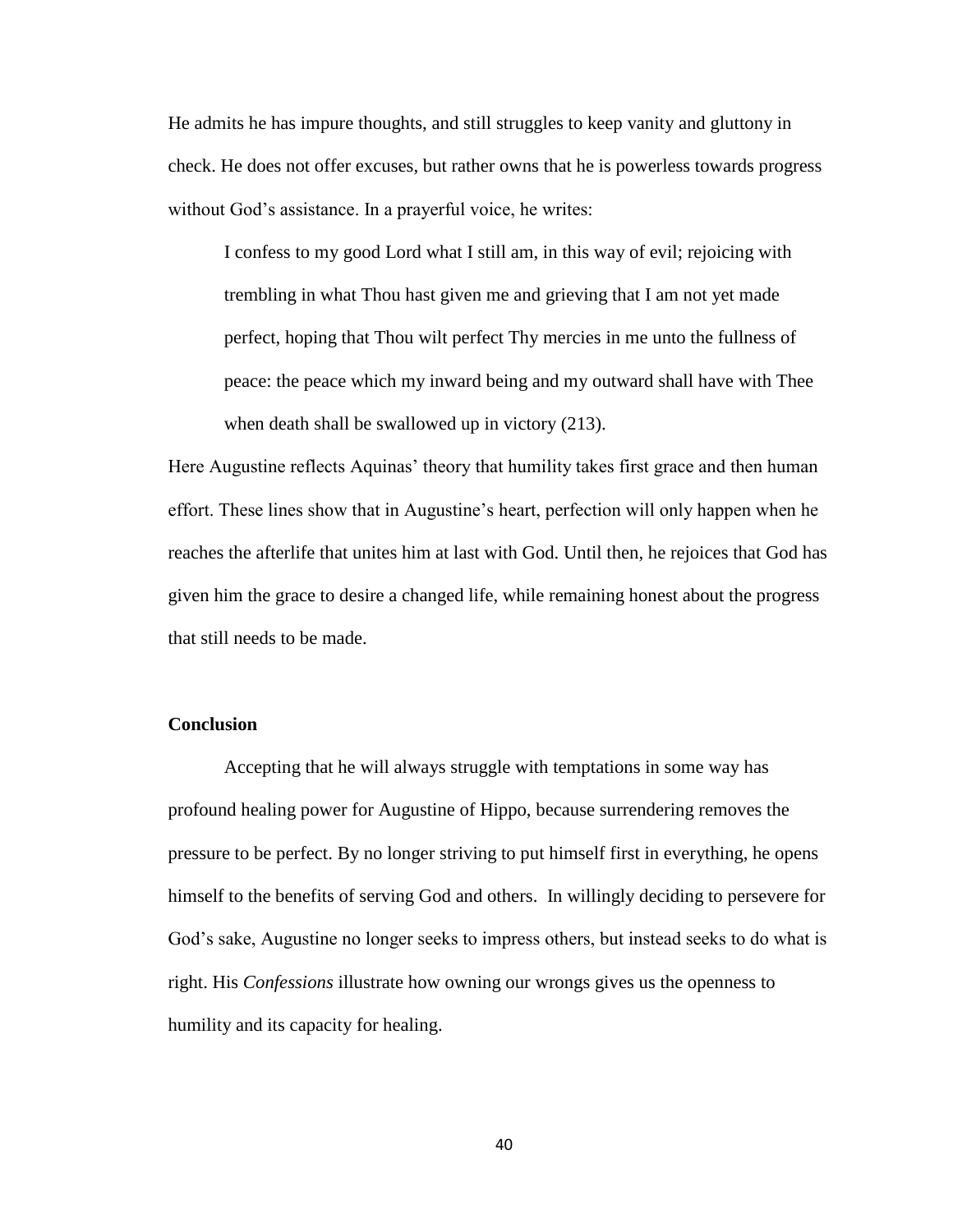Humility is essential to human development. It opens people up to growth, it heals from the effects of pride and sin, and it allows for greater human connection. For example, all human relationships may be strengthened by trust and respect. Augustine illustrates how humility is foundational to these things. He also demonstrates how humility reveals the true self by getting rid of false forefronts placed by pride. When people begin to understand themselves, their strengths along with their weaknesses become clearer. The right knowledge of the self allows for understanding, selfcompassion, peace, and freedom from anxiety over what others think. With an accurate understanding of the self, there is less room for self-judgment, or judgement towards others.

Augustine also shows how humility can help a person understand their place in the world as part of creation. As Norman Wirzba points out, humans can learn humility by recognizing themselves to be members of the created community. He depicts humans amidst all of creation, and beneath a Creator. Accepting this depiction lessens the chance of overestimation of one's abilities or importance. Augustine's conversion demonstrates how humility helps when we admit there is always room for improvement. And this help keeps the self from becoming arrogant. It also allows a person to own their mistakes instead of making excuses for things done wrong. Augustine's *Confessions* demonstrates how humility incites an apology. Whether that apology is directed towards God, acquaintances, or to oneself, an honest admission of guilt opens the door to healing, growth, and self-acceptance.

Augustine's apology in the *Confessions* parallels the penitent going to the priest for absolution. What proved significant was the publicity of Augustine's confessional.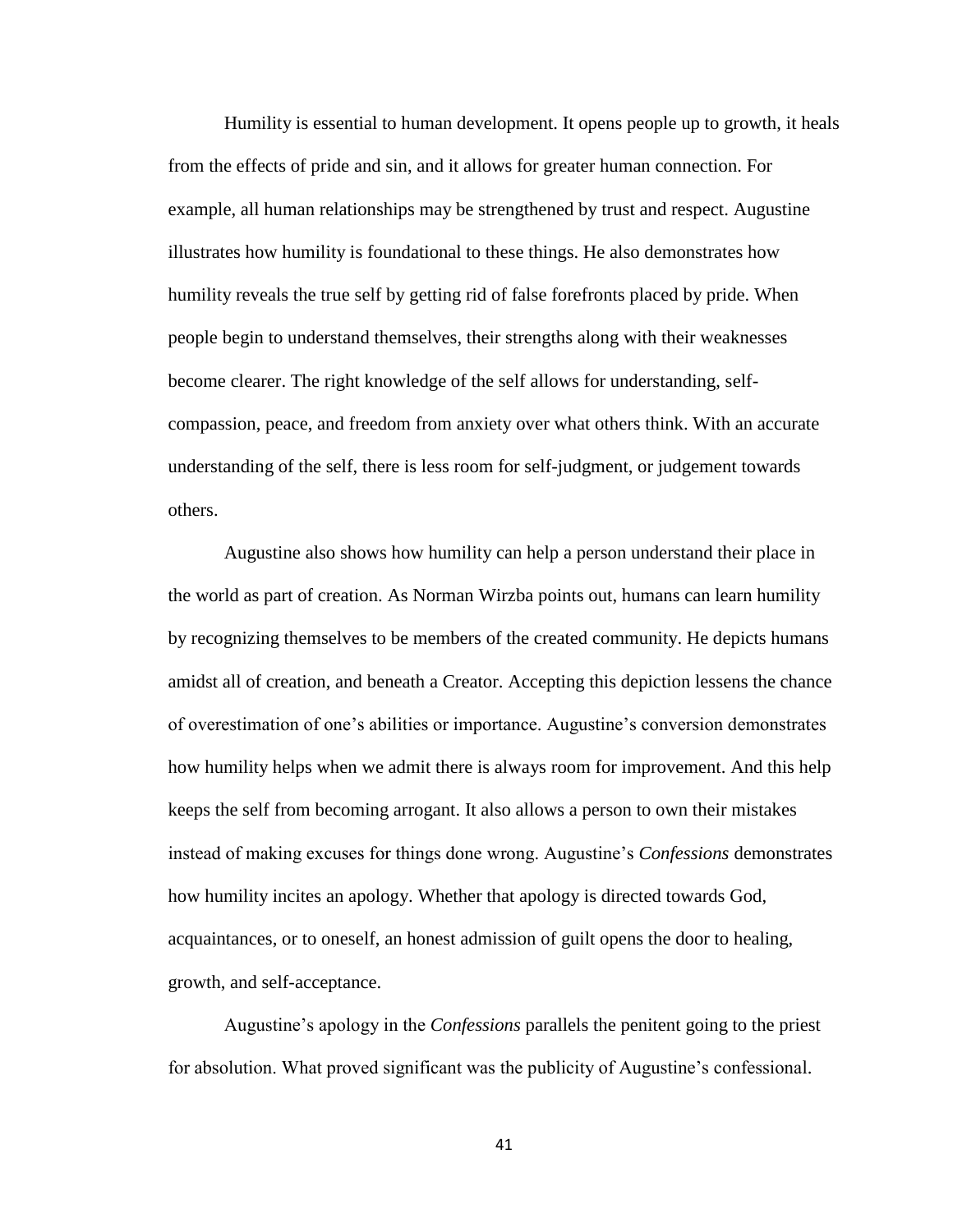Rather than keeping his past life a secret between himself, his priest, and God, he exposes himself on the page. The typical rite of confession holds that the penitent reveals his or her sins privately to an ordained priest, and through the ministry of the church, the repentant sinner receives forgiveness. However, Augustine breaks out of this tradition to share intimate details from his past life through his writing. Why does he choose to do this? Augustine suggests that confession should not only be made privately, but the repentant sinner should fully own the sins committed even at the cost of humiliation to the individual. Through the narrative of his work in the *Confessions,* Augustine does just this – bringing forth his own humiliations and expounding the very concept of humility in a genuine way.

Augustine, along with many other saints and scholars of humility, holds a common appreciation for the truth that humility reveals about the human self. His truth revealed how his actions had corrupted him. Augustine laid the framework for other practitioners to acknowledge and contend with their failings. St. Thomas Aquinas was an avid scholar of Augustine and undoubtedly learned about humility through studying Augustine's *Confessions.* Aquinas' definition of humility reflects an understanding of the way Augustine exemplifies the virtue in his life and in his writing.

The concepts outlined by St. Augustine show how confessional writing leads to breaking the bonds that trap people in negativity, self-doubt, hurt, depression, grief, despair, and shame. If people can take ownership of their past failures, as well as accept the things that have been done to them, then there is potential to experience forgiveness from others and experience real healing. I continue to be fascinated by the concepts and examples presented by Augustine, who provides a wonderful example of humility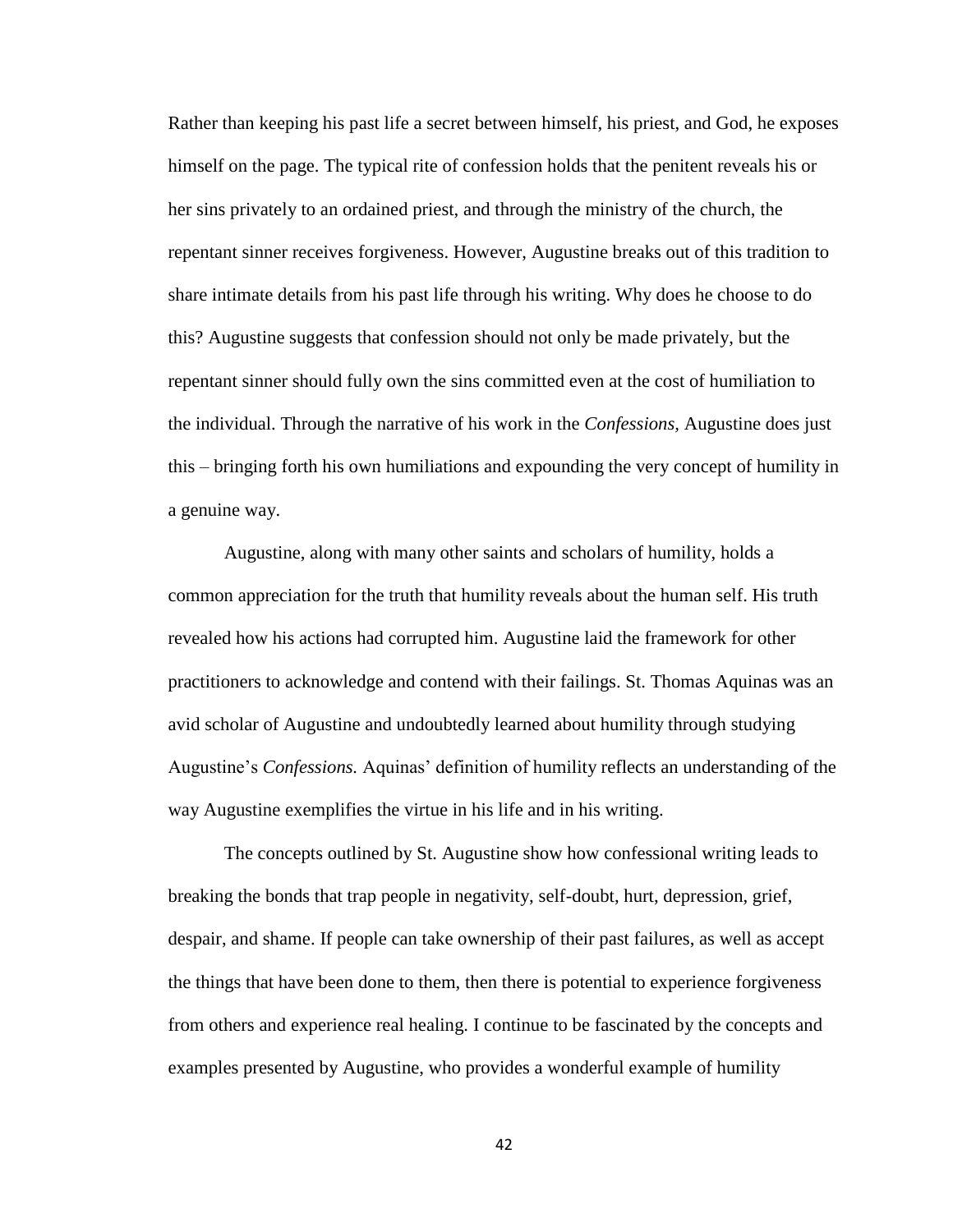through his writing. I believe that by imitating his example, people can examine how they became who they are, and appreciate where they have come from. Examining humility in Augustine's *Confessions* provides the ability to reckon with humble failures while experiencing a revolution that can lead to accepting all the joyful *and painful* truths that make a person who they are.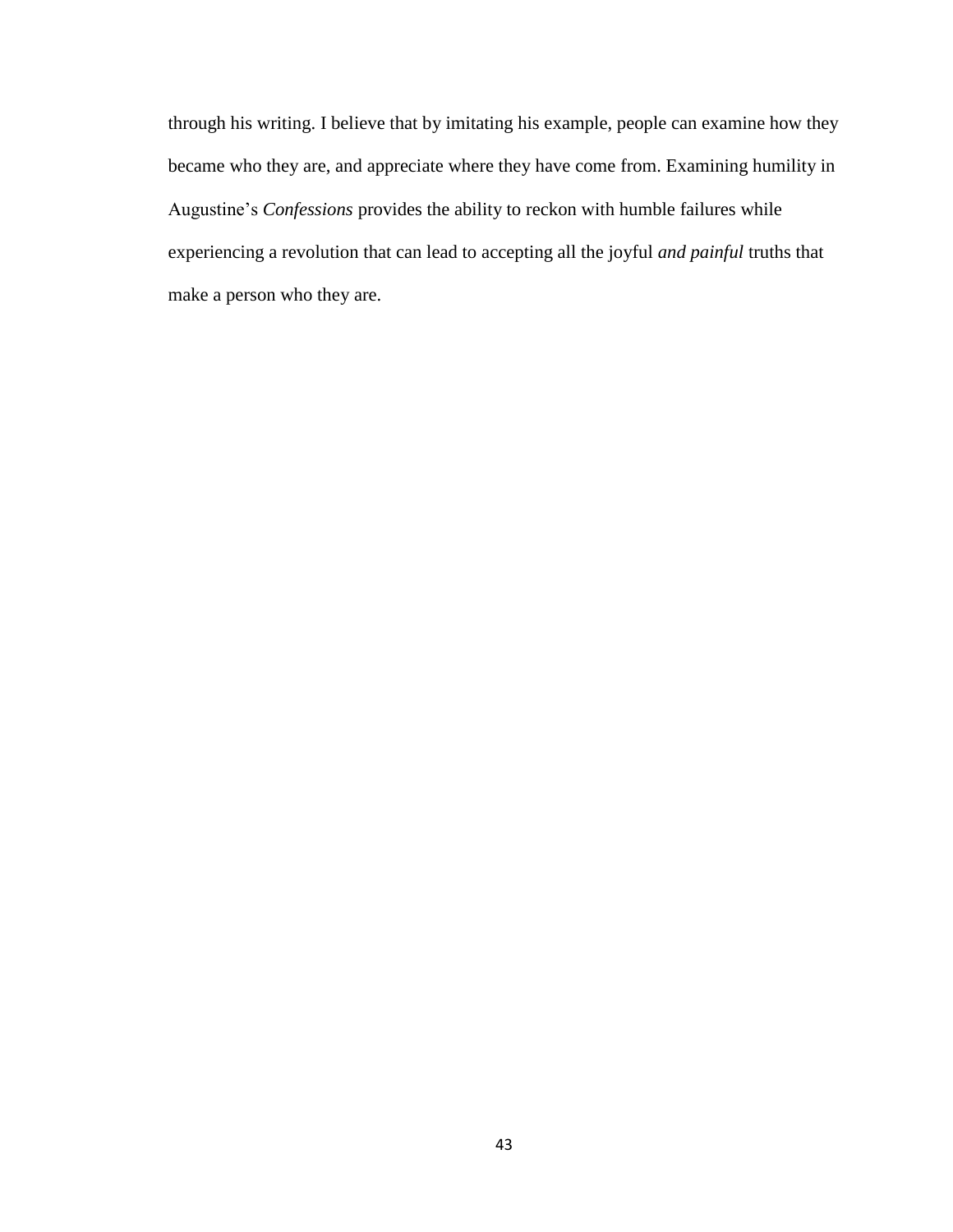#### Works Cited

<span id="page-50-0"></span>Aquinas, Thomas. *Summa Theologiae Volume 44: Well-Tempered Passion.* Spottiswoode Limited, 1972.

Augustine of Hippo. *Confessions.* Catholic Book Publishing Co., 1997

- Augustine of Hippo. *Sermons On Selected Lessons Of The New Testament.* Jazzybee Verlag, 2012.
- Augustine of Hippo. *Sermons 1-19 (Vol. III/1) (The Works of Saint Augustine: A Translation for the 21st Century).* New City Press, 1990.

*Catechism of the Catholic Church,* Libreria Editrice Vaticana, 2000.

Clark, Alice T. "Humility." *Encyclopedia of Mormonism,* edited by Daniel Ludlow, Macmillan, 1991, 663-4.

Father Gabriel of St. Mary Magdalen. *Divine Intimacy.* Baronius Press, 2014.

- Fier, Don. "The History Of The Sacrament Of Penance." *The Wanderer Press,* [St. Paul, MN], June 2017.
- Herbermann, Charles G. *The Catholic Encyclopedia: An International Work of Reference on the Constitution, Doctrine, Discipline, and History of the Catholic Church.*  Catholic Way Publishing, 2014.
- Hubbard, James J. *St. Augustine's Notion of Penance and Reconciliation With the Church.* Marquette University, 1967.

"Humility, n1." *Oxford English Dictionary Online,* June 2016, public.oed.com.

Kreeft, Peter. *I Burned for Your Peace: Augustine's Confessions Unpacked.* Ignatius Press, 2016.